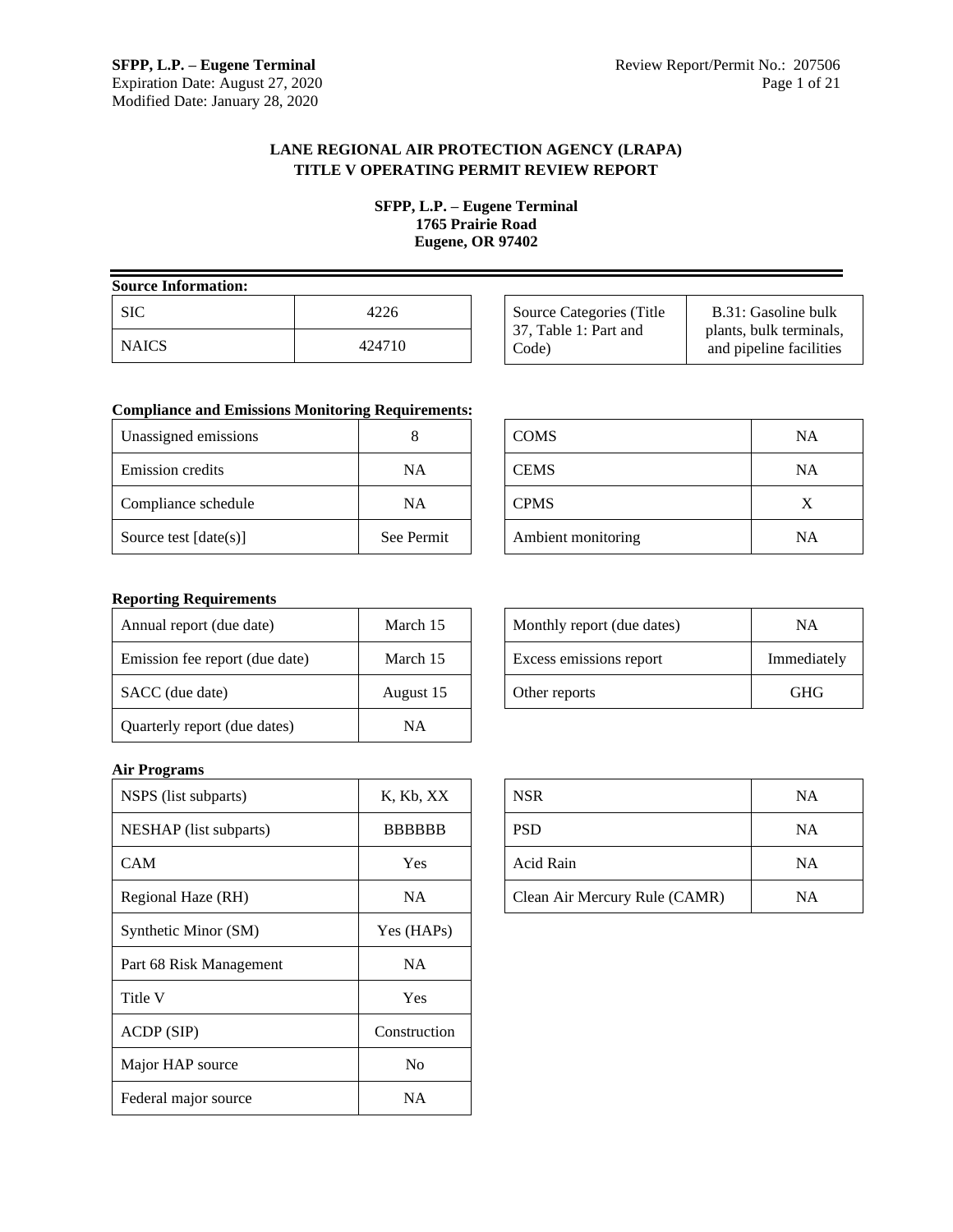# **TABLE OF CONTENTS**

| PHYSICAL CHANGE APPROVED UNDER C-ACDP AND ROLLED INTO TITLE V PERMIT 4 |  |
|------------------------------------------------------------------------|--|
|                                                                        |  |
|                                                                        |  |
|                                                                        |  |
| EMISSION LIMITS AND STANDARDS, TESTING, MONITORING, AND RECORDKEEPING  |  |
|                                                                        |  |
|                                                                        |  |
|                                                                        |  |
|                                                                        |  |
|                                                                        |  |
|                                                                        |  |
|                                                                        |  |
|                                                                        |  |
|                                                                        |  |
|                                                                        |  |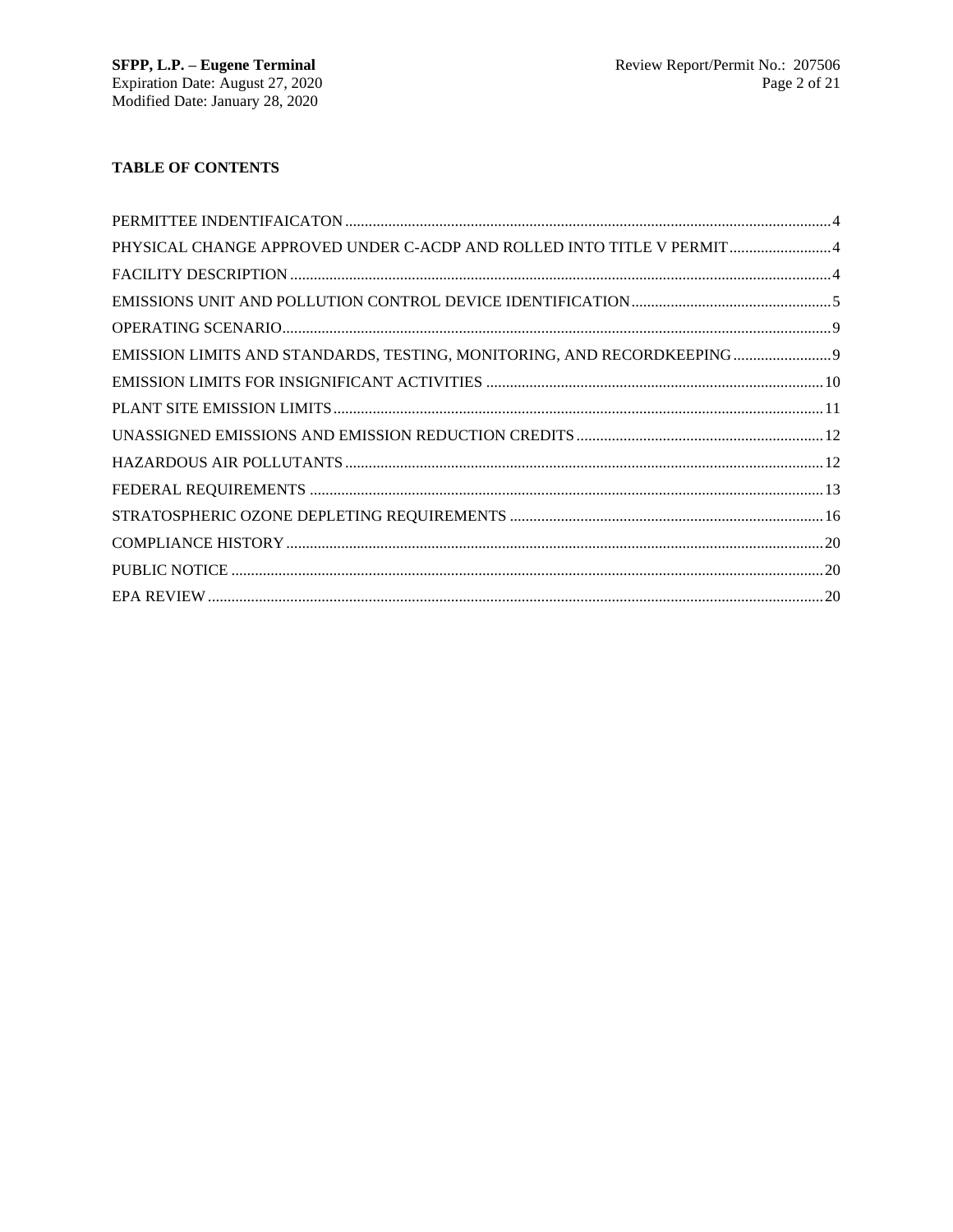## **LIST OF ABBREVIATIONS THAT MAY BE USED IN THIS REVIEW REPORT**

| <b>ACDP</b>       | Air Contaminant Discharge Permit       |                   |                                    |
|-------------------|----------------------------------------|-------------------|------------------------------------|
| Act               | Federal Clean Air Act                  | <b>MSF</b>        | 1,000 Square feet 3/8" basis       |
| ASTM              | American Society of Testing and        | <b>MSDS</b>       | <b>Material Safety Data Sheets</b> |
|                   | Materials                              | NA.               | Not applicable                     |
| <b>BER</b>        | <b>Baseline Emission Rate</b>          | <b>NCA</b>        | Notice of Civil Penalty            |
| Btu               | British thermal unit                   | NO <sub>X</sub>   | Nitrogen oxides                    |
| CAM               | <b>Compliance Assurance Monitoring</b> | <b>NESHAP</b>     | National Emission Standard for     |
| <b>CEMs</b>       | Continuous emission monitoring         |                   | Hazardous Air Pollutant            |
|                   | system                                 | <b>NON</b>        | Notice of Non-Compliance           |
| <b>CFR</b>        | Code of Federal Regulations            | <b>NSPS</b>       | New Source Performance             |
| CO                | Carbon Monoxide                        |                   | <b>Standards</b>                   |
| CO <sub>2</sub>   | Carbon Dioxide                         | <b>NSR</b>        | New Source Review                  |
| CO <sub>2</sub> e | Carbon Dioxide Equivalent              | O <sub>2</sub>    | Oxygen                             |
| <b>CPMS</b>       | Continuous parameter monitoring        | <b>OAR</b>        | Oregon Administrative Rules        |
|                   | system                                 | <b>ORS</b>        | <b>Oregon Revised Statutes</b>     |
| <b>DEQ</b>        | Department of Environmental            | O&M               | Operation and maintenance          |
|                   | Quality                                | <b>PAH</b>        | Polycyclic Aromatic Hydrocarbon    |
| dscf              | Dry standard cubic feet                | Pb                | Lead                               |
| EF                | Emission factor                        | <b>PCD</b>        | <b>Pollution Control Device</b>    |
| <b>EPA</b>        | <b>US Environmental Protection</b>     | <b>PM</b>         | Particulate matter                 |
|                   | Agency                                 | $PM_{10}$         | Particulate matter less than 10    |
| ERC               | <b>Emission Reduction Credit</b>       |                   | microns in size                    |
| EU                | <b>Emissions Unit</b>                  | PM <sub>2.5</sub> | Particulate matter less than 2.5   |
| ${\bf F}$         | Fahrenheit                             |                   | microns in size                    |
| <b>FCAA</b>       | Federal Clean Air Act                  | <b>POM</b>        | Polycyclic Organic Matter          |
| <b>FSA</b>        | Fuel sampling and analysis             | ppmv              | Parts per million by volume        |
| <b>GHG</b>        | Greenhouse Gas                         | ppm               | Parts per million                  |
| gpm               | gallons per mile                       | <b>PSEL</b>       | <b>Plant Site Emission Limit</b>   |
| gr/dscf           | Grain per dry standard cubic foot (1   | psia              | pounds per square inch, actual     |
|                   | $pound = 7,000 \text{ grains}$         | <b>RVP</b>        | Reid Vapor Pressure                |
| HAP               | Hazardous Air Pollutant as defined     | <b>SCAQMD</b>     | South Coast Air Quality            |
|                   | by LRAPA Title 44                      |                   | <b>Management District</b>         |
| <b>HCFC</b>       | Halogenated Chloro-Fluoro-             | <b>SERP</b>       | Source emissions reduction plan    |
|                   | Carbons                                | <b>SPEC</b>       | Special                            |
| ID                | Identification number                  | SO <sub>2</sub>   | Sulfur dioxide                     |
| I&M               | Inspection and maintenance             | <b>ST</b>         | Source test                        |
| 1                 | Liter                                  | THC               | Total Hydrocarbons                 |
| lb                | Pound                                  | <b>VCS</b>        | Vapor Control System               |
| <b>LRAPA</b>      | Lane Regional Air Protection           | VE                | Visible emissions                  |
|                   | Agency                                 | VMT               | Vehicle miles traveled             |
| mg                | milligram                              | <b>VOC</b>        | Volatile organic compounds         |
| М                 | 1,000                                  | <b>VCU</b>        | Vapor Combustion Unit              |
| MМ                | 1,000,000                              | <b>VRU</b>        | Vapor Recovery Unit                |
| MВ                | Material Balance                       |                   |                                    |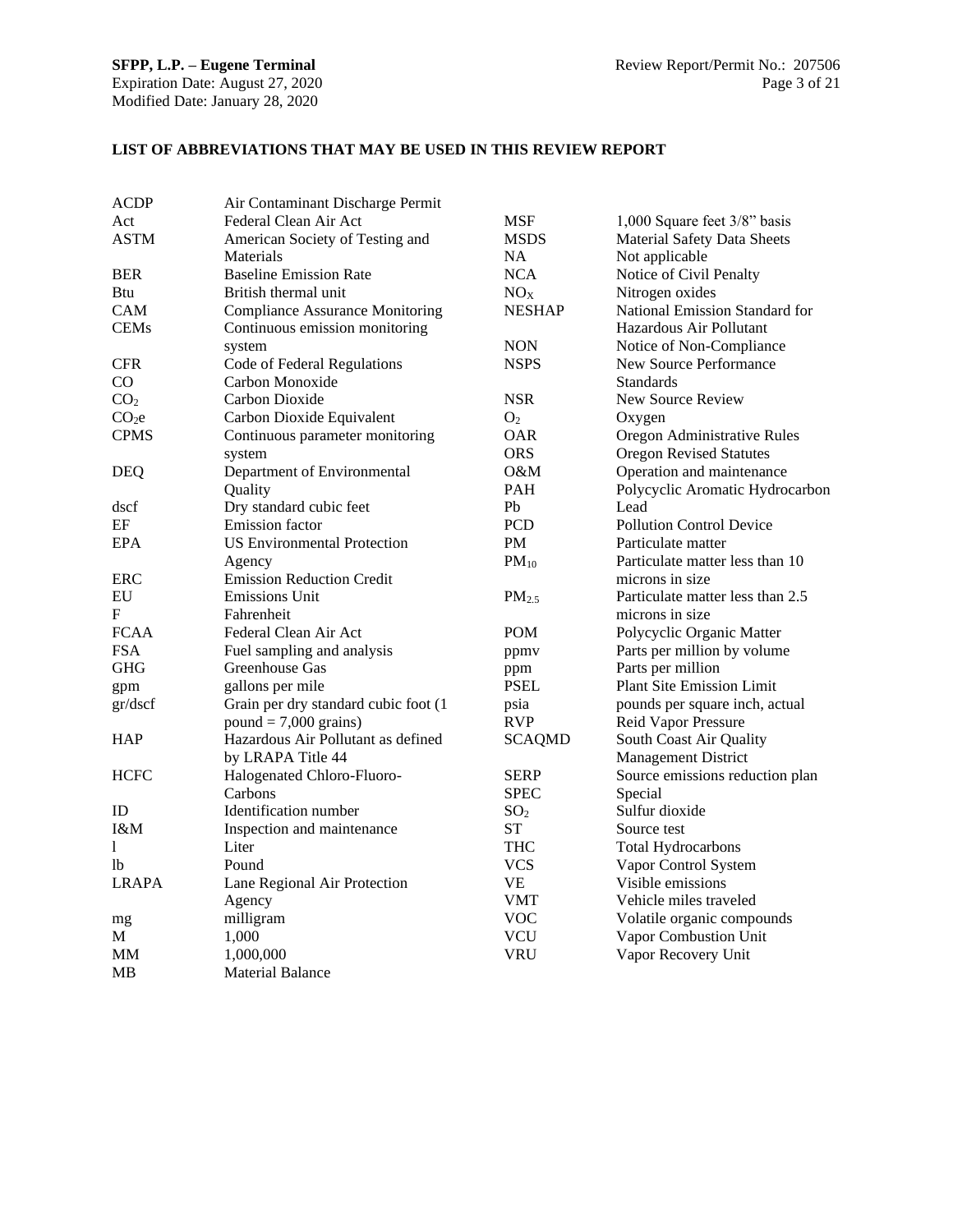## **PERMITTEE INDENTIFAICATON**

1. Kinder Morgan's subsidiary SFPP, L.P. – Eugene Terminal owns and operates a petroleum products distribution terminal facility located at 1765 Prairie Road in Eugene, Oregon. [https://www.kindermorgan.com/business/products\\_pipelines/eugene.aspx](https://www.kindermorgan.com/business/products_pipelines/eugene.aspx)

#### **PHYSICAL CHANGE APPROVED UNDER C-ACDP AND ROLLED INTO TITLE V PERMIT**

2. This Administrative Amendment rolls the Construction Air Contaminant Discharge Permit (C-ACDP) into the Title V Permit that allows for the installation of a new VCU that will replace the existing Vapor Recovery Unit (VRU): Edwards Refrigeration for the EU: TRACK. The new VCU system will utilize a thermal oxidizer (enclosed flare), with an 80 MMBtu/hour, four (4) burner, air-assisted, John Zink Enclosed Flare and a holding bladder that will be installed in Tank EG-07, to control the vapors recovered from the loading rack operations (EU: TRACK) and releasing the emission from the loading racks at steady rate to the VCU.

A C-ACDP was required for the proposed installation of VCU because it will result in the addition of applicable requirements in the permit and the addition of new emitted air pollutants from the combustion of the hydrocarbon vapors. The new pollutants are PM,  $PM_{10}$ ,  $PM_{2.5}$ , NO<sub>X</sub>, CO, and GHGs. The VOCs emissions will remain the same as the current permit. The facility requested a limit of 39 tons of  $NO<sub>X</sub>$  to remain below the significant emission rate (SER) and therefore, not triggering a State Type A permit review.

The C-ACDP did not allow for the operation of the proposed VCU and associated equipment but is being rolled into the Title V permit as an Administrative Amendment since the appropriate notice procedures were followed in accordance with the Title V rules.

The facility requested that the Title V external review procedures be used in addition to the ACDP public notice procedures to allow for subsequent incorporation of the construction permit as an administrative amendment.

This C-ACDP did not address any changes in State or Federal regulations which are applicable to the facility. Nor will it make any changes to any existing Title V operating permit conditions at this time. Any required changes in permitted operating conditions will be made when the Title V operating permit is renewed.

#### **FACILITY DESCRIPTION**

3. SFPP, L.P. – Eugene Terminal (SFPP or Facility) received refined fuels from Portland via 8-inch pipeline, truck, or railcar and transfers gasoline and diesel from the storage tanks into tanker trucks via one (1) of four (4) loading racks. Denatured ethanol is stored and distributed at the Eugene facility via truck. Gasoline and diesel additives are typically received by truck.

A variety of petroleum products including gasoline, diesel, transmix, ethanol (oxygenate), and proprietary customer fuel additives are stored in aboveground storage tanks. The higher volatility products including gasoline, transmix (a combination of gasoline, diesel, and/or jet fuel), and denatured ethanol are stored in floating roof tanks (external and internal floating roofs) due to their higher vapor pressures. Less volatile products including diesel and fuel additives are stored in fixed-roof tanks and horizontal tanks, as well as the floating roof tanks.

The facility receives petroleum fuels and stores these fuels in bulk petroleum product storage tanks. Fuel products are blended with additives and oxygenates as required, and these products are distributed to tanker trucks. At the facility there are forty-one (41) bulk petroleum product storage tanks, where thirty-five (35) storage tanks are permitted and nine (9) are currently out of service. There is also a water holding tank. SFPP has tanks for storage of gasoline, diesel, and ethanol. Tank types include fixed roof, internal floating roof, and external floating roof. Emissions are comprised of working losses, rim seal losses, and deck fitting/seam losses. The equipment at the facility includes twelve (12) vertical fixed roof tanks, fifteen (15) internal floating roof tanks (including a domed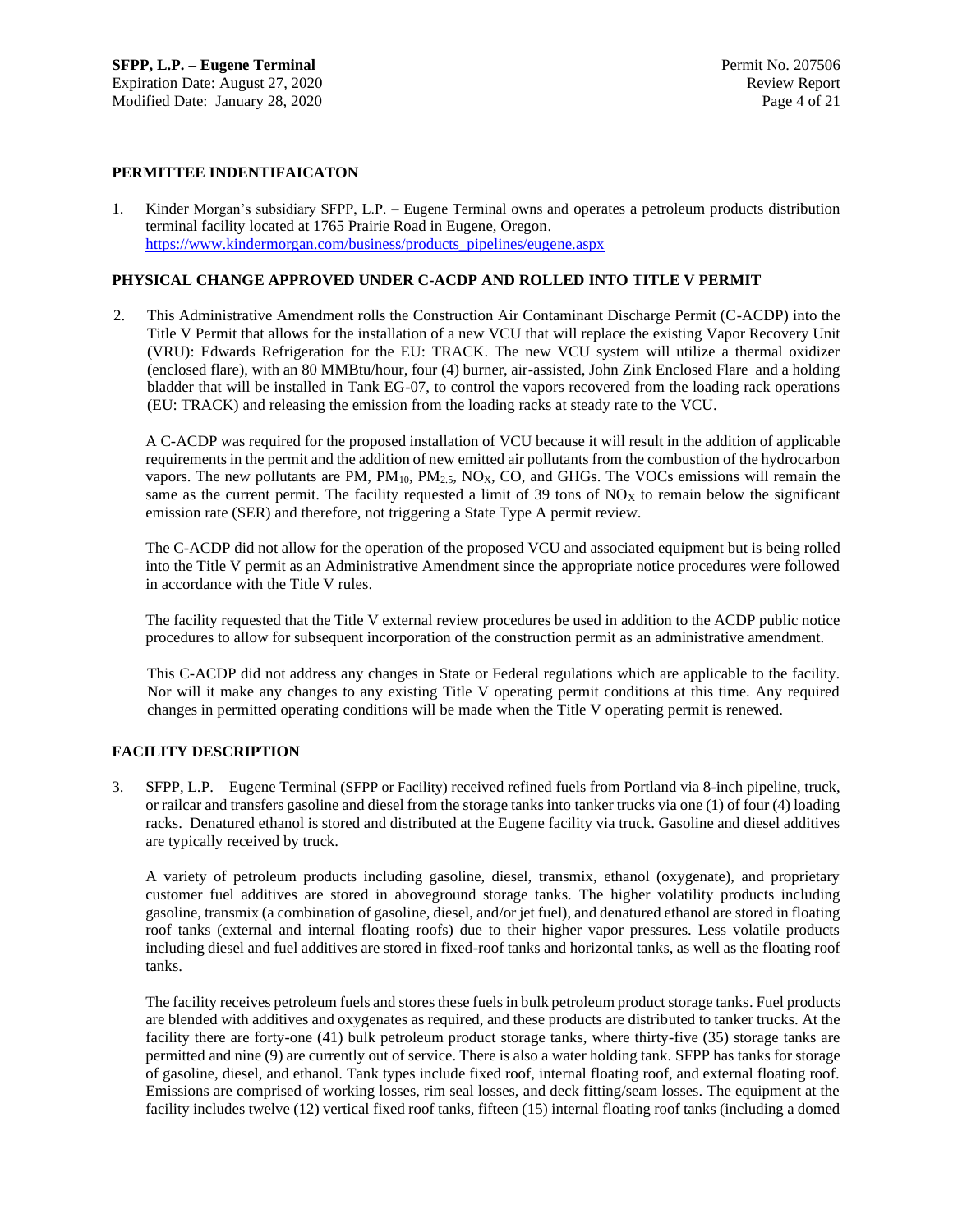external roof tank), eight (8) external floating roof tanks, an oil water separator, nine (9) (including one (1) tote) additive tanks, four (4) loading racks, one unloading rack, one prover, two (2) sumps (main line and rack sumps), and one vapor recovery unit for the loading racks.

| <b>Out of Service Tank Numbers</b> |
|------------------------------------|
| $EG-06$                            |
| $EG-07$                            |
| $EG-21$                            |
| $EG-28$                            |
| $EG-29$                            |
| $EG-30$                            |
| $EG-31$                            |
| $EG-33$                            |
| EG-34                              |

Petroleum products from the tanks are dispensed to the loading racks. The loading racks consist of one or more "bays" with each bay able to accommodate one tanker truck. Each storage tank is connected via underground and aboveground pipelines to a manifold where it can be directed to one or more of the four loading racks or another storage tank. Petroleum fuels are conveyed to a given loading rack and are pumped into a customer tanker truck via one or more bottom-loading arms. No processing of incoming materials, other than blending, is performed at the facility.

Transmix is a mixture of different petroleum fuel products that forms at the interface between products conveyed together in a pipeline or generated through normal maintenance and operations activities. This mixture is received at the terminal, stored in specified tanks, and transferred at the loading racks to trucks for offsite processing. Separation of the transmix constituents in not conducted at the facility.

## **EMISSIONS UNIT AND POLLUTION CONTROL DEVICE IDENTIFICATION**

4. The emissions units at this facility are the following:

| <b>Emission Unit Description</b>                                                                  | EU ID          | <b>Pollution Control Device</b><br>Description                                                           | PCD ID               |
|---------------------------------------------------------------------------------------------------|----------------|----------------------------------------------------------------------------------------------------------|----------------------|
| All fixed-roof storage tanks at the facility with a<br>rated capacity great than 39,000 gallons   | <b>FIXTANK</b> | None                                                                                                     | <b>NA</b>            |
| All internal floating-roof storage tanks at the<br>facility                                       | <b>INTANK</b>  | None                                                                                                     | <b>NA</b>            |
| All external floating-tanks at the facility                                                       | <b>EXTANK</b>  | None                                                                                                     | NA.                  |
| Tanker truck and trailer Loading Racks 1, 2, 3, and<br>4 including fugitives and Unloading Rack 5 | <b>TRACK</b>   | Vapor Recovery Unit:<br>(Refrigeration Type)<br>OR.<br>Vapor Combustion Unit:<br>(Thermal Oxidizer Type) | VRU or<br><b>VCU</b> |
| VOC emissions from Flanges, Valves, Pumps, etc.<br>at the Terminal                                | <b>FGTVOC</b>  | None                                                                                                     | <b>NA</b>            |
| Water/Oil Separator                                                                               | OWS            | None                                                                                                     | NA                   |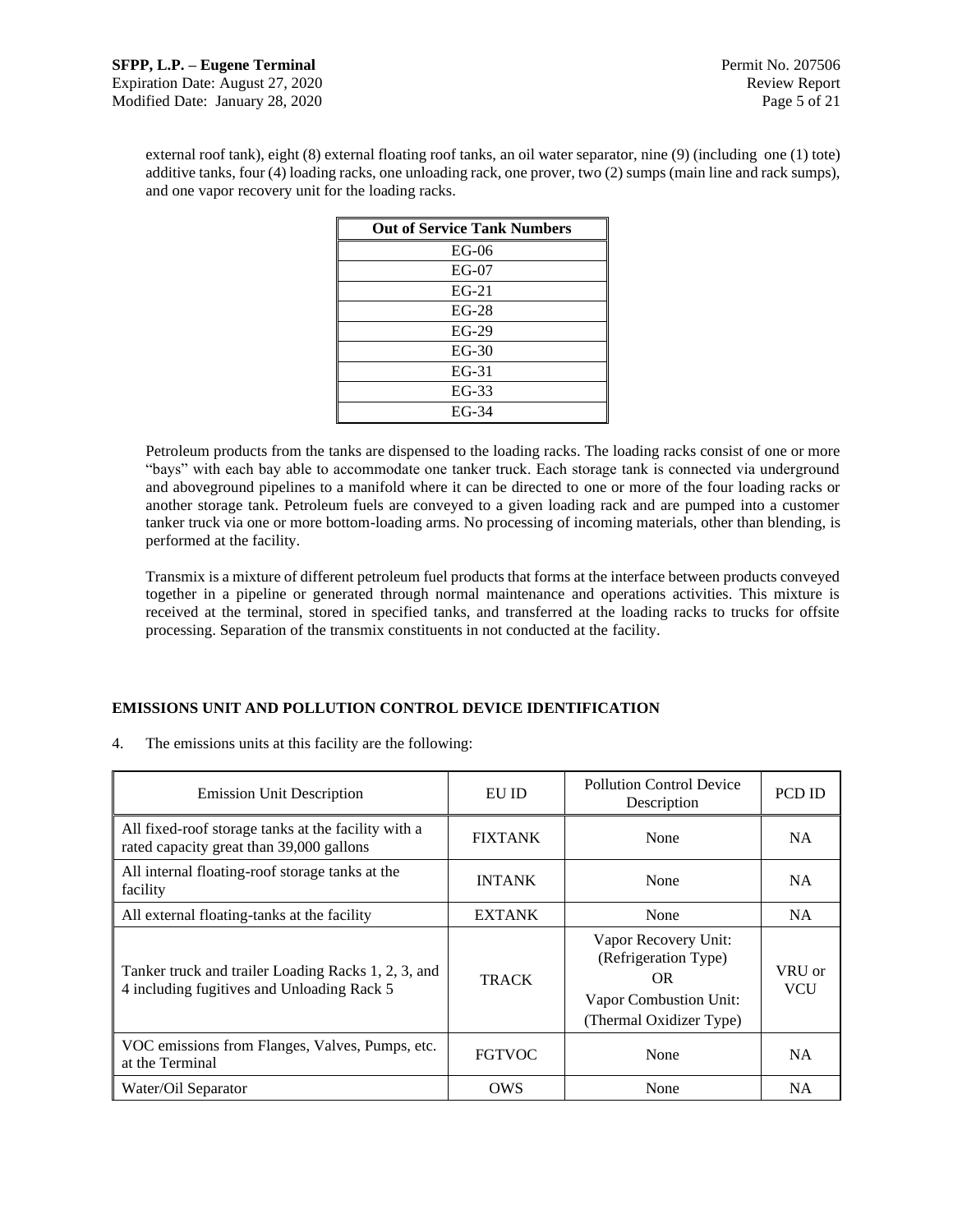## **SFPP, L.P. – Eugene Terminal Permit No. 207506**

Expiration Date: August 27, 2020 Review Report Modified Date: January 28, 2020 Page 6 of 21

| <b>Emission Unit Description</b>                                                                                  | EU ID | <b>Pollution Control Device</b><br>Description | <b>PCD ID</b> |
|-------------------------------------------------------------------------------------------------------------------|-------|------------------------------------------------|---------------|
| Aggregate Insignificant Activities:<br>Ethanol Offloading<br>Product Unloading<br>Prover<br><b>Additive Tanks</b> | Al    | None                                           | NΑ            |

- 5. FIXTANK Fixed Roof Storage Tanks: This emission units represents all the fixed roof storage tanks existing at the permitted facility. This type of tank generally consists of a cylindrical steel shell with a permanently affixed roof, which may vary in design from cone (or dome-shaped) to flat. The Eugene Terminal houses a total of twelve (12) fixed roof storage tanks, all of which have a capacity of more than 39,000 gallons. All fixed roof storage tanks currently store volatile liquids with a vapor pressure less than 0.022 psia. Fixed roof storage tank VOC emission are the sum of breathing losses and working losses, which are a function of physical/chemical properties of materials being stored at stored condition, as well as, the physical design of tank itself. This holds true for all types of storage tanks, including EXTANK and INTANK described below.
- 6. EXTANK External Floating Roof Storage Tanks: This emission unit represents all external floating roof storage tanks existing at the terminal. There are eight (8) external floating roof tanks existing at the facility, with capacity ranging from 252,000 to 840,000 gallons. All EXTANK were installed on or before 1984. This type of tank generally consists of a cylindrical shell with an external floating roof that moves with respect to the stored liquid level.
- 7. INTANK Internal Floating Roof Storage Tanks: This emissions unit represents all the internal floating roof storage tanks existing at the permitted facility. The emission unit has both a permanent fixed cone roof and a floating deck inside, which is free to move vertically as the liquid level rises and falls, and either floats on the liquid surface or rests on pontoons several inches above the liquid surface. The facility has a total of fourteen (14) internal floating roof tanks and one (1) domed internal floating roof tank. According to the permit application, there are three (3) internal floating roof tanks, (tanks 17, 18, and 19) constructed in 1973 that are subject to the NSPS requirements of 40 CFR Part 60, Subpart K. There are five (5) internal floating roof tanks (16, 25, 40, 41, and 42) constructed or modified after the year 1984 that are subject to the NSPS requirements of 40 CFR 60, Subpart Kb. Tanks 16 and 25 were modified in 2007/2008 as part of the B07 construction project to increase ethanol offloading and became subject to the NSPS requirements of 40 CFR 60, Subpart Kb. The project involved adding a nozzle on both Tank 16 and 25 that increased the hourly potential to emit of VOC.
- 8. TRACK Tanker Truck/Trailer Loading and Unloading Racks: The emission unit represents the tank truck loading and unloading racks used to distribute various petroleum products. There are a total of four (4) loading racks at the facility with multiple fill positions at each rack. Rack four (4) was constructed in 1984, after the NSPS trigger date along with the vapor recovery unit. There is one (1) unloading rack used to offload ethanol from trucks; rack five (5) was constructed in 2008 to increase ethanol capacity. The affected facility for applicability of NSPS requirements of 40 CFR Part 60, Subpart XX is the total of all loading racks. An analysis of whether reconstruction of modification occurred was not presented. However, for ease of compliance, the facility has chosen to assume that all the loading racks in TRACK are subject to the Subpart XX requirements. With the exception of Rack 5 is for product unloading only and is therefore, not subject to the Subpart XX requirements for loading racks. Both loading racks number 1 and 2 have red-dye injectors for diesel fuel.
	- 8.a. **Existing:** Vapor Recovery Unit (VRU): This is a refrigeration type vapor recovery unit that controls fuel vapors from the loading racks. The VRU is an Edwards Engineering, Inc. model, rated at 93.5% recovery efficiency. The VRU is designed to process a gasoline pumping rate of 2,400 gpm at 35 mg of hydrocarbon per liter. The gases from the loading rack hoses are captured and piped to the VRU. Vapors go to one of two refrigeration units and enter a pre-cooler, cooling vapors between 25- and 50 degrees Fahrenheit. Condensed vapors drain into a decanter while remaining vapors continue to a twosection compartment of the refrigeration unit. The first section cools the condensed vapors to between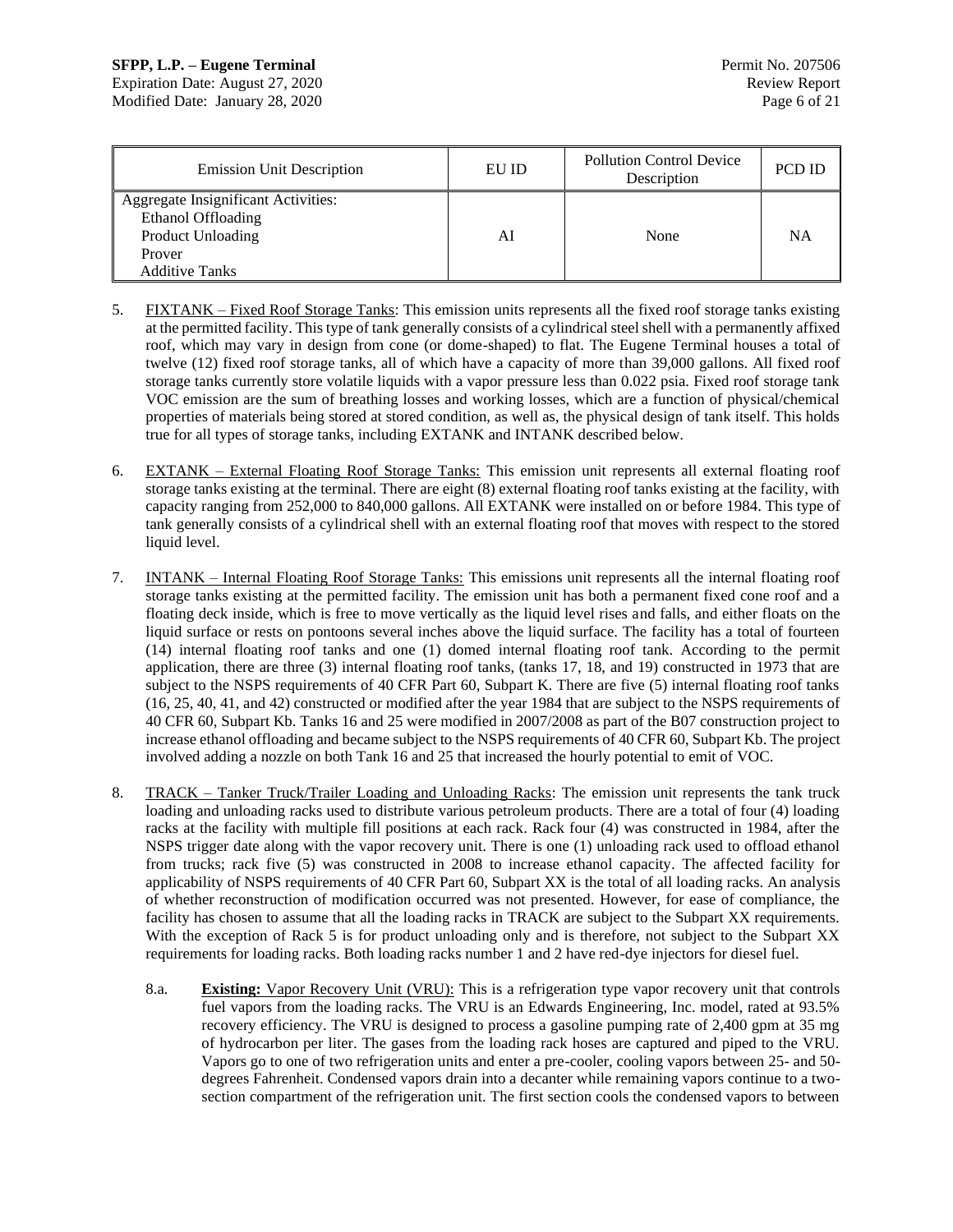0 and -40° F and the second section to between -80 and -90° F. During normal operations the condenser unit cools the vapors to -68° F. The condensed vapors also drain to the decanter and are pumped back to storage. One of the two (2) refrigeration units defrosts several times per day by heating D-Limonine and pumping it through the refrigeration coils to melt any ice buildup.

**Proposed**: Vapor Combustion Unit (VCU – Thermal Oxidizer (enclosed flare)): The VCU is a thermal oxidizer type vapor combustion unit that will control the hydrocarbon vapors from the loading racks. The proposed VCU is a John Zink, 80 MMBtu/hour, 4 burner, air-assisted, temperature controlled enclosed flare that will meet the mass emission limitation of 35 mg/L (0.292 lbs VOC/1,000 gallon). The designed inlet gas flow rate is 1,000 cfm. Tank EG-07 will be converted to a vapor holding tank to hold a vapor bladder. The vapor holder tank will be equipped with alarms to prevent product loading from exceeding capacity of the vapor bladder. The collected vapors will be sent to the VCU for combustion.

9. FGTVOC – Fugitive VOC emitting sources: The emissions unit FGTVOC represents fugitive VOC emissions associated with VOC product handling. The pipe transport systems contain numerous valves, flanges, pumps, sampling ports, and other components through which VOC vapors escape. For the purpose of estimating VOC emissions, emissions factors published in EPA's *Protocol for Equipment Leaks Emission Estimates, US Environmental Protection Agency, Office of Air Quality Planning and Standards, EPA-453/R-95-017, November 1995*, are used. Unless actual emission factors are available for use in the VOC emission calculations, the emission factors as listed in the Title V permit monitoring section should be used. The table below lists the number of each component currently existing at the facility:

| Component "i"                     | Number of Component "i" |
|-----------------------------------|-------------------------|
| Fittings (connectors and flanges) | 365                     |
| Other (compressors and others)    | 236                     |
| <b>Pumps</b>                      | 94                      |
| Valves                            | 1.241                   |

10. OWS – Oil/Water Separator: The facility storm drains (containing potentially contaminated rainwater/contact water (effluent) are routed to an enclosed vault and then to the Oil/Water Separators. The water from the OWS is then routed to a holding pond which is periodically pumped through an onsite carbon adsorption system when sufficient quantity builds up. It is then discharged to the City of Eugene storm water drainage ditch. The flowrate depends on rainfall and varies throughout the year. The flowrate depends on rainfall and varies throughout the year.

The VOC emissions from the two OWS were calculated using the emission factor for oil/water separators in Table 5.1-2 of Section 5.1 (Petroleum Refining), *EPA's AP-42 Compilation of Air Pollutant Emission Factors, January 1995*. This emission factor is 5 lbs/1000 gallons.

The OWS was placed on the emission units list because it no longer qualifies as a categorically insignificant activity per the DEQ amended Oregon Administrative Rules effective April 16, 2015. The OWS with effluent greater than 400,000 gallons per year are considered an emission unit.

11. Aggregate Insignificant (EU-AI): Aggregate Insignificant Activities include emissions described below:

| <b>Emissions Source</b> | VOC (ton/yr) |
|-------------------------|--------------|
| Product Unloading       | 0.305        |
| Ethanol Offloading      | በ 31         |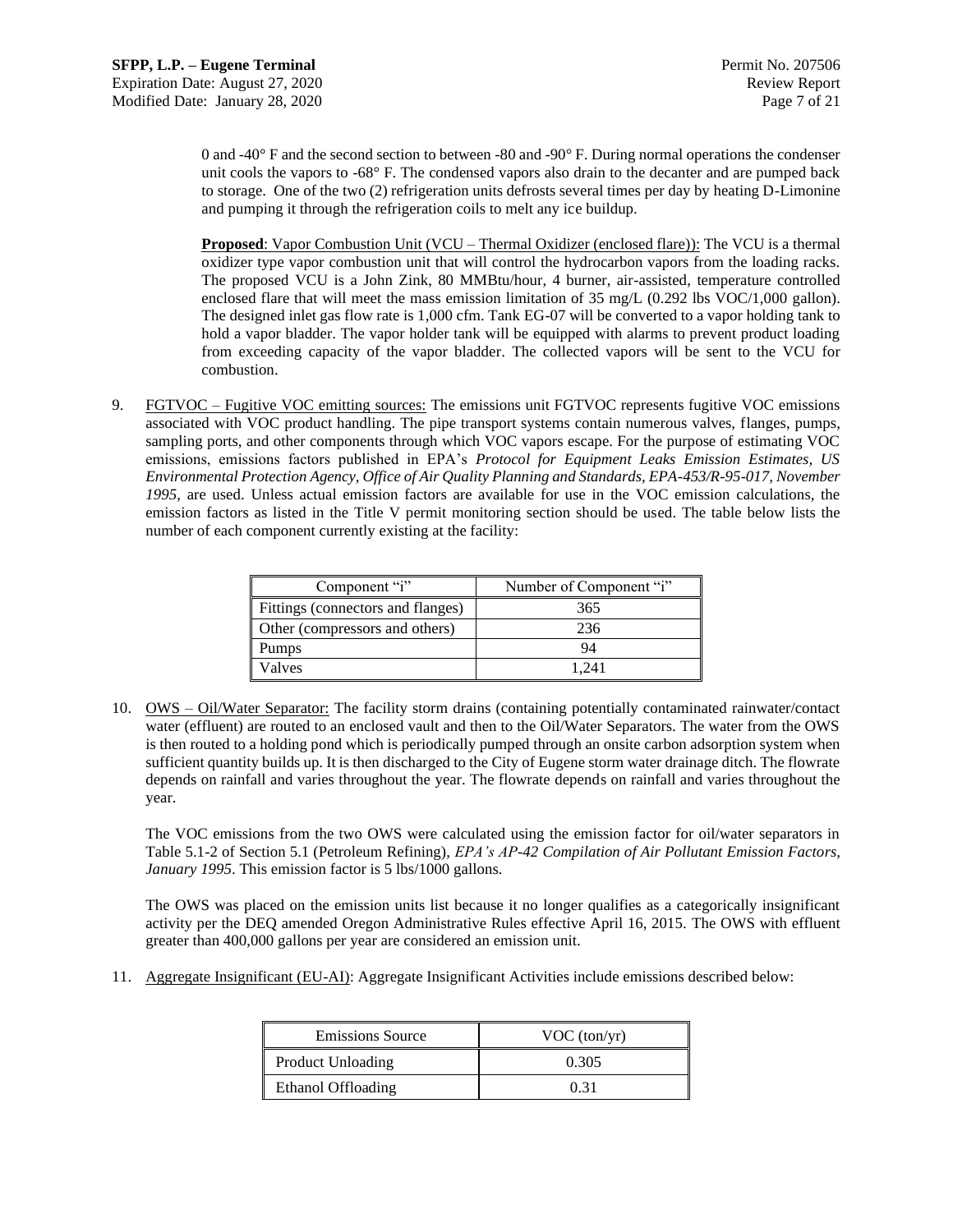| <b>Emissions Source</b> | VOC (ton/yr) |
|-------------------------|--------------|
| Prover                  | 0.053        |
| <b>Additive Tanks</b>   | 0.060        |
| <b>Total</b>            | 0.728        |

- 12. Categorically Insignificant Activities: The facility has the following categorically insignificant activities**:**
	- Evaporative and tail pipe emissions from on-site motor vehicle operation
	- Distillate oil, gasoline, natural gas, or propane burning equipment, provided the aggregate expected actual emissions of the equipment identified as categorically insignificant do not exceed the de minimis level for any regulated pollutant, based on the expected maximum annual operation of the equipment. If a source's expected emissions from all such equipment exceed the de minimis levels, then the source may identify a subgroup of such equipment as categorically insignificant with the remainder not categorically insignificant. The following equipment may never be included as categorically insignificant;
		- Any individual distillate oil, kerosene or gasoline burning equipment with a rating greater than 0.4 million Btu/hour;
		- Any individual natural gas or propane burning equipment with a rating greater than 2.0 million Btu/hour.
	- Distillate oil, kerosene, gasoline, natural gas or propane burning equipment brought on site for six months or less for maintenance, construction or similar purposes, such as but not limited to generators, pump, hot water pressure washers and space heaters, provided that any such equipment that performs the same function as the permanent equipment, must be operated within the source's existing PSEL.
	- Office activities
	- Janitorial activities
	- Groundskeeping activities including, but not limited to building painting and road and parking lot maintenance
	- Maintenance and repair shop
	- Automotive repair shops or storage garages
	- Air cooling or ventilating equipment not designed to remove air contaminants generated by or released from associated equipment
	- Refrigeration systems with less than 50 pounds of charge of ozone depleting substances regulated under Title VI, including pressure tanks used in refrigeration systems but excluding any combustion equipment associated with such systems.
	- Temporary construction activities
	- Warehouse activities
	- Accidental fires
	- Air vents from air compressors
	- Electrical charging station
	- Fire Brigade Training
	- Fire suppression
	- Routine maintenance, repair, and replacement such as anticipated activities most often associated with and performed during regularly scheduled equipment outages to maintain a plant and its equipment in good operating condition, including but not limited to steam cleaning, abrasive use, and woodworking
	- Electric motors
	- Storage tanks, reservoirs, transfer and lubricating equipment used for ASTM grade distillate or residual fuels, lubricants, and hydraulic fluids
	- On-site storage tanks not subject to any New Source Performance Standards (NSPS), including underground storage tanks (UST), storing gasoline or diesel used exclusively for fueling of the facility's fleet of vehicles
	- Natural gas, propane, and liquefied petroleum gas (LPG) storage tanks and transfer equipment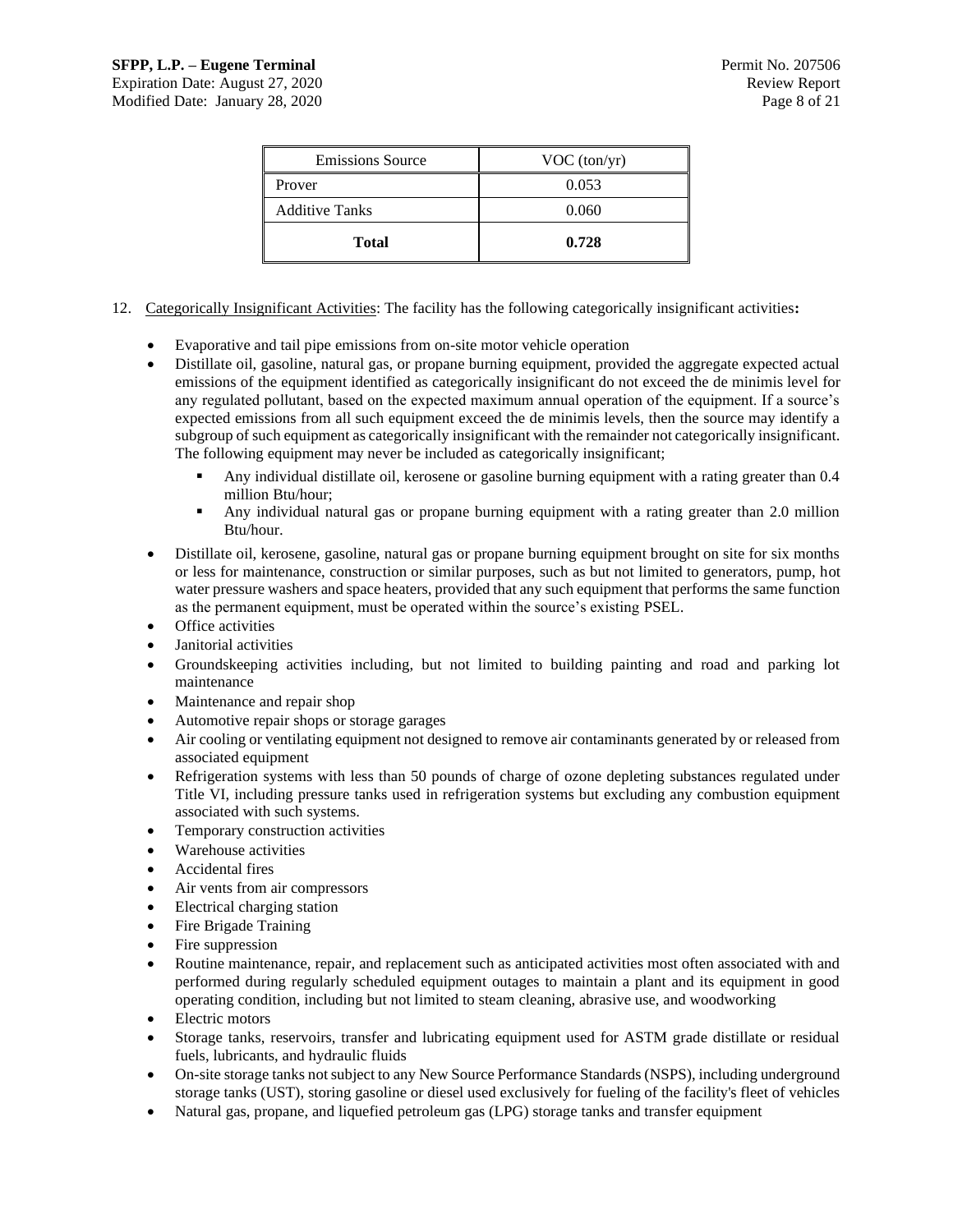Expiration Date: August 27, 2020 Review Report Modified Date: January 28, 2020 Page 9 of 21

- Pressurized tanks containing gaseous compounds
- Vacuum sheet stacker vents
- Emissions from wastewater discharges to publicly owned treatment works (POTW) provided the source is authorized to discharge to the POTW, not including on-site wastewater treatment and/or holding facilities
- Fire suppression and training
- Paved roads and paved parking lots within an urban growth boundary
- Hazardous air pollutant emissions of fugitive dust from paved and unpaved roads, except for those sources that have processes or activities that contribute to the deposition and entrainment of hazardous air pollutants from surface soils
- Health, safety, and emergency response activities
- Combustion source flame safety purging on startup

As part of the 2015 renewal, potential emission from the following Categorical Insignificant Activities were estimated by the facility to be:

| <b>Emissions Source</b> | VOC (ton/yr) |
|-------------------------|--------------|
| Sumps                   | 2.45         |
| Vault                   | 5.00         |
| <b>Holding Pond</b>     | 6.57         |
| <b>Total</b>            | 14.02        |

## **OPERATING SCENARIO**

13. The facility has a single operating scenario.

## **EMISSION LIMITS AND STANDARDS, TESTING, MONITORING, AND RECORDKEEPING**

- 14. The following sections describe each applicable requirement in the permit, with the intent of the condition and a brief discussion of any unique features of the requirements.
	- 14.a. Conditions 1 includes requirements and information related to the Construction ACDP.
	- 14.b. Conditions 2-7 are the requirements for the installation of the VCU and the incorporating the VCU conditions into the Title V operating permit.
	- 14.c. Conditions 8 is a general statement about the enforceability of permit conditions which are required in and common to all Title V permits issued by LRAPA.
	- 14.d. Condition 9 provides a list of equipment and identification of pollution control devices for the facility.
	- 14.e. Condition 10 and 11 is a facility-wide fugitive dust control requirement that allows the permittee to deal with potential fugitive dust problems before they become standard violations. The reasonable precautions can be required without the need to show a violation. (e.g., dust from traffic on roads).
	- 14.f. Condition 12 implements the sulfur limits by grade of fuel type provision in LRAPA rules.
	- 14.g. Condition 13 describes the required monitoring and recordkeeping to track sulfur limits per fuel type that the facility distributes per Condition 12.
	- 14.h. Condition 14 is a facility-wide nuisance resolution condition that establishes timely response to any complaints that the facility operation may generates.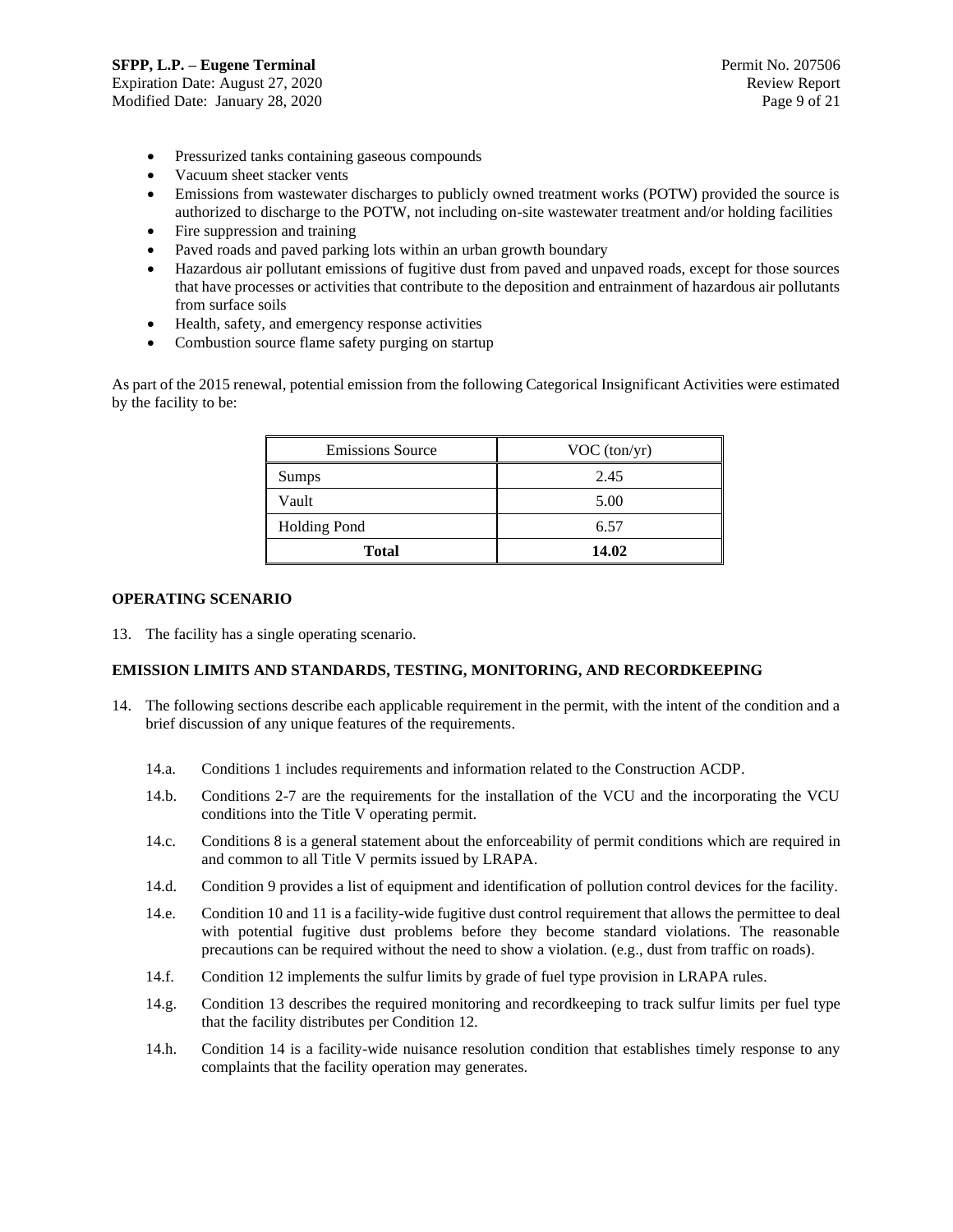- 14.i. Condition 15 implements the long-standing particulate matter fallout provision in LRAPA rules. The monitoring and recordkeeping refer back to the periodic visible emission surveys required in Condition 14.a.
- 14.j. Condition 16 is a standard requirement for Title V facilities stating the permittee's responsibility for 40 CFR 68 accidental release provisions should the facility trigger this requirement.
- 14.k. Condition 17-28 lists the Gasoline Distribution Bulk Terminals, Bulk Plants, and Pipeline Facility NESHAP requirements from 40 CFR 63 Subpart BBBBBB that applies facility-wide.
- 14.l. Condition 29 lists the annual Plant Site Emission Limits (PSELs) for the facility.
- 14.m. Condition 30 and 31 contains specific notification requirements per 40 CFR 60.7 for EUs: FIXTANK.
- 14.n. Condition 32 and 33 lists the Storage Vessels for Petroleum Liquids NSPS requirements from 40 CFR 60 Subpart K that applies to EU: INTANK, Tanks 17, 18, and 19.
- 14.o. Conditions 34-36 lists the Volatile Organic Liquid Storage Vessels NSPS requirements from 40 CFR 60 Subpart Kb that applies to EU: INTANK, Tanks 16, 25, 40, 41, and 42.
- 14.p. Conditions 37-39 contains the Bulk Gasoline Terminals NSPS requirements from 40 CFR 60 Subpart XX that applies to EU: TRACK.
- 14.q. Conditions 40-42 contains the CAM monitoring requirement for the VRU and VCU for EU: TRACK.
- 14.r. Conditions 43-51 contains local regulations of applicability, monitoring, testing, recordkeeping and reporting that pertain to the Vapor Combustion Unit (VCU) – Thermal Oxidizer (Enclose Flare) for the EU: TRACK.
- 14.s. Conditions 52-54 contains the NSPS and NESHAP monitoring and recordkeeping requirements for EU: FGTVOC.
- 14.t. Condition 55 contains the particulate matter grain loading and opacity limitations that apply to the Insignificant Emission Units or Activities (IEU).
- 14.u. Condition 56 specifies that no testing is required for IEU but, if tested, requires testing be completed in accordance with standard testing requirements.
- 14.v. Condition 57 lists the emission fees based on the PSEL component for each emission unit.
- 14.w. Condition 58 contains the general testing requirements.
- 14.x. Conditions 59-61 contains the general monitoring requirements for the facility.
- 14.y. Conditions 62-65 contains the general recordkeeping requirements for the facility.
- 14.z. Conditions 66-70 contains the general reporting requirements for the facility.
- 14.aa. Condition 71-73 lists the semi-annual and annual report requirements for the facility.
- 14.bb. Condition 74 specifies the non-applicable requirements that could reasonably be considered to apply to the facility.

#### **EMISSION LIMITS FOR INSIGNIFICANT ACTIVITIES**

15. As identified earlier in this Review Report, this facility has insignificant emissions units (AI) that include categorically insignificant activities and aggregate insignificant emissions, as define in LRAPA Title 12 and/or OAR 340-200-0020. For the most part, the standards that apply to AI are for opacity (20% limit) and particulate matter (0.10 gr/dscf limit). LRAPA does not consider it likely that AI could exceed an applicable emissions limit or standard because AI are generally equipment or activities that do not have any emission controls (e.g., small natural gas-fired space heaters) and do not typically have visible emissions. Since there are no controls, no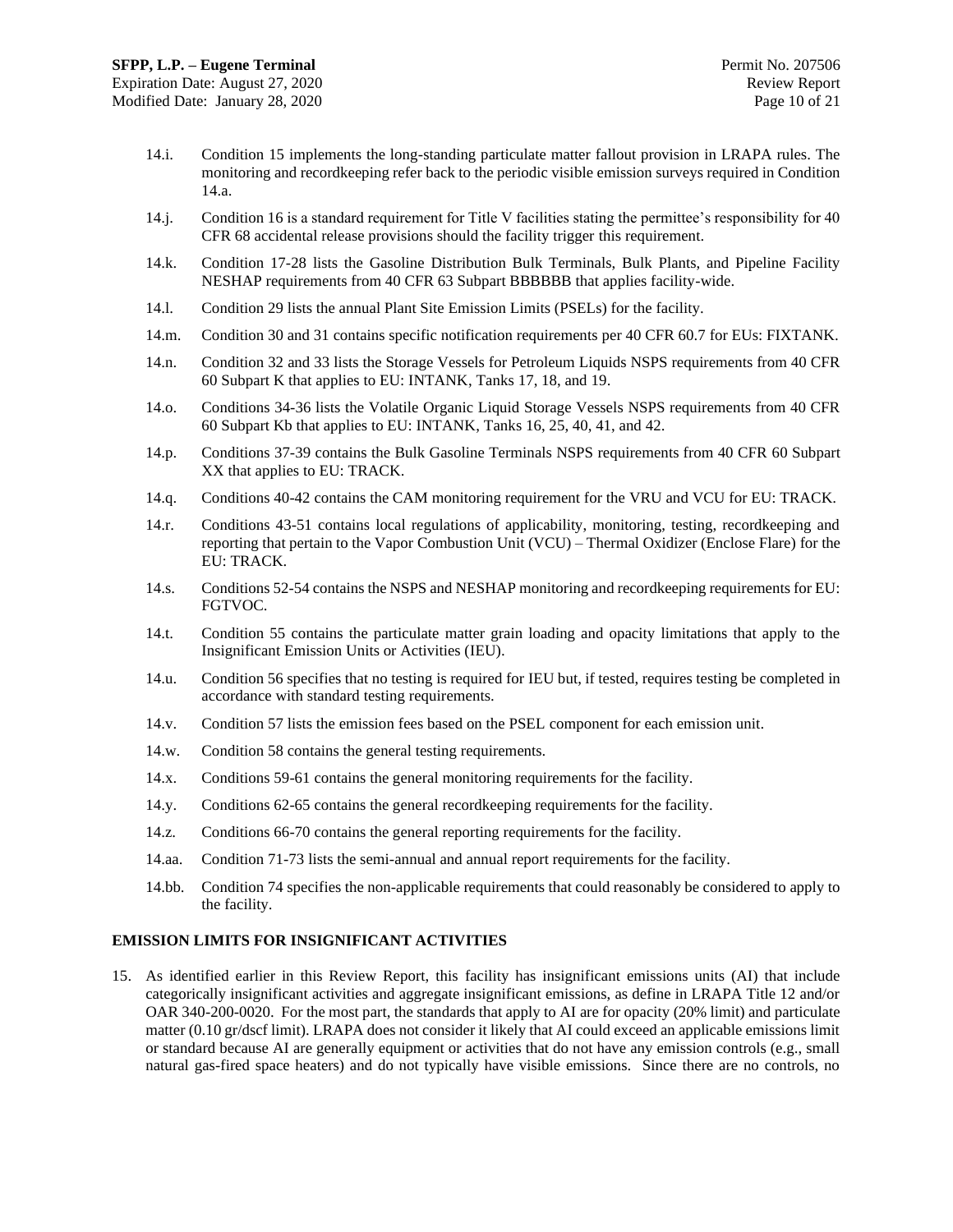visible emissions, and the emission are less than one (1) ton per year, LRAPA does not believed that believe that monitoring, recordkeeping, or reporting is necessary for assuring compliance with the standards.

## **PLANT SITE EMISSION LIMITS**

16. Provided below is a summary of the baseline emission rate, netting basis, plant site emission limit and emissions capacity.

|                  |                              | <b>Netting Basis</b>  |                       | Plant Site Emission Limit (PSEL)     |                                      |                                      |                         |
|------------------|------------------------------|-----------------------|-----------------------|--------------------------------------|--------------------------------------|--------------------------------------|-------------------------|
| Pollutant        | <b>Baseline</b><br>(tons/yr) | Previous<br>(tons/yr) | Proposed<br>(tons/yr) | Previous<br><b>PSEL</b><br>(tons/yr) | Proposed<br><b>PSEL</b><br>(tons/yr) | <b>PSEL</b><br>Increase<br>(tons/yr) | <b>PTE</b><br>(tons/yr) |
| <b>PM</b>        | $\theta$                     | $\theta$              | $\Omega$              | 0                                    | 24                                   | 24                                   | 3                       |
| $PM_{10}$        | $\Omega$                     | $\Omega$              | $\Omega$              | $\Omega$                             | 14                                   | 14                                   | 3                       |
| $PM_{2.5}$       | <b>NA</b>                    | <b>NA</b>             | $\Omega$              | <b>NA</b>                            | 9                                    | 9                                    | 3                       |
| CO               | $\Omega$                     | $\theta$              | $\Omega$              | 0                                    | 99                                   | 99                                   | 12                      |
| NO <sub>X</sub>  | $\Omega$                     | $\theta$              | $\Omega$              | 0                                    | 39                                   | 39                                   | 44                      |
| SO <sub>2</sub>  | $\Omega$                     | $\Omega$              | $\Omega$              | 0                                    | $\Omega$                             | $\Omega$                             | 0.20                    |
| <b>VOC</b>       | 480                          | 480                   | 480                   | 472                                  | 472                                  | $\theta$                             | 472                     |
| Single HAP       | $\Omega$                     | $\Omega$              | $\Omega$              | 9                                    | 9                                    | $\mathbf Q$                          | 9                       |
| <b>Total HAP</b> | $\theta$                     | $\theta$              | $\Omega$              | 24                                   | 24                                   | $\Omega$                             | 24                      |
| Pb               | $\theta$                     | $\theta$              | $\Omega$              | $\Omega$                             | $\Omega$                             | $\theta$                             | $\theta$                |
| <b>GHG</b>       | $\overline{0}$               | $\theta$              | $\Omega$              | 0                                    | 74,000                               | 74,000                               | 45,520                  |

17. A baseline emission rate was not required for  $PM_{2.5}$  in accordance with the definition of "baseline emission rate" in LRAPA Title 12.

- 18. The baseline emission rate for greenhouse gases (GHGs) are zero (0) because the facility did not operate any source that emitted GHGs between the baseline period of calendar years of 2000-2010.
- 19. The PSEL for PM,  $PM_{10}$ ,  $PM_{2.5}$ , CO, and NO<sub>X</sub> were installed into the table for the proposed combustion emission for the VCU.
- 20. There is no change to the netting basis for the pollutants with newly-established PSELs (PM,  $PM_{10}$ ,  $PM_{2.5}$ , CO, and  $NO<sub>X</sub>$ ). Increases to the netting basis is approved through Major NSR, Type A State NSR, or PSD action under title 38. The pollutants with newly-established PSELs are below the SER and therefore, the action did not trigger a Major NSR or Type A State NSR action, so the netting basis for each of these pollutants remains zero (0). [LRAPA 42-0046(3)(e)]
- 21. Baseline emissions rate (BER) for VOC is based on 1984 actual emissions for the facility. Emissions from 1977- 78 were reportedly unavailable. At the time of the permit application submittal of 2000, SFPP reportedly defended its use of 1984 data by stating that emissions had decreased from the 1977-78 period. Emission reduction projects implemented in that time period were tank and tank seal improvements, and elimination of top-loading of tanker trucks. Uncontrolled splash loading of gasoline, a major contributor to emissions, continued through the end of 1984. In 1984, the applicant installed a vapor collection system (VCS) in accordance with the 40 CFR 60 Subpart XX. The significant emission reduction is required by rule and must be discounted from the netting VOC BER (i.e., it cannot be used for credits or internal offsets). The netting BER for VOC for this facility was reset to present emission levels to account for VRU. The calculations use TANKS 3.1 methodology to estimate emissions from the storage tanks. Estimated loading emissions prior to installation of the VCS are 1,778 tons per year. The total throughput in 1984 was 368,299,974 gallons per year.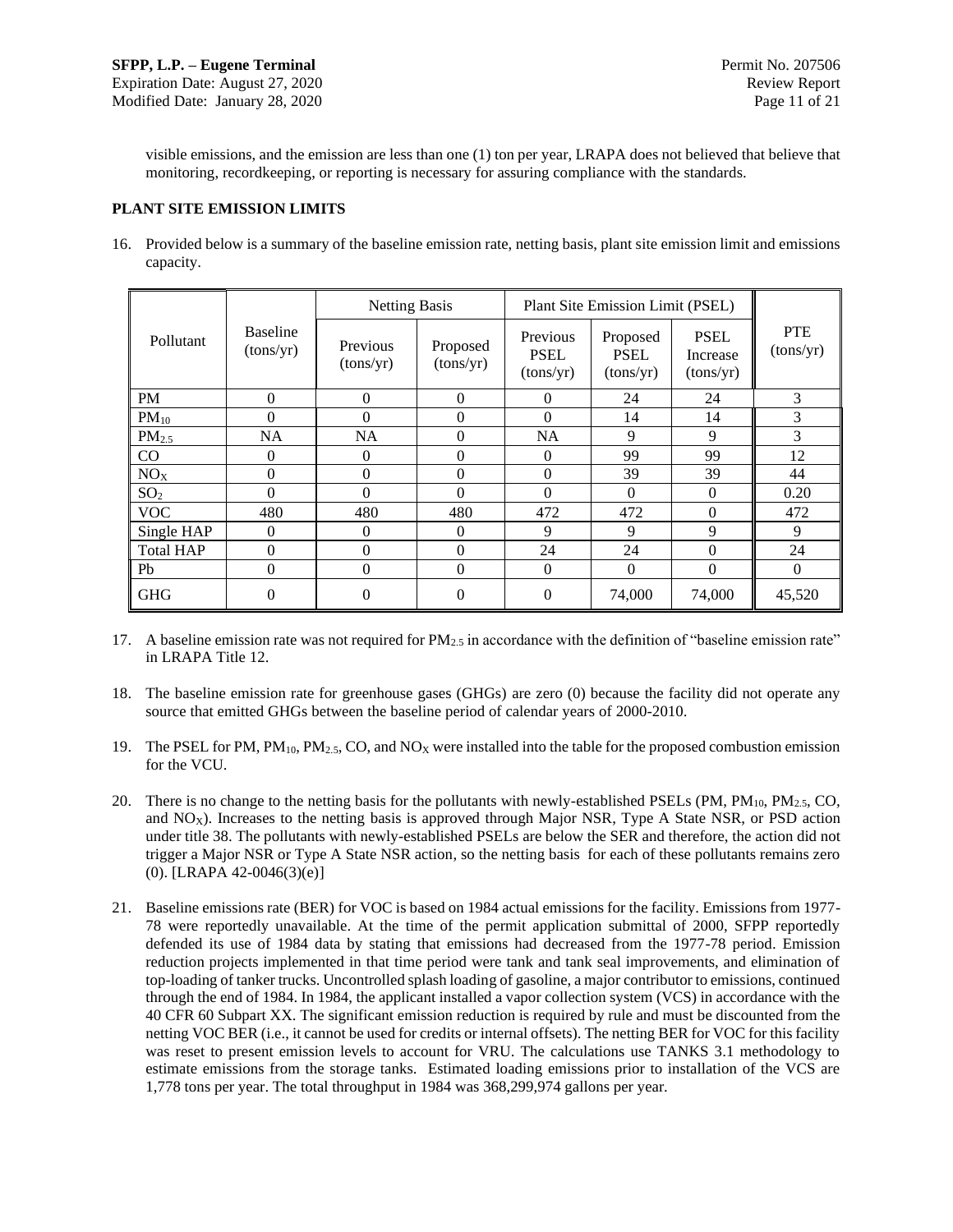Baseline Changes for 2008 Title V permit: The facility requested a change in the baseline emissions to reflect better information with the renewal application received in 2005. The previous baseline emissions estimations did not account for fugitive emissions at the loading racks. The addition of the rack fugitives, which had been present in the baseline year but not accounted for, changed the total baseline emission rate for VOC for 418.6 to 480 tons per year. Unassigned Emissions in the amount of 1.6 tons per year. Are based on voluntary "out of service" commitment for emission units EXTANKS – Tanks 21, 27, 28, 29, 31, 33, and 34.

Other Baseline Changes: PM and PM<sub>10</sub> for paved roads (Emission Unit FGTPM) was removed from the baseline emission rate and PSEL as part of the 2007 renewal because fugitive particulate matter from paved roads is specifically identified as a categorically insignificant activity (CIA) in the Oregon Title V rules. The Oil/Water Separator was taken off the Categorically Insignificant Activities (CIA) list and added to the emission units list per amended Oregon Administrative Rules effective April 16, 2015.

## **UNASSIGNED EMISSIONS AND EMISSION REDUCTION CREDITS**

22. The facility has eight tons (8 tons) of VOC as unassigned emissions. The facility does not have any emission reduction credits at this time.

## **SIGNIFICANT EMISSION RATE**

23. The Plant Site Emission Limit increase over the baseline emissions is less than the Significant Emission Rate (SER) as defined in LRAPA Title 12 for all of the pollutants as shown below:

| Pollutant       | <b>Baseline Emissions</b><br>(tons/year) | Proposed PSEL<br>(tons/year) | Unassigned<br>Emissions<br>(tons/year) | SER (tons/year) |
|-----------------|------------------------------------------|------------------------------|----------------------------------------|-----------------|
| PM              | ---                                      | 24                           | ---                                    | 25              |
| $PM_{10}$       | ---                                      | 14                           | ---                                    | 15              |
| $PM_{2.5}$      |                                          | Q                            | ---                                    | 10              |
| CO              | ---                                      | 99                           | ---                                    | 100             |
| NO <sub>X</sub> | ---                                      | 39                           | $- - -$                                | 40              |
| SO <sub>2</sub> | ---                                      | ---                          | ---                                    | 40              |
| VOC.            | 480                                      | 472                          | 8                                      | 40              |
| Pb              | ---                                      | ---                          | ---                                    | 0.06            |
| <b>GHG</b>      | ---                                      | 74,000                       | ---                                    | 75,000          |

24. There have been no physical modifications at the facility that would have required a New Source Review or have met the LRAPA definition of a major modification since the baseline period. Previously insignificant emission units or activities were incorporated into this renewal permit because it was determined through calculations that they should be accounted for as emission units.

## **HAZARDOUS AIR POLLUTANTS**

25. The following is the potential to emit (tons per year) of the facility for hazardous air pollutants listed in Section 112(b) of the 1990 Clean Air Act Amendments (CAAA). The emissions totals below reflect the maximum HAP emissions from the facility. The table demonstrates that the facility emits less than ten (10) tons per year of any single HAP and less than 25 tons per year of total HAPs. SFPP is considered an area source of HAP and is subject to 40 CFR 63 Subpart BBBBBB.

| Hazardous Air Pollutants | <b>Potential Emissions</b><br>(tons/yr) |  |
|--------------------------|-----------------------------------------|--|
| Hexane                   |                                         |  |
| <b>Benzene</b>           |                                         |  |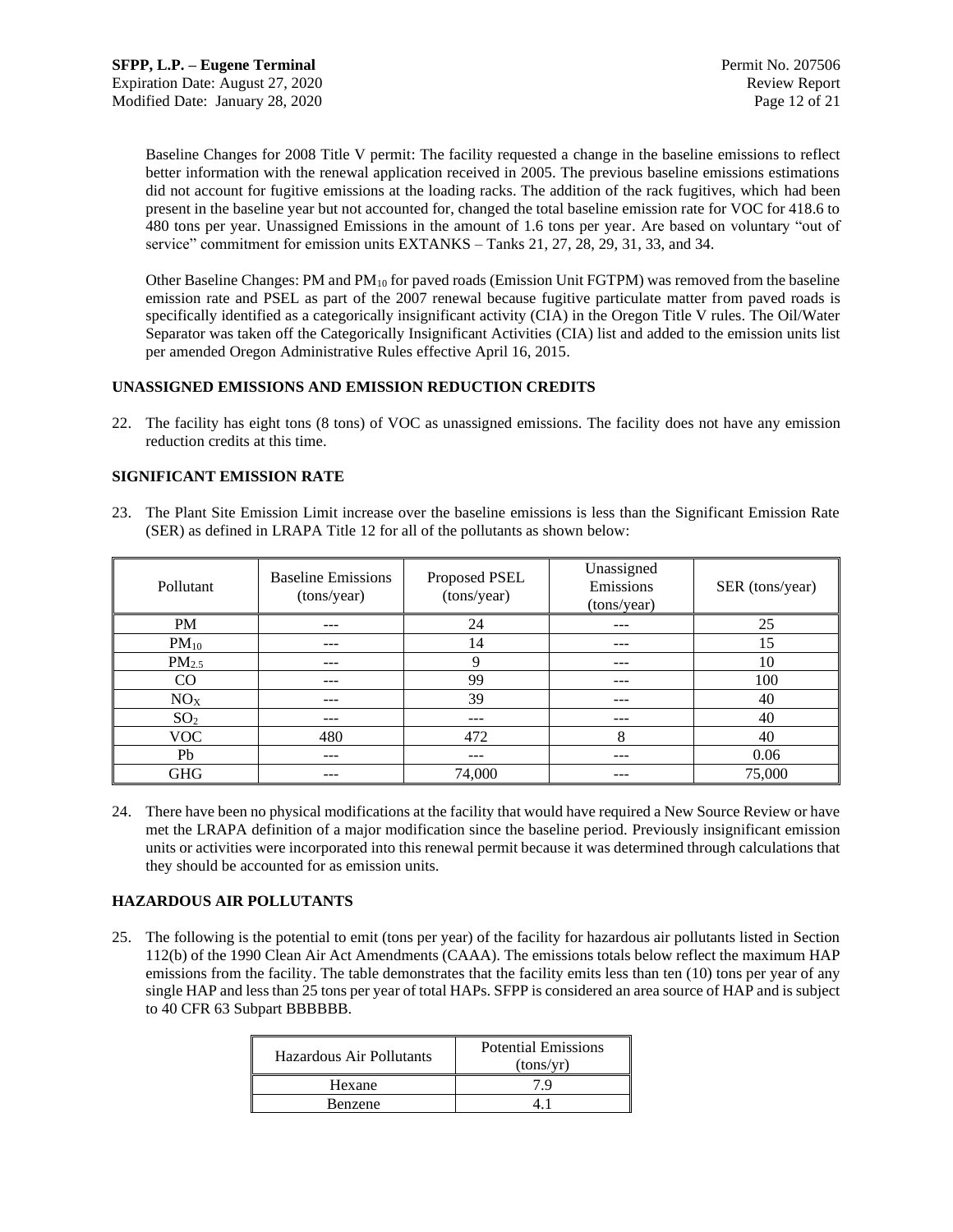| Hazardous Air Pollutants | <b>Potential Emissions</b><br>(tons/yr) |  |
|--------------------------|-----------------------------------------|--|
| Toluene                  | 5.8                                     |  |
| 2,2,4-Trimethylpentane   | 3.6                                     |  |
| Xylene                   | 2.3                                     |  |
| <b>Ethyl Benzene</b>     | 0.5                                     |  |
| POM as 16-PAH            |                                         |  |
| (Naphthalene)            | 0.2                                     |  |
| <b>Total</b>             | 24.4                                    |  |

## **FEDERAL REQUIREMENTS**

- 26. The applicability of various federal requirements is as follows:
	- 26.a. **Accidental Release**: The source has certified that the facility is not subject to 40 CFR Part 68, which requires a risk management plan for toxic and flammable substances releases.
	- 26.b. **Compliance Assurance Monitoring (CAM):** The CAM rule, 40 CFR Part 40, applies to emission unit: TRACK. Compliance Assurance Monitoring for this unit is as follows:
		- 26.b.i. VRU: Edwards Refrigeration Unit: The temperature will be continuously recorded of the refrigeration coils in the VRU. Whenever the TRACK is in operation. The facility is required to take corrective action if the temperature exceeds above -68° Fahrenheit, averaged over the emission control cycle. Records must be maintained of temperatures, maintenance, excursions, and excess emissions and corrective actions taken.
		- 26.b.ii. VCU: John Zink Enclosed Flare: The Compliance Assurance Monitoring (CAM) Plan for the Vapor Combustion Unit – thermal oxidizer – enclosed flare (VRU), was develop in accordance with 40 CFR Section 64.3, "Monitoring design criteria". The collected vapors from EU: TRACK will be routed to a vapor holding tank (Tank EG-07). When the vapor tank bladder reaches an approximate height of 18 feet, the vapors will be released to the VCU. The parameter to be monitored will be the exhaust stack temperature and is performed continuously with a thermocouple. Periodic inspection and maintenance of the burner system will also be another element of the requirement of this section.

40 CFR 64: CAM has been evaluated for the facility's installation of a new VCU – Thermal Oxidizer: Enclosed Flare

| <b>Pollutant</b>                                                                | Does the EU:<br><b>TRACK</b> emit over<br>100 tons of the<br>pollutant per year | Does the EU:<br><b>TRACK</b> have a<br><b>Control Device for</b><br>this Pollutant | Is there an<br><b>Emission</b><br><b>Limitation or</b><br><b>Standard for this</b><br><b>Pollutant</b> | <b>Is EU: TRACK</b><br><b>Subject to CAM</b><br>for the Pollutant |
|---------------------------------------------------------------------------------|---------------------------------------------------------------------------------|------------------------------------------------------------------------------------|--------------------------------------------------------------------------------------------------------|-------------------------------------------------------------------|
| $\mathbb{P}M$ , PM <sub>10</sub> , PM <sub>2.5</sub> , CO,<br>$NOX$ , and $SO2$ | No                                                                              | N <sub>0</sub>                                                                     | No                                                                                                     | No                                                                |
| <b>VOC</b>                                                                      | Yes                                                                             | Yes                                                                                | Yes                                                                                                    | Yes                                                               |

The inspection and maintenance work practice comprised of an annual inspection (including tuning) of the VCU burners was selected because this verifies equipment integrity and periodic tuning will maintain proper burner operation and efficiency. The thermocouple will be located in the stack and the temperature will be monitored via a Programmable Logic Computer (PLC). The PLC employs temperature-controlled feedback that maintains the desired temperature to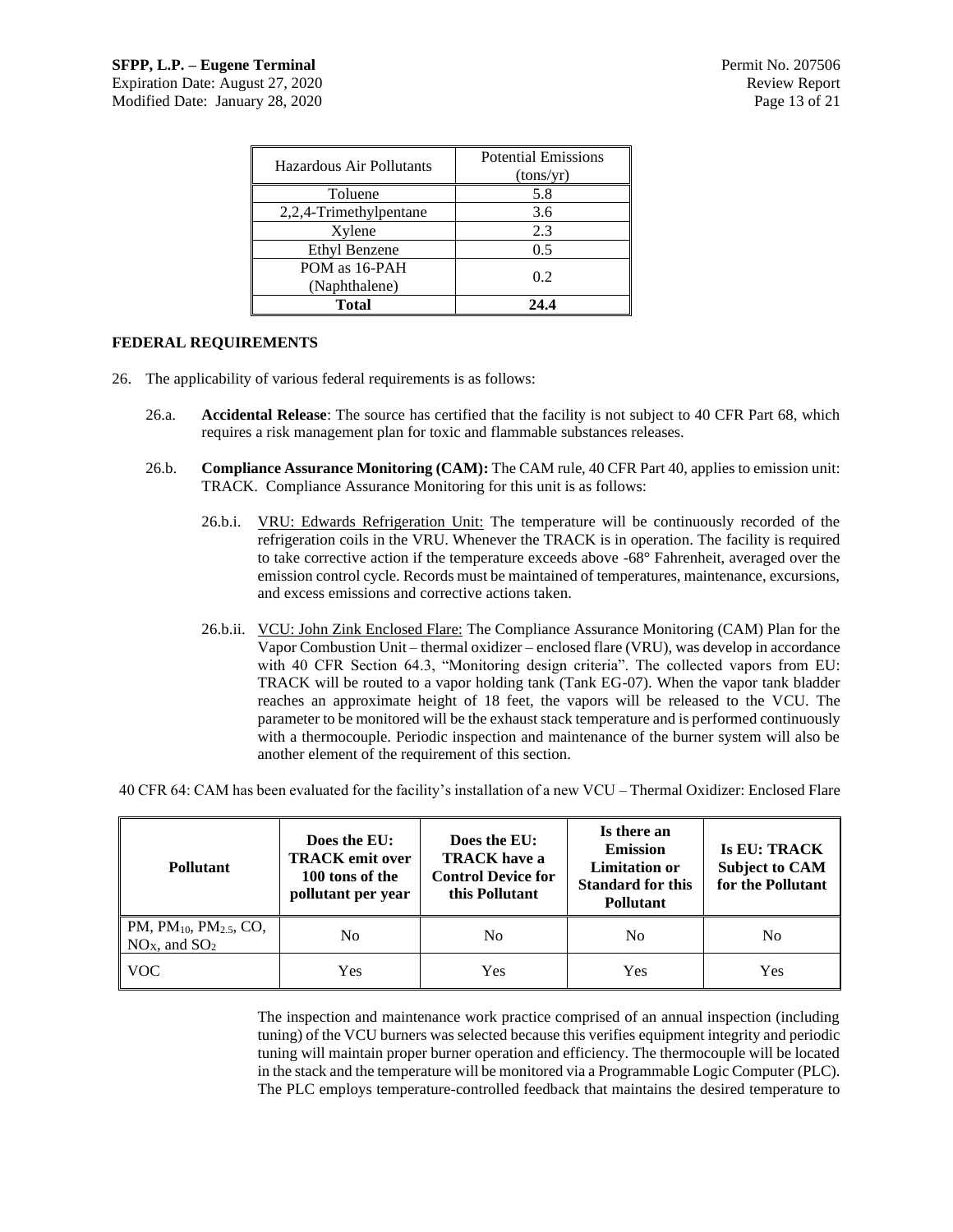combust the VOC emissions from the EU: TRACK efficiently and with compliance with the mass emission limit.

The rationale for selection of performance indicators: The temperature was selected as a performance indictor because it is indicative of proper flare operation (combustion occurring within the chamber). If the temperature decreased below a specified set point, in this case 600°F, complete combustion may not occur. This potentially could cause the mass emission limitation of 35 mg/l (0.292 lb VOC/1,000 gallons) to be exceeded. The proper temperature operation will achieve compliance with the emission limitation. The work practice of inspecting and maintenance on an annual basis, which would include the tuning of the burners will be utilized because it verifies equipment's integrity and periodic tuning will maintain proper burner operation and efficiency. The facility will follow the manufacturer's suggested maintenance practices as applicable which further ensure reliable operation. The annual inspection of the vapor system according to the manufacturer's suggested maintenance practices as applicable will be followed to ensure reliable operation.

Per 40 CFR 64.7(d): (1) The response to excursions or exceedances, the facility will restore operation to its normal or usual manner as expeditiously as practicable. The response will include taking any necessary corrective actions to restore normal operation and prevent the likely recurrence of the cause of an excursion or exceedance. Such actions may include initial inspection and evaluation, recording the operations returned to normal without operator action, or necessary follow-up actions to return operation to within the indicator range, designated condition, or below the applicable emission limitation or standard, as applicable. (2) Determination of whether the facility has used acceptable procedures in response to an excursion or exceedance will be based on information available, which may include but is not limited to, monitoring results, review of operation and maintenance procedures and records, and inspection of the control device, associated capture system, and the process. Based on the determination made under 40 CFR  $61.7(d)(2)$ , the Administrator may require SFPP to develop and implement a Quality Improvement Plan (QIP).

| <b>General Criteria</b>     | Indicator #1                                                                                                                                                                                                           | Indicator #2                                                                     | Indicator #3                                                                     |
|-----------------------------|------------------------------------------------------------------------------------------------------------------------------------------------------------------------------------------------------------------------|----------------------------------------------------------------------------------|----------------------------------------------------------------------------------|
| Parameter                   | <b>Exhaust Stack</b><br>Temperature                                                                                                                                                                                    | Work Practice $-$<br>Inspection and<br>Maintenance                               | Work Practice –<br>Inspection and<br>Maintenance                                 |
| Measurement Approach        | Monitored continuously<br>with a thermocouple                                                                                                                                                                          | Periodic inspection and<br>maintenance of the<br>burner                          | Periodic inspection and<br>maintenance of the<br>vapor compressor                |
| <b>Indicator Range</b>      | At or above $600^{\circ}$ F                                                                                                                                                                                            | Annual inspection and<br>manufacturer's<br>recommended<br>maintenance frequency. | Annual inspection and<br>manufacturer's<br>recommended<br>maintenance frequency. |
| <b>Performance Criteria</b> |                                                                                                                                                                                                                        |                                                                                  |                                                                                  |
| Data Representativeness     | The thermocouple will<br>be located 20' up the<br>stack, or approximately<br>16.5' above the burner<br>tips. The minimum<br>tolerance of the<br>thermocouple will be<br>determined once a<br>manufacturer is selected. | NA                                                                               | <b>NA</b>                                                                        |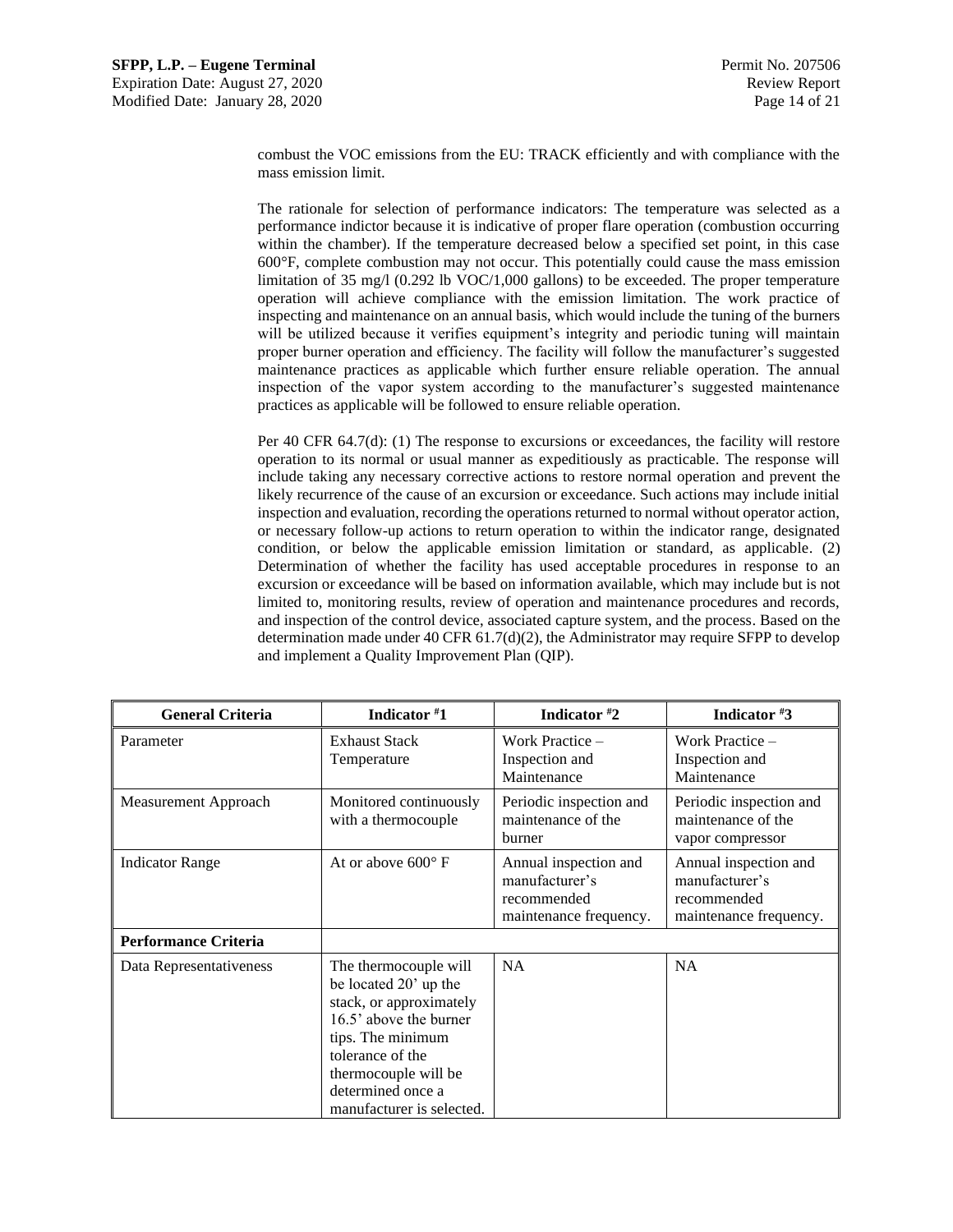## **SFPP, L.P. – Eugene Terminal Permit No. 207506**

Expiration Date: August 27, 2020 Review Report Modified Date: January 28, 2020 Page 15 of 21

| <b>General Criteria</b>                      | Indicator #1                                                                                                                                                                                  | Indicator #2                                                                                                                                                                 | Indicator #3                                                                                                                                                                 |
|----------------------------------------------|-----------------------------------------------------------------------------------------------------------------------------------------------------------------------------------------------|------------------------------------------------------------------------------------------------------------------------------------------------------------------------------|------------------------------------------------------------------------------------------------------------------------------------------------------------------------------|
|                                              | The temperature is<br>monitored via a<br>Programmable Logic<br>Computer (PLC). The<br>minimum set point is<br>600°F. Above this<br>temperature, 0.292 lbs<br>$VOC/1,000$ gal is<br>achievable |                                                                                                                                                                              |                                                                                                                                                                              |
| Verification of Operational<br><b>Status</b> | <b>NA</b>                                                                                                                                                                                     | <b>NA</b>                                                                                                                                                                    | <b>NA</b>                                                                                                                                                                    |
| QA/QC Practices and Criteria                 | The thermocouple is<br>factory calibrated. The<br>thermal oxidizer<br>maintenance schedule<br>does not include any<br>requirements for<br>thermocouple<br>calibration                         | NA                                                                                                                                                                           | <b>NA</b>                                                                                                                                                                    |
| <b>Monitoring Frequency</b>                  | Measured continuously                                                                                                                                                                         | At least an annual<br>inspection of the burner<br>and periodic<br>maintenance at a<br>frequency in accordance<br>with any applicable<br>manufacturers'<br>suggested schedule | At least an annual<br>inspection of the burner<br>and periodic<br>maintenance at a<br>frequency in accordance<br>with any applicable<br>manufacturers'<br>suggested schedule |
| Data Collection Procedure                    | Recorded continuously<br>during burner operation                                                                                                                                              | Record results of<br>maintenance procedures<br>and annual inspection to<br>be maintained for a 5-<br>year period                                                             | Record results of<br>maintenance procedures<br>and annual inspection to<br>be maintained for a 5-<br>year period                                                             |
| Averaging Period                             | No average is taken                                                                                                                                                                           | <b>NA</b>                                                                                                                                                                    | <b>NA</b>                                                                                                                                                                    |

- 26.c. **NSPS**: The following New Source Performance Standards, 40 CFR Part 60, requirements are applicable to this facility:
	- 26.c.i. Standards of Performance for Storage Vessels for Petroleum Liquids for which Construction, Reconstruction, or Modification Commenced after June 11, 1973 and prior to May 19, 1978 (Subpart K) is applicable to this facility [INTANK: Tanks 17, 18, and 19], and all requirements have been incorporated into the permit.
	- 26.c.ii. Standards of Performance for Volatile Organic Liquid Storage Vessel (Including Petroleum Liquid Storage Vessels) for which Construction, Reconstruction, or Modification Commenced after July 23, 1984 (Subpart Kb) is applicable to this facility [INTANK: Tanks 16, 25, 40, 41, and 42] and all requirements have been incorporated into the permit.
	- 26.c.iii. Standards of Performance for Bulk Gasoline Terminals (Subpart XX) is applicable to this facility [TRACK] and all requirements have been incorporated into the permit.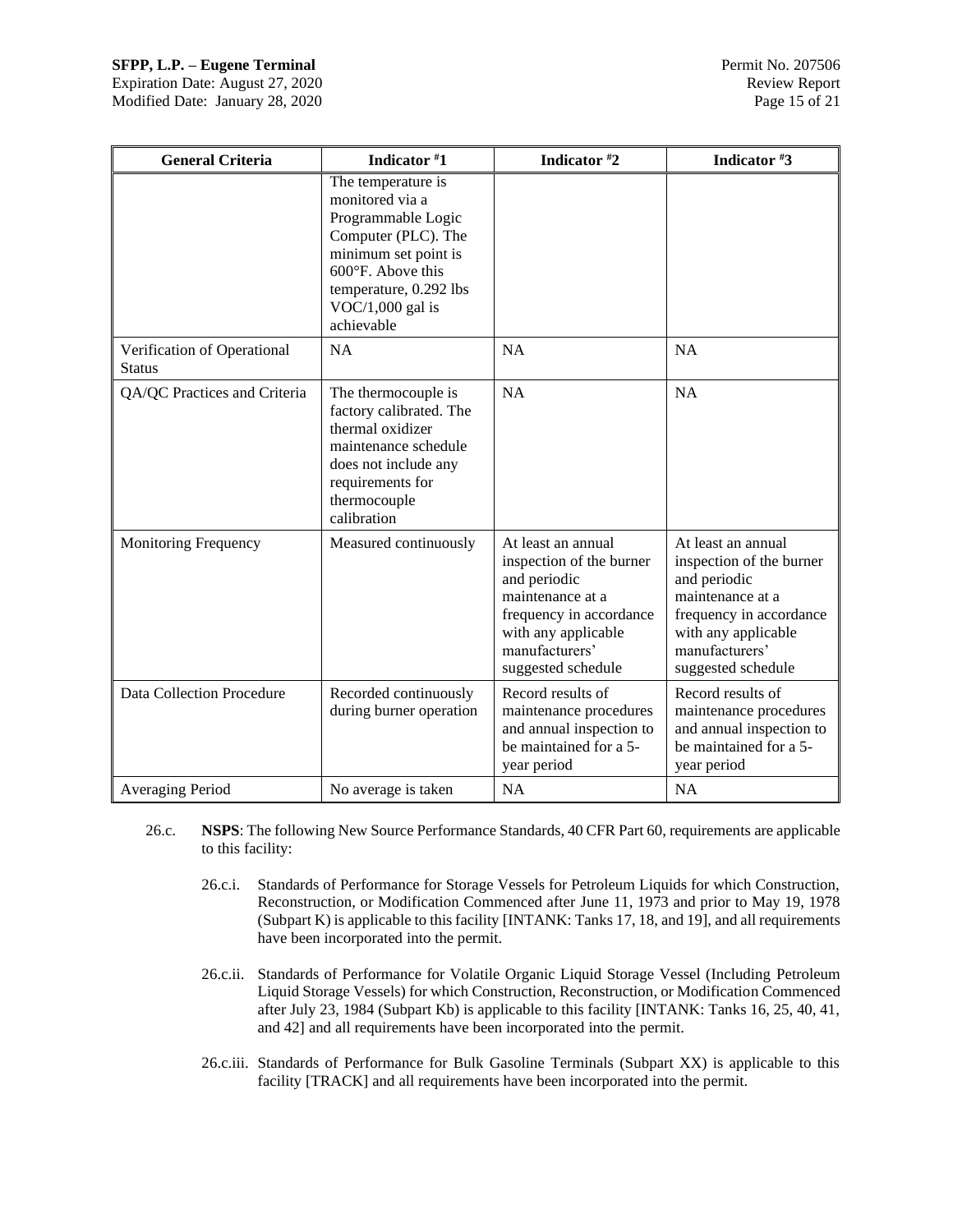26.d. **NESHAP/MACT**: The following National Emissions Standards for Hazardous Air Pollutants (NESHAP), 40 CFR Part 63, requirements are applicable to this facility:

| 40 CFR<br>Part 63<br>Subpart<br><b>BBBBBB</b><br>citations | Description                                       | Applicable<br>to source<br>(yes/no) | Comments                                                                                   | Permit<br>conditions               |
|------------------------------------------------------------|---------------------------------------------------|-------------------------------------|--------------------------------------------------------------------------------------------|------------------------------------|
| 63.11080                                                   | Purpose                                           | Yes                                 | Informational                                                                              | <b>NA</b>                          |
| 63.11081                                                   | Subpart applicability                             | Yes                                 | Conditions $(a)(1)$ through $(a)(3)$ and $(b)$<br>through (j) are not applicable           | 19, 22, 25                         |
| 63.11082                                                   | Affected source                                   | Yes                                 | Conditions (b) and (c) are not applicable                                                  | 19, 22, 25                         |
| 63.11083                                                   | Compliance dates                                  | Yes                                 | Conditions (a) and (c) are not applicable                                                  | 19, 22, 25                         |
| 63.11085                                                   | General duties                                    | Yes                                 | There are no exemptions from this<br>requirement.                                          | 26                                 |
| 63.11086                                                   | Requirements for a bulk<br>gasoline plant         | Yes                                 | Condition (b) is not applicable.                                                           | 20.a.i, 21.a,<br>24.a, 28, 59      |
| 63.11087                                                   | Requirements for<br>gasoline storage tanks        | Yes                                 | There are no gasoline storage tanks at the<br>facility exempt from this requirement.       | 17, 18, 19                         |
| 63.11088                                                   | Requirements for<br>gasoline loading racks        | Yes                                 | Condition (b) is not applicable.                                                           | 20, 21, 22                         |
| 63.11089                                                   | Requirements for<br>equipment leak<br>inspections | Yes                                 | There are no exemptions from this<br>requirement.                                          | 23, 24, 25,<br>58,60               |
| 63.11092                                                   | Testing and monitoring<br>requirements            | Yes                                 | Conditions (a)(4), (b)(1)(i), (b)(1)(iv),<br>$(b)(2)$ , and $(f)(2)$ , are not applicable. | 18.a, 21.b-<br>g,                  |
| 63.11093                                                   | <b>Notifications</b><br>requirements              | Yes                                 | There are no exemptions from this<br>requirement.                                          | <b>NA</b>                          |
| 63.11094                                                   | Recordkeeping<br>requirements                     | Yes                                 | Conditions $(b)(3)$ is not applicable.                                                     | 19.a, 22.a-<br>c, 25.a,<br>27.a,   |
| 63.11095                                                   | Reporting requirements                            | Yes                                 | Conditions $(a)(4)$ is not applicable.                                                     | 19.b, 22.d,<br>22.e, 25.c,<br>27.b |
| 63.11098                                                   | General provisions                                | Yes                                 | Informational                                                                              | NA                                 |
| 63.11099                                                   | Implements and<br>enforces                        | Yes                                 | Informational                                                                              | <b>NA</b>                          |

26.d.i. Gasoline Distribution Bulk Terminals, Bulk Plants, and Pipeline Facilities (Subpart BBBBBB) is applicable to the facility (INTANK, EXTANK, FIXTANK, and TRACK).

## **STRATOSPHERIC OZONE DEPLETING REQUIREMENTS**

27. The facility does not manufacture, sell, distribute, or use in the manufacturing of a product any stratospheric ozone-depleting substances and the EPA 1990 Clean Air Act, as amended. Sections 601-618 of the act do to apply to the facility except that air conditioning units and fire extinguishers containing Class I or Class II substances must be serviced by certified repairmen to ensure that the substances are recycled or destroyed appropriately.

## **MONITORING REQUIREMENTS**

28. Section 70.6(a)(3) of the federal Title V permit rules, requires all monitoring and analysis procedures or test methods required under applicable requirements be contained in Title V permits. In addition, where the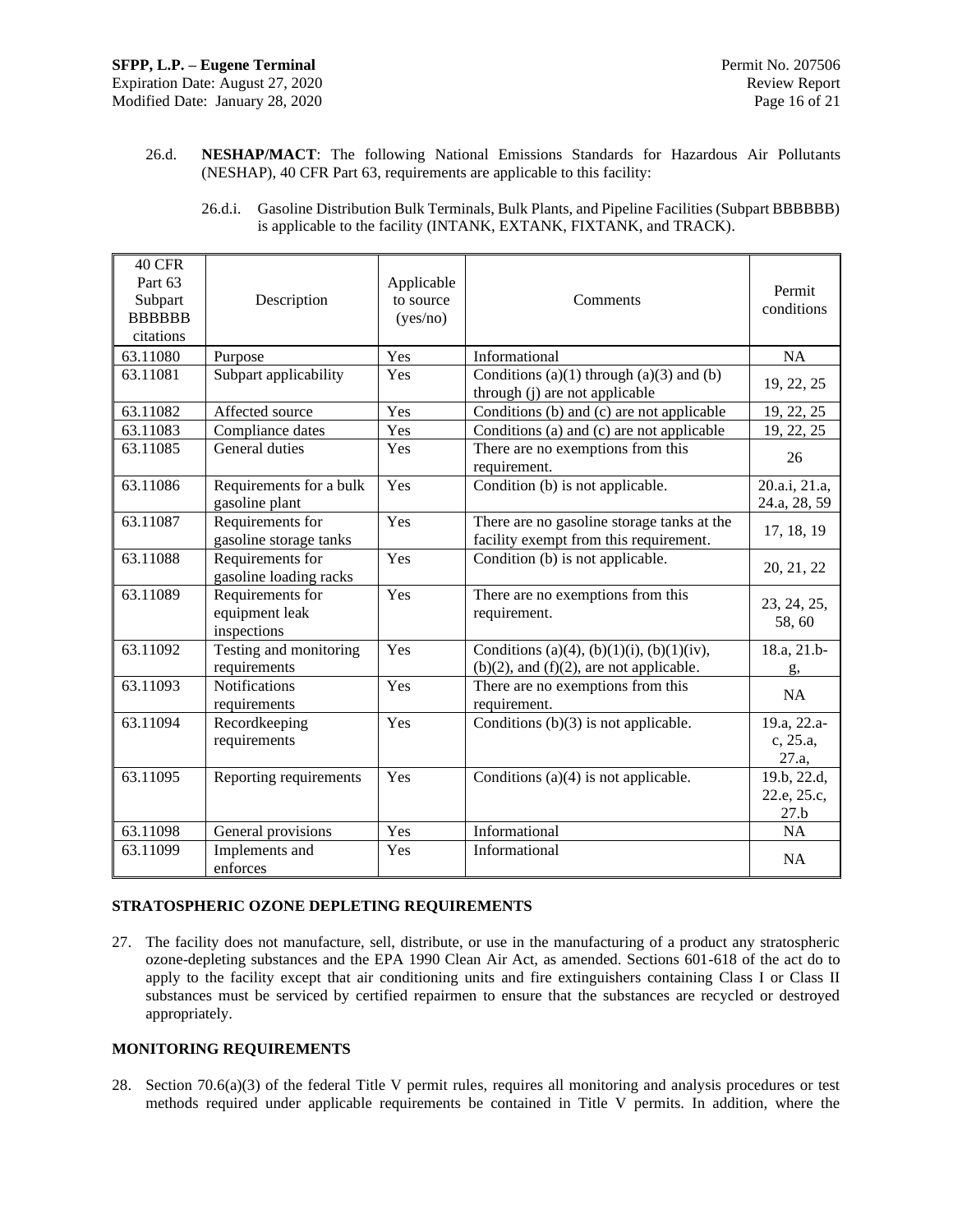applicable requirement does not require periodic testing or monitoring, periodic monitoring must be prescribed that is sufficient to yield reliable data from the relevant time period that is representative of the source's compliance with the permit.

However, the requirements to include in a permit testing, monitoring, recordkeeping, reporting, and compliance certification sufficient to assure compliance does not require the permit to impose the same level of rigor with respect to all emissions units and applicable requirement situations. It does not require extensive testing or monitoring to assure compliance with the applicable requirements for emissions units that do not have significant potential to violate emission limitations or other requirements under normal operating conditions. Where compliance with the underlying applicable requirement for an insignificant emission unit is not threatened by a lack of a regular program of monitoring and where periodic testing or monitoring is not otherwise required by the applicable requirement, then in this instance, the status quo (i.e., no monitoring) will meet section 70.6(a)(3). For this reason, this permit does not include any monitoring for insignificant emissions units and activities.

The Title V permit does include monitoring for all requirements that apply to significant emissions units in addition to the testing requirements in the permit. Periodic visible emissions observations are required for all particulate emissions sources. It is assumed that as long as these processes and controls are properly operated, the particulate emissions levels will be below the emissions limits specified in the permit. In addition, the permit includes monitoring of operating parameters for other emission units and pollution control devices.

## Facility-wide:

The facility-wide monitoring associated with the bulk gasoline terminal operations is specified in 40 CFR 63, Subpart BBBBBB – Gasoline Distribution Bulk Terminal, which includes monitoring and recordkeeping of the FIXTANK, INTANK, EXTANK, TRACK, and FGTVOC. The monitoring for diesel includes recordkeeping and/or sample analysis necessary to determine to sulfur content of residual and distillate oil sold or distributed to outside sources. Other facility-wide monitoring requirements include fugitive PM visual monitoring and OWS effluent flowrate monitoring, and complaint investigation as needed.

#### Emission unit specific monitoring:

The emission unit specific monitoring section contains six unique monitoring conditions applicable to emissions unit TRACK, EXTANK, INTANK, FIXTANK, FGTVOC, and OWS.

- TRACK: Monitoring related to the tanker truck and trailer loading racks are specified in the 40 CFR 60, Subpart XX – Standard of Performance for Bulk Gasoline Terminals by reference. The monitoring includes extensive recordkeeping requirements to ensure the gasoline delivery vessels being loaded at the terminal are tested and certified according to testing protocols of the NSPS. The periodic inspections are necessary to ensure no vapor or liquid leaks exist during product transfer, and the Vapor Recovery Unit (VRU) system is operating according to its design specifications.
	- ➢ Edwards Refrigeration Unit: The Edward is tested annually which is a requirement to verify the VRU system's control efficiency. Compliance Assurance Monitoring (CAM) has also been included with this renewal as required by 40 CFR Part 64. CAM for the VRU is the monitoring and continuous recording of the temperature of the refrigeration coils in the VRU. Based upon facility to be in compliance at –68° F. The facility has therefore, proposed a maximum operating temperature, averaged over the emission control cycle, of –68° F.
		- **OR**
	- ➢ VCU Thermal Oxidizer: John Zink Enclosed Flare Unit: To determine compliance with the mass emission limitation of 35 milligrams of total organic compounds per liter of gasoline loader (0.292 lb VOC/1,000 gallons), the VCU will be tested within 60 days after achieving the maximum production rate at which the VCU will operate, but no later than 180 days after initial startup. The CAM Plan for the flare is the monitoring and continuous recording of the outlet temperature of the stack. Based upon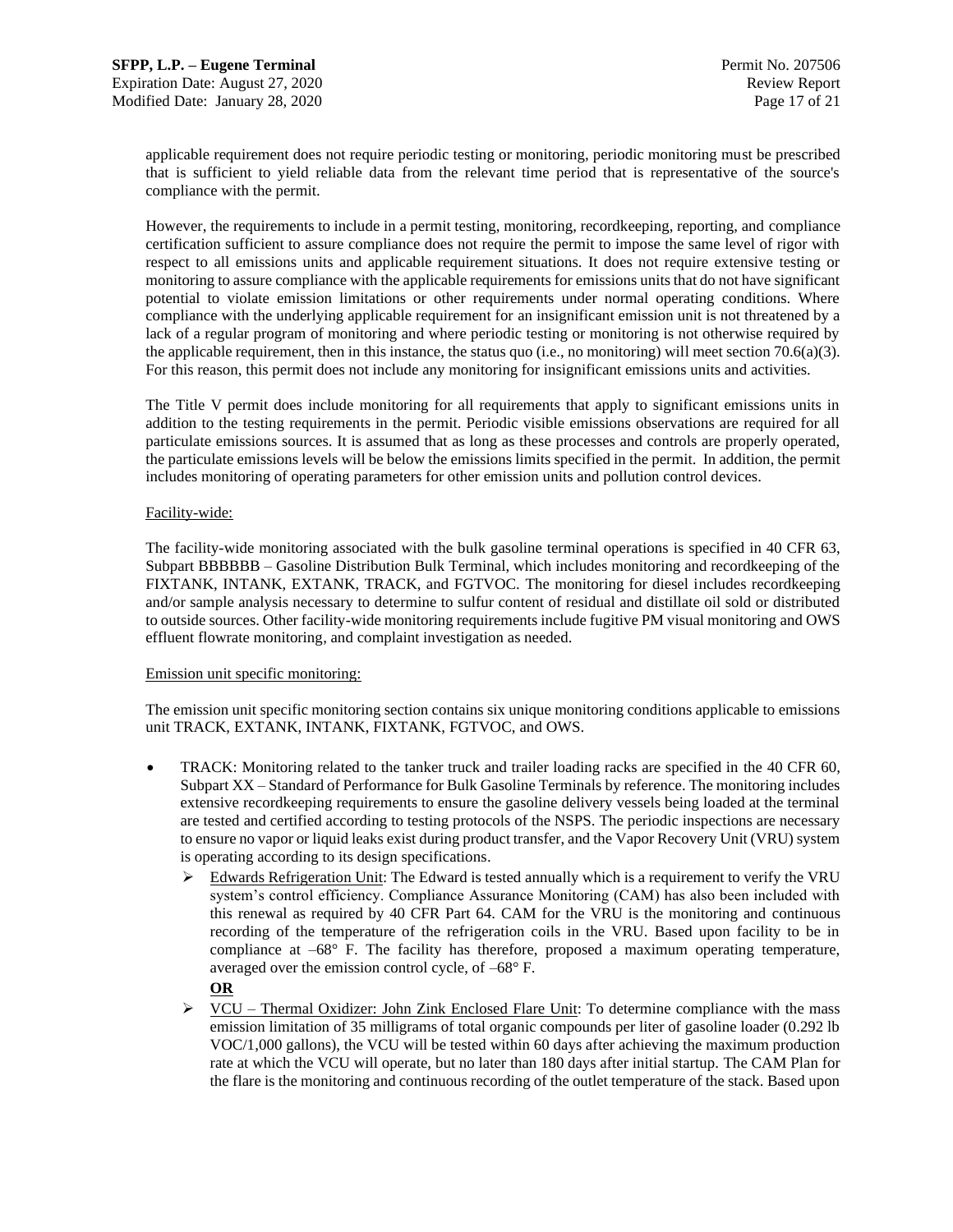engineering specifications, a temperature of 600° F or above should demonstrate compliance. This will be verified by source testing required in the permit.

- EXTANK: The facility is required to implement and maintain a schedule for monitoring the tanks and equipment in EXTANK.
- INTANK: Monitoring related to internal floating roof tanks basically include periodic visual inspections to ensure there are no tears and deterioration of tank's covers and seals. The INTANK No. 17, 18, and 19 are subject to the NSPS Subpart K – Standard of Performance for Storage Vessels for Petroleum Liquids for which Construction, Reconstruction, or Modification Commenced After June 11, 1973, and Prior to May 19, 1978 monitoring, as referenced in the permit. The INTANK No.'s 16, 25, 40, and 42 (and 41 when operating with gasoline) are subject to the NSPS Subpart Kb – Standards of Performance for Volatile Organic Liquid Storage Vessels (Including Petroleum Liquid Storage Vessels) for Which Construction, Reconstruction, or Modification Commenced after July 23, 1984 monitoring, as referenced in the permit.
- FIXTANK: The facility is required to implement and maintain a schedule for monitoring the tanks and equipment in FIXTANK.
- FTGVOC: Monitoring related to fugitive VOC sources includes periodic sight, sound, and smell inspections of the facility.
- OWS: Monitoring related to VOC emissions includes effluent flowrate into the OWS.

## PSEL Monitoring:

## FIXTANK, INTANK, EXTANK

The EPA program TANKS 4.09d was used to estimate the VOC emission losses from the storage tanks. The program estimates emissions as either working losses or standing losses. Working losses are losses from the throughput of the fuel, which are directly tied to the maximum rate of the loading rack pumps.

Standing losses are associated with the static characteristics of the tanks such as roof type and tank volume. These emission estimates will remain unchanged throughout the life of the permit, unless the tanks are modified. When tanks are modified, the facility always upgrades the seals and/or roof type, which improve the tank and reduce losses of product.

The emission estimates thus represent the maximum potential to emit for the facility, and compliance with the PSELs is ensured and no further monitoring is required. If improved emission factors become available the PSELs will be recalculated at the time the permit is renewed.

TRACK: The VOC emissions from emission unit TRACK are based upon the maximum design rate for the loading rack pumps operating 8,760 hours per year. This is the potential to emit for the emission unit and therefore, no PSEL monitoring for the unit is required. The facility is required to track 12-month rolling barrels per year of gasoline loaded to determine compliance with the synthetic minor limitation for total HAPs. The PM,  $PM_{10}$ ,  $PM_{2.5}$ , NO<sub>X</sub>, CO and VOC emissions from the VCU will be calculated based on lb/MMscf multiplied by emission factors for the VCU in the permit.

FGTVOC: The emissions from emission unit FGTVOC are based upon the maximum design rate for the loading rack pumps operating 8,760 hours per year and fixed number of flanges, valves, etc., that currently exist at the facility. This is the potential to emit for the emission unit and therefore, no PSEL monitoring for the unit is required.

#### **GENERAL TESTING REQUIREMENTS**

29. This section is provided so that the permittee and LRAPA will know what test methods should be used to measure pollutant emissions in the event that testing is conducted for any reason. This section does not by itself require the permittee to conduct any more testing than was previously included in the permit. Although the permit may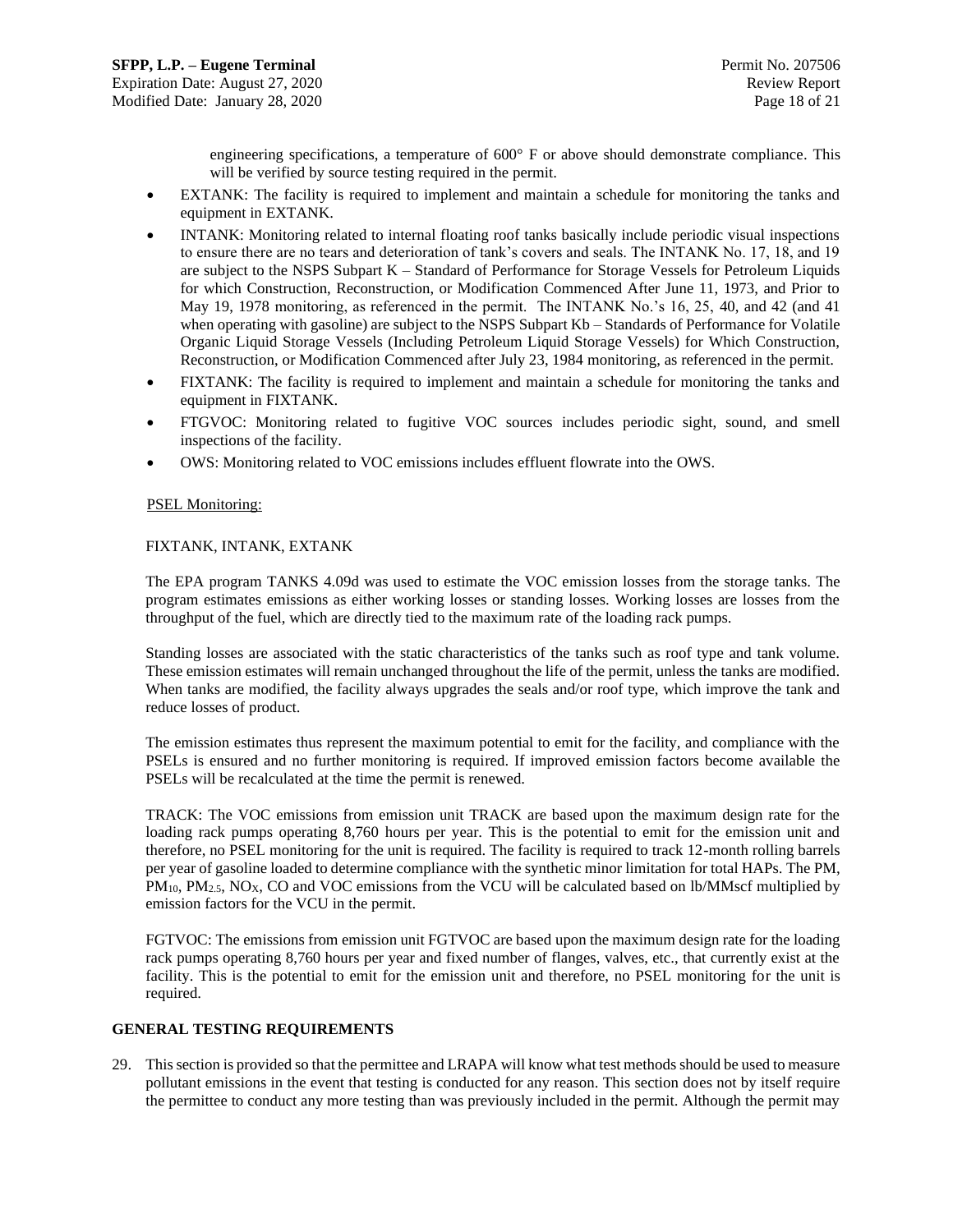not require testing because other routine monitoring is used to determine compliance, LRAPA and EPA always have the authority to require testing if deemed necessary to determine compliance with an emission limit or standard. In addition, the permittee may elect to voluntary conduct testing to confirm the compliance status. In either case, the methods to be used for testing in the event that testing is conducted are included in the permit. This is true for SIP as well as NSPS emission limits and standards.

## **SOURCE TEST RESULTS**

30. This facility has conducted various source tests to comply with permit requirements. The table below shows the results of the test reports on file at LRAPA.

| <b>Emission Device</b>       | <b>Test Date</b> | Production Rate During The<br>Test | Results              |
|------------------------------|------------------|------------------------------------|----------------------|
| <b>Edwards Refrigeration</b> | April 29, 2015   | 463,460 gallons of gasoline        | $0.117$ lb THC*/1000 |
| Vapor Recovery System        |                  |                                    | gallons of gasoline  |
| <b>Edwards Refrigeration</b> | April 22, 2016   | 490,612 gallons of gasoline        | 0.110 lb THC*/1000   |
| Vapor Recovery System        |                  |                                    | gallons of gasoline  |
| <b>Edwards Refrigeration</b> | April 28, 2017   | 507,882 gallons of gasoline        | $0.112$ lb THC*/1000 |
| Vapor Recovery System        |                  |                                    | gallons of gasoline  |
| <b>Edwards Refrigeration</b> | April 27, 2018   | 438,174 gallons of gasoline        | 0.129 lb THC*/1000   |
| Vapor Recovery System        |                  |                                    | gallons of gasoline  |
| <b>Edwards Refrigeration</b> | April 5, 2019    | 456,109 gallons of gasoline        | 0.160 lb THC*/1000   |
| Vapor Recovery System        |                  |                                    | gallons of gasoline  |
|                              |                  |                                    |                      |

## **Edwards Refrigeration Vapor Recovery System**

## **\*THC = Total Hydrocarbons**

## VCU – Thermal Oxidizer: Enclosed Flare

31. SFPP is required to test the VCU within 60 days after achieving the maximum production rate but no later than 180 days after initial startup. The facility is required to demonstrate compliance with the mass emission limitation of 35 mg/L (0.292 lb VOC/1,000 gallons). If SFPP modifies the operating parameters, such as a lower temperature or increases the current maximum flow from EU: TRACK, the permittee must retest the VCU within 180 days.

## **RECORDKEEPING REQUIREMENTS**

32. The permit includes requirements for maintaining records of all testing, monitoring, and production information necessary for assuring compliance with the standards and calculating plant site emissions. The records of all monitoring specified in the Title V permit must be kept at the plant site for at least 5 years.

## **REPORTING REQUIREMENTS**

33. The permit includes a requirement for submitting semi-annual and annual monitoring reports that include semiannual compliance certifications. Excess emissions are required to be reported to LRAPA immediately as well as in a logbook attached to the annual report. Emissions fees reports are required annually.

## **GENERAL BACKGROUND INFORMATION**

34. The facility is located in an area that has been designated as attainment for particulate matter less than 10 microns (PM10) (maintenance area), ozone, carbon monoxide (maintenance area), nitrogen dioxide, sulfur dioxide, and lead.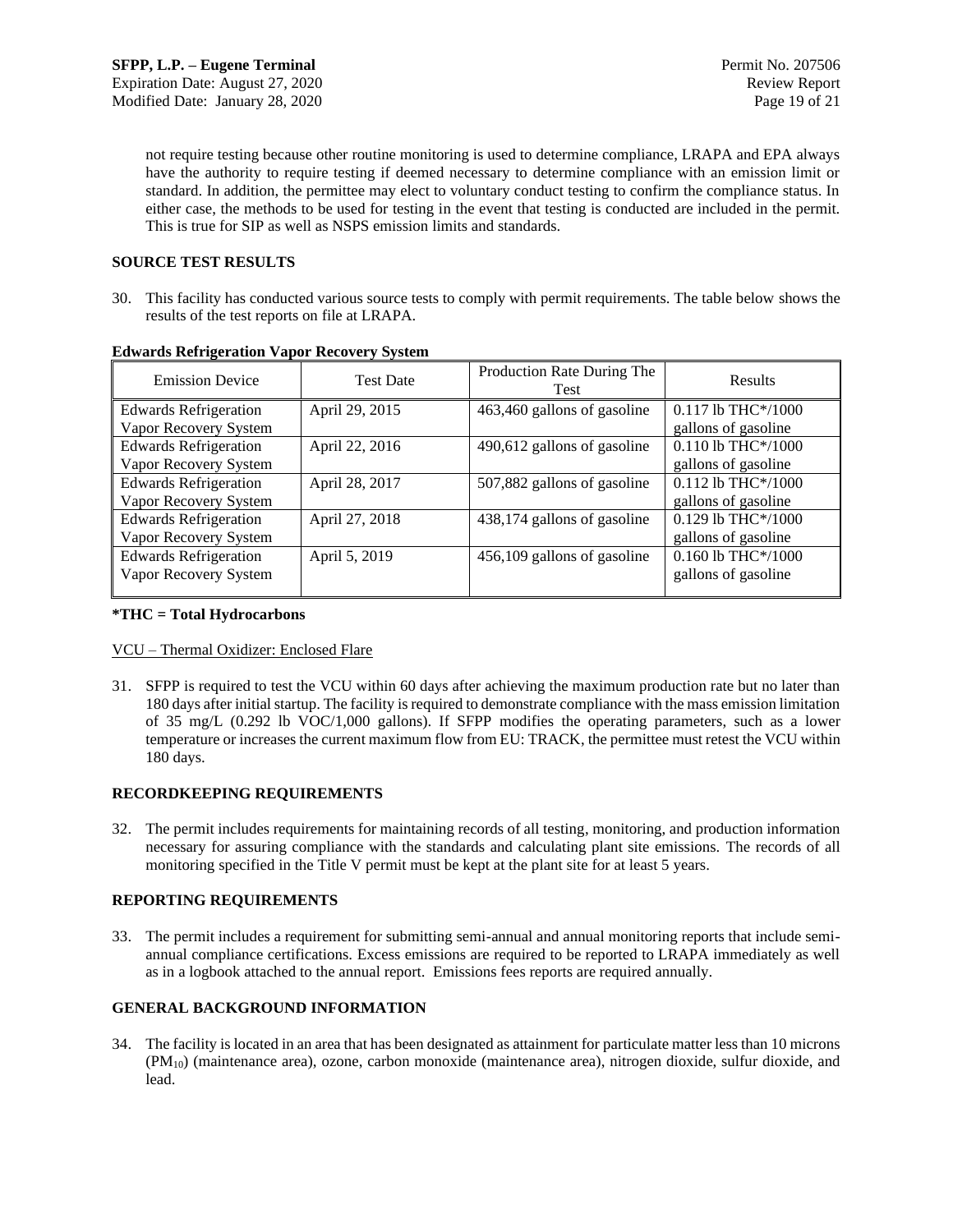35. The facility is located within 100 kilometers of two (2) Class-I air quality protection areas: Diamond Peak Wilderness, and Three Sisters Wilderness.

## **COMPLIANCE HISTORY**

36. The facility is current compliant with the Title V permit.

## **PUBLIC NOTICE**

37. This permit will be on public notice from November 22, 2019 to December 26, 2019. No comments were submitted during the comment period. No public hearing was requested by 10 or more individuals or one person representing a group of 10 or more individuals. A proposed permit will then be sent to EPA for a 45-day review period. LRAPA requested and EPA may agree to an expedited review of 5 days if there were no substantive or adverse comments during the comment period.

If EPA does not object in writing, any person may petition the EPA within 60 days after the expiration of EPA's 45-day review period to make such objection. Any such petition must be based only on objections to the permit that were raised with reasonable specificity during the public comment period provided for in OAR 340-218-0210, unless the petitioner demonstrates that it was impracticable to raise such objections within such period, or unless the grounds for such objection arose after such period.

## **EPA REVIEW**

38. This proposed permit was sent to EPA on January 6, 2020, for a 45-day review period. Because no adverse comments were received and there were no substantive changes to the permit after the public comment period, LRAPA requested and EPA agree to expedited review. The public will have 105 days (45-day EPA review period plus 60 days) from the date the proposed permit was sent to EPA to appeal the permit with EPA.

BAE/CMW 1/29/2020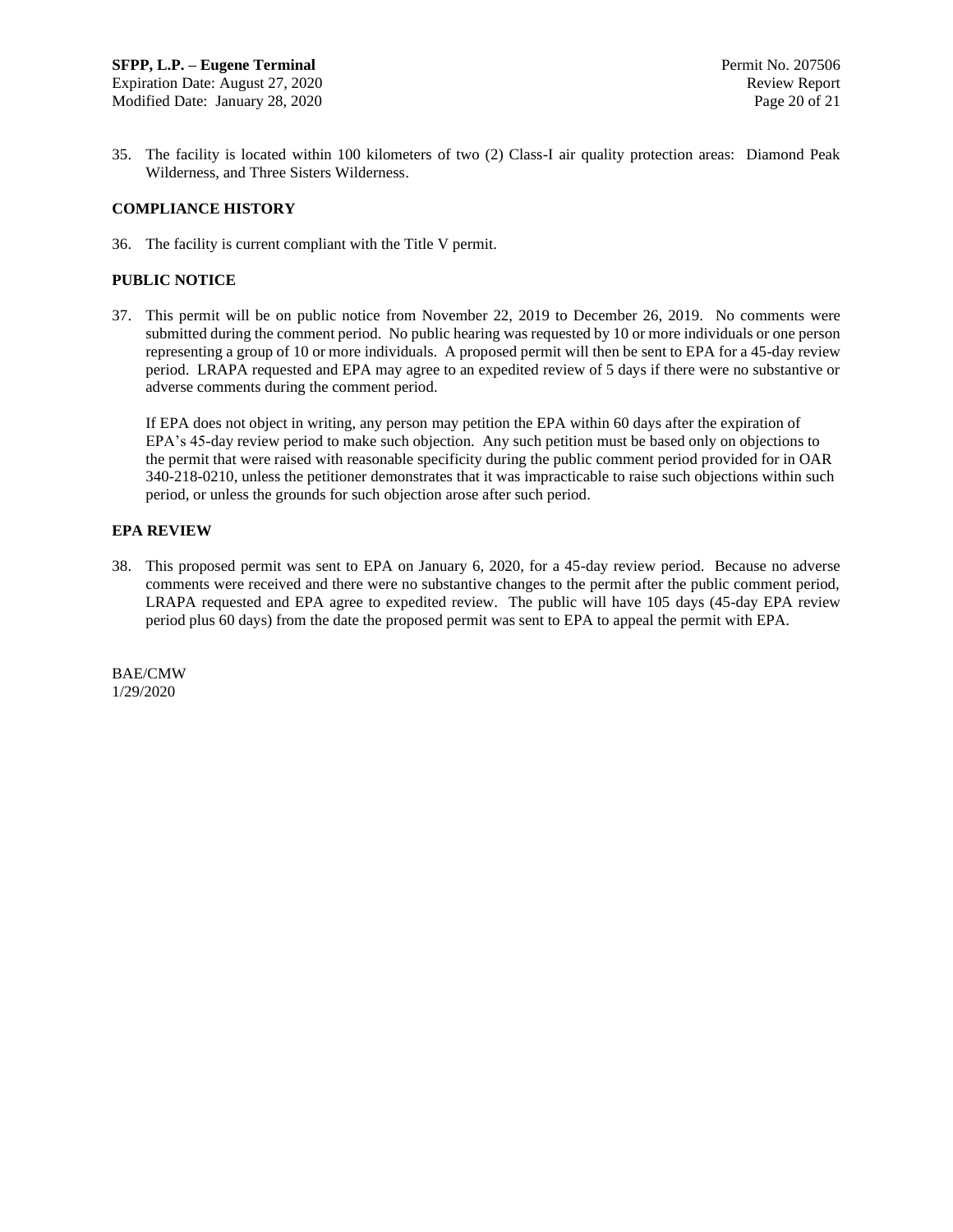## **CALCULATIONS**

| SFPP, L.P. Eugene Terminal                                                                                                                        |                                                                                                                                                                                                                                                             |            |                                                  |             |                  |             |  |
|---------------------------------------------------------------------------------------------------------------------------------------------------|-------------------------------------------------------------------------------------------------------------------------------------------------------------------------------------------------------------------------------------------------------------|------------|--------------------------------------------------|-------------|------------------|-------------|--|
| <b>Permit No. 207506</b>                                                                                                                          |                                                                                                                                                                                                                                                             |            |                                                  |             |                  |             |  |
|                                                                                                                                                   |                                                                                                                                                                                                                                                             |            |                                                  |             |                  |             |  |
|                                                                                                                                                   |                                                                                                                                                                                                                                                             |            | <b>Enclosed Flare - Emissions</b>                |             |                  |             |  |
|                                                                                                                                                   |                                                                                                                                                                                                                                                             |            |                                                  |             |                  |             |  |
|                                                                                                                                                   |                                                                                                                                                                                                                                                             |            | John Zink Enclosed Flare: 80 MMBtu/hr: 4 Burners |             |                  |             |  |
| <b>Hourly Emissions</b><br><b>Annual Emissions</b><br><b>SFPP Requested</b><br><b>Max Design Capacity</b><br><b>Emission Factors</b><br>Pollutant |                                                                                                                                                                                                                                                             |            |                                                  |             |                  | <b>SER</b>  |  |
|                                                                                                                                                   | (MMscf)                                                                                                                                                                                                                                                     | (lb/MMscf) | (lb/hr)                                          | (tons/year) | Limits (tons/yr) | (tons/year) |  |
| PM/PM10/PM2.5                                                                                                                                     | 681.71                                                                                                                                                                                                                                                      | 7.50       | 0.0003                                           | 2.56        | 2.56             | 24/14/9     |  |
| SO <sub>2</sub>                                                                                                                                   | 681.71                                                                                                                                                                                                                                                      | 0.60       | 0.0000                                           | 0.20        | 0.20             | 39          |  |
| <b>NOx</b>                                                                                                                                        | 681.71                                                                                                                                                                                                                                                      | 130        | 0.0051                                           | 44.31       | 39               | 39          |  |
| lco                                                                                                                                               | 681.71                                                                                                                                                                                                                                                      | 35         | 0.0014                                           | 11.93       | 11.93            | 99          |  |
| <b>VOC</b>                                                                                                                                        | 681.71                                                                                                                                                                                                                                                      | 7.00       | 0.0003                                           | 2.39        | 2.39             | 39          |  |
|                                                                                                                                                   |                                                                                                                                                                                                                                                             |            |                                                  |             |                  |             |  |
|                                                                                                                                                   | The Flare can operate 8,760 hours per year                                                                                                                                                                                                                  |            |                                                  |             |                  |             |  |
|                                                                                                                                                   | The Flare is rated at 80 MMBtu/hr with 4 burners                                                                                                                                                                                                            |            |                                                  |             |                  |             |  |
|                                                                                                                                                   | The Flare operates at a maximum rate of 681.71 million cubic feet per year                                                                                                                                                                                  |            |                                                  |             |                  |             |  |
| natural gas is 1,028 Btu/scf                                                                                                                      | Gaseous emission factors were obtained from South Coast Air Quality Management District, Rule 1118, "Control of Emissions from<br>Refinery Flares", Adopted February 13, 1998 (Amended November 4, 2005)(Amended July 7, 2017): Natural Gas assuming HHV of |            |                                                  |             |                  |             |  |
|                                                                                                                                                   | Annual Emissions (in tons) = Maximum gas usage x emission factor                                                                                                                                                                                            |            |                                                  |             |                  |             |  |

## **Greenhouse Gas Calculations**

|                                                   | Fuel combustion greenhouse gas calculator                               |                                                                    |                                           |                                                                                                                                                                                                                                                                         |                         |              |                                                                                                                                                                                                                                  |                 |                             |                  |                 |                            |                  |                 |                                     |                  |                       |
|---------------------------------------------------|-------------------------------------------------------------------------|--------------------------------------------------------------------|-------------------------------------------|-------------------------------------------------------------------------------------------------------------------------------------------------------------------------------------------------------------------------------------------------------------------------|-------------------------|--------------|----------------------------------------------------------------------------------------------------------------------------------------------------------------------------------------------------------------------------------|-----------------|-----------------------------|------------------|-----------------|----------------------------|------------------|-----------------|-------------------------------------|------------------|-----------------------|
|                                                   | This sheet calculates greenhouse gas<br>emissions from fuel combustion. | 1) Enter the combustion emission<br>in the 1 <sup>st</sup> column. | sources at the facility (e.g. "boiler 1") | 2) In the 2 <sup>nd</sup> column, select the fuel type used in each emissions unit. If more than one fuel<br>type was used in a single emissions unit, you must enter that same emissions unit on<br>multiple rows and then enter the different fuel types in each row. |                         |              | 3) Enter the fuel quantities in the 3 <sup>rd</sup> column and specify the unit of<br>measure in the 4 <sup>th</sup> column. Emissions are then calculated in metric<br>tons of carbon dioxide equivalent (mtCO <sub>2</sub> e). |                 |                             |                  |                 |                            |                  |                 |                                     |                  |                       |
|                                                   | <b>Enter emissions information</b>                                      |                                                                    |                                           |                                                                                                                                                                                                                                                                         | <b>Convert to mmBtu</b> |              |                                                                                                                                                                                                                                  |                 | <b>Emissions (kg/mmBtu)</b> |                  |                 | CO <sub>2</sub> Equivalent |                  |                 | Anthropogenic (mtCO <sub>2</sub> e) | <b>Biogenic</b>  |                       |
| Emissions unit <sup>1</sup>                       | Fuel Type <sup>2</sup>                                                  | Quantity <sup>3</sup>                                              | Fuel units <sup>3</sup>                   | <b>HHV Units</b>                                                                                                                                                                                                                                                        | <b>HHV Unit</b>         | <b>HHV</b>   | mmBtu                                                                                                                                                                                                                            | CH <sub>2</sub> | co,                         | N <sub>2</sub> O | CH <sub>2</sub> | co <sub>2</sub>            | N <sub>2</sub> O | CH <sub>3</sub> | co,                                 | N <sub>2</sub> O | (mtCO <sub>2</sub> e) |
| <b>Enclosed Flare</b>                             | Motor gasoline                                                          | 6.817                                                              | Hundred cubic ft                          | 5.099.543                                                                                                                                                                                                                                                               | gallon                  | 0.125        | 637.443                                                                                                                                                                                                                          | 0.003           | 70.22                       | 0.0006           | 25              | $\mathbf{1}$               | 298              | 48              | 44.761                              | 114              | $\Omega$              |
|                                                   |                                                                         |                                                                    |                                           | $\Omega$                                                                                                                                                                                                                                                                | $\Omega$                | $\mathbf{0}$ | $\Omega$                                                                                                                                                                                                                         | $\mathbf{0}$    | $\Omega$                    | $\mathbf{0}$     | 25              | $\mathbf{1}$               | 298              | $\Omega$        | $\Omega$                            | $\Omega$         | $\mathbf{0}$          |
|                                                   |                                                                         |                                                                    |                                           | $\Omega$                                                                                                                                                                                                                                                                | $\Omega$                | $\Omega$     | $\Omega$                                                                                                                                                                                                                         | $\Omega$        | $\Omega$                    | $\mathbf{0}$     | 25              | $\mathbf{1}$               | 298              | $\Omega$        | $\Omega$                            | $\Omega$         | $\mathbf{0}$          |
|                                                   |                                                                         |                                                                    |                                           | $\mathbf{0}$                                                                                                                                                                                                                                                            | $\Omega$                | $\Omega$     | $\Omega$                                                                                                                                                                                                                         | $\Omega$        | $\Omega$                    | $\mathbf{0}$     | 25              | $\mathbf{1}$               | 298              | $\Omega$        | $\Omega$                            | $\Omega$         | $\mathbf{0}$          |
|                                                   |                                                                         |                                                                    |                                           | $\Omega$                                                                                                                                                                                                                                                                | $\Omega$                | $\Omega$     | $\Omega$                                                                                                                                                                                                                         | $\Omega$        | $\Omega$                    | $\Omega$         | 25              | $\mathbf{1}$               | 298              | $\Omega$        | $\Omega$                            | $\Omega$         | $\Omega$              |
|                                                   |                                                                         |                                                                    |                                           | $\Omega$                                                                                                                                                                                                                                                                | $\Omega$                | $\Omega$     | $\Omega$                                                                                                                                                                                                                         | $\Omega$        | $\Omega$                    | $\mathbf{0}$     | 25              |                            | 298              | $\Omega$        | $\Omega$                            | $\Omega$         | $\Omega$              |
|                                                   |                                                                         |                                                                    |                                           | $\Omega$                                                                                                                                                                                                                                                                | $\Omega$                | $\Omega$     | $\Omega$                                                                                                                                                                                                                         | $\Omega$        | $\Omega$                    | $\Omega$         | 25              |                            | 298              | $\Omega$        | $\Omega$                            | $\Omega$         | $\Omega$              |
|                                                   |                                                                         |                                                                    |                                           | $\mathbf{0}$                                                                                                                                                                                                                                                            | $\Omega$                | $\Omega$     | $\Omega$                                                                                                                                                                                                                         | $\Omega$        | $\Omega$                    | $\Omega$         | 25              | $\mathbf{1}$               | 298              | $\Omega$        | $\Omega$                            | $\Omega$         | $\Omega$              |
|                                                   |                                                                         |                                                                    |                                           | $\mathbf{0}$                                                                                                                                                                                                                                                            | $\Omega$                | $\Omega$     | $\Omega$                                                                                                                                                                                                                         | $\Omega$        | $\Omega$                    | $\mathbf{0}$     | 25              | $\mathbf{1}$               | 298              | $\Omega$        | $\Omega$                            | $\Omega$         | $\mathbf{0}$          |
|                                                   |                                                                         |                                                                    |                                           | $\Omega$                                                                                                                                                                                                                                                                | $\Omega$                | $\Omega$     | $\Omega$                                                                                                                                                                                                                         | $\Omega$        | $\Omega$                    | $\Omega$         | 25              | $\mathbf{1}$               | 298              | $\Omega$        | $\Omega$                            | $\Omega$         | $\Omega$              |
|                                                   | Anthropogenic combustion emissions (mtCO2e):                            | 44.923                                                             |                                           | Note that EPA's revised HHV for wood (changed from 15.38 to 17.48 mmBtu/short ton) is for                                                                                                                                                                               |                         |              |                                                                                                                                                                                                                                  |                 |                             |                  |                 |                            |                  |                 |                                     |                  |                       |
|                                                   | Biogenic combustion emissions (mtCO2e):                                 | n                                                                  |                                           | a dry basis. Use the following formula to calculate a wet basis HHV:                                                                                                                                                                                                    |                         |              |                                                                                                                                                                                                                                  |                 |                             |                  |                 |                            |                  |                 |                                     |                  |                       |
| Total combustion emissions (mtCO <sub>2</sub> e): |                                                                         | 44.923                                                             |                                           | (100-M)*17.48 mmBtu/short ton                                                                                                                                                                                                                                           |                         |              |                                                                                                                                                                                                                                  |                 |                             |                  |                 |                            |                  |                 |                                     |                  |                       |
| Conversion to short tons                          |                                                                         |                                                                    |                                           | M = moisture content (percent)                                                                                                                                                                                                                                          |                         |              |                                                                                                                                                                                                                                  |                 |                             |                  |                 |                            |                  |                 |                                     |                  |                       |
| Anthropogenic combustion emissions:               |                                                                         | 49.519                                                             |                                           |                                                                                                                                                                                                                                                                         |                         |              |                                                                                                                                                                                                                                  |                 |                             |                  |                 |                            |                  |                 |                                     |                  |                       |
| Biogenic combustion emissions:                    |                                                                         | $\Omega$                                                           |                                           | Use this new HHV to replace the default HHV in the calculator above once the                                                                                                                                                                                            |                         |              |                                                                                                                                                                                                                                  |                 |                             |                  |                 |                            |                  |                 |                                     |                  |                       |
| <b>Total combustion emissions:</b>                |                                                                         | 49.519                                                             |                                           | "wood/woodwaste" fuel type is selected.                                                                                                                                                                                                                                 |                         |              |                                                                                                                                                                                                                                  |                 |                             |                  |                 |                            |                  |                 |                                     |                  |                       |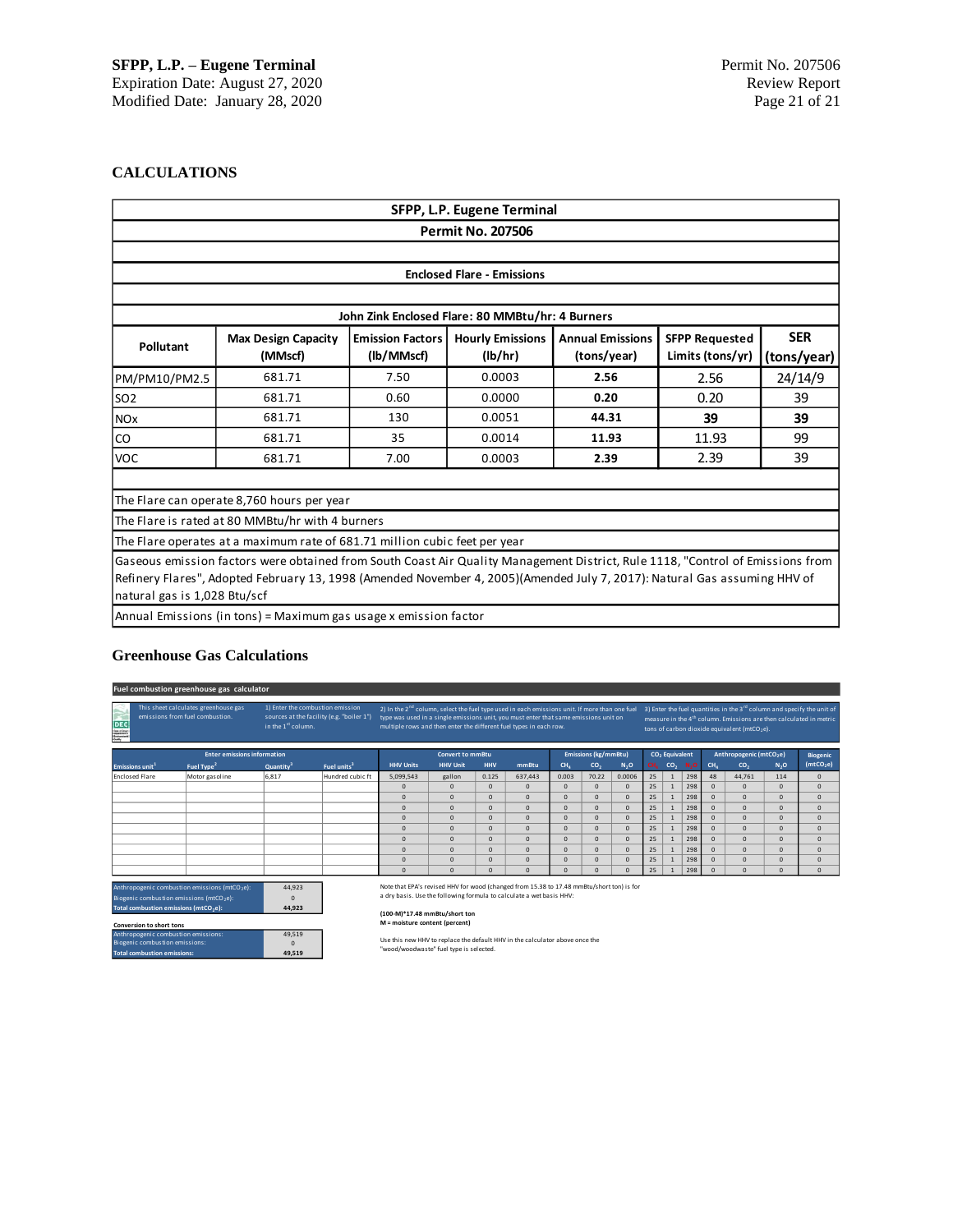## **LANE REGIONAL AIR PROTECTION AGENCY (LRAPA) CONSTRUCTION AIR CONTMAINANT DISCHARGE REVIEW REPORT**

**SFPP, L.P. – Eugene Terminal 1765 Prairie Road Eugene, OR 97402**

| <b>Source Information:</b> |        |  |  |  |  |
|----------------------------|--------|--|--|--|--|
| <b>SIC</b>                 | 4226   |  |  |  |  |
| <b>NAICS</b>               | 424710 |  |  |  |  |

| Source Categories (Title 37, Table<br>1: Part and Code) | B.31: Gasoline<br>bulk plants,<br>bulk terminals,<br>and pipeline<br>facilities |
|---------------------------------------------------------|---------------------------------------------------------------------------------|
|---------------------------------------------------------|---------------------------------------------------------------------------------|

# **Compliance and Emissions Monitoring Requirements:**

| Unassigned emissions    |            |
|-------------------------|------------|
| Emission credits        | ΝA         |
| Compliance schedule     | ΝA         |
| Source test $[date(s)]$ | See Permit |

| <b>COMS</b>        | <b>NA</b> |
|--------------------|-----------|
| <b>CEMS</b>        | <b>NA</b> |
| <b>CPMS</b>        | X         |
| Ambient monitoring | <b>NA</b> |

## **Reporting Requirements**

| Annual report (due date)       | March 15  |
|--------------------------------|-----------|
| Emission fee report (due date) | March 15  |
| SACC (due date)                | August 15 |
| Quarterly report (due dates)   | NΑ        |

| Monthly report (due dates) | NΑ          |
|----------------------------|-------------|
| Excess emissions report    | Immediately |
| Other reports              | GHG         |

## **Air Programs**

| NSPS (list subparts)    | K, Kb, XX     |
|-------------------------|---------------|
| NESHAP (list subparts)  | <b>BBBBBB</b> |
| <b>CAM</b>              | Yes           |
| Regional Haze (RH)      | NA.           |
| Synthetic Minor (SM)    | Yes (HAPs)    |
| Part 68 Risk Management | <b>NA</b>     |
| Title V                 | Yes           |
| ACDP (SIP)              | Construction  |
| Major HAP source        | Nο            |

| Federal major source          | <b>NA</b> |
|-------------------------------|-----------|
| <b>NSR</b>                    | <b>NA</b> |
| <b>PSD</b>                    | <b>NA</b> |
| Acid Rain                     | <b>NA</b> |
| Clean Air Mercury Rule (CAMR) | NA        |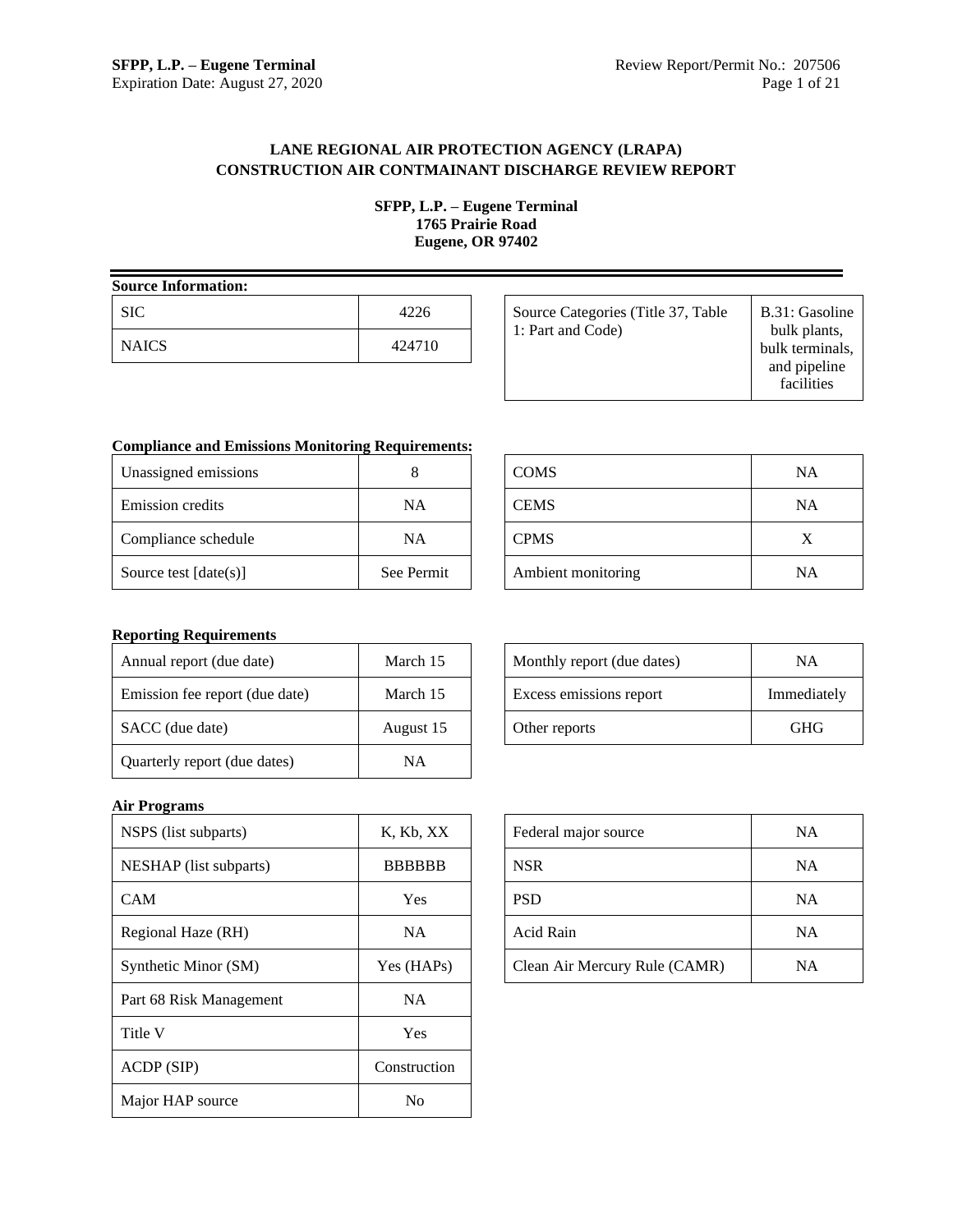# **TABLE OF CONTENTS**

| EMISSION LIMITS AND STANDARDS, TESTING, MONITORING, AND RECORDKEEPING |  |
|-----------------------------------------------------------------------|--|
|                                                                       |  |
|                                                                       |  |
|                                                                       |  |
|                                                                       |  |
|                                                                       |  |
|                                                                       |  |
|                                                                       |  |
|                                                                       |  |
|                                                                       |  |
|                                                                       |  |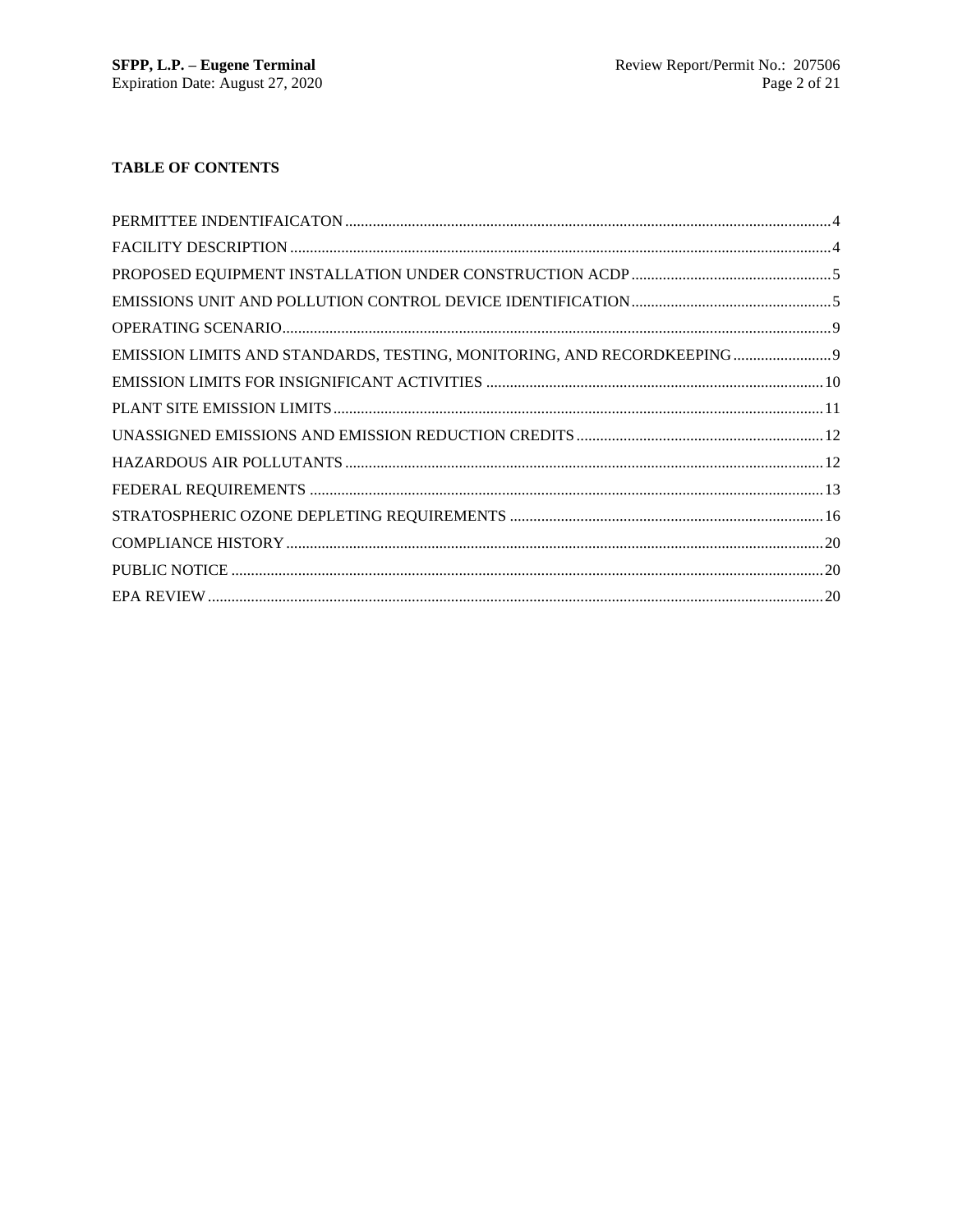## **LIST OF ABBREVIATIONS THAT MAY BE USED IN THIS REVIEW REPORT**

| <b>ACDP</b>       | Air Contaminant Discharge Permit       |                   |                                    |
|-------------------|----------------------------------------|-------------------|------------------------------------|
| Act               | Federal Clean Air Act                  | <b>MSF</b>        | 1,000 Square feet 3/8" basis       |
| ASTM              | American Society of Testing and        | MSDS              | <b>Material Safety Data Sheets</b> |
|                   | Materials                              | NA                | Not applicable                     |
| BER               | <b>Baseline Emission Rate</b>          | <b>NCA</b>        | Notice of Civil Penalty            |
| Btu               | British thermal unit                   | NO <sub>X</sub>   | Nitrogen oxides                    |
| CAM               | <b>Compliance Assurance Monitoring</b> | <b>NESHAP</b>     | National Emission Standard for     |
| <b>CEMs</b>       | Continuous emission monitoring         |                   | Hazardous Air Pollutant            |
|                   | system                                 | NON               | Notice of Non-Compliance           |
| <b>CFR</b>        | Code of Federal Regulations            | <b>NSPS</b>       | New Source Performance             |
| CO                | Carbon Monoxide                        |                   | <b>Standards</b>                   |
| CO <sub>2</sub>   | Carbon Dioxide                         | <b>NSR</b>        | New Source Review                  |
| CO <sub>2</sub> e | Carbon Dioxide Equivalent              | O <sub>2</sub>    | Oxygen                             |
| <b>CPMS</b>       | Continuous parameter monitoring        | <b>OAR</b>        | Oregon Administrative Rules        |
|                   | system                                 | ORS.              | <b>Oregon Revised Statutes</b>     |
| <b>DEQ</b>        | Department of Environmental            | O&M               | Operation and maintenance          |
|                   | Quality                                | <b>PAH</b>        | Polycyclic Aromatic Hydrocarbon    |
| dscf              | Dry standard cubic feet                | Pb                | Lead                               |
| EF                | <b>Emission</b> factor                 | <b>PCD</b>        | <b>Pollution Control Device</b>    |
| EPA               | <b>US Environmental Protection</b>     | PM                | Particulate matter                 |
|                   | Agency                                 | $PM_{10}$         | Particulate matter less than 10    |
| ERC               | <b>Emission Reduction Credit</b>       |                   | microns in size                    |
| EU                | <b>Emissions Unit</b>                  | PM <sub>2.5</sub> | Particulate matter less than 2.5   |
| F                 | Fahrenheit                             |                   | microns in size                    |
| <b>FCAA</b>       | Federal Clean Air Act                  | <b>POM</b>        | Polycyclic Organic Matter          |
| <b>FSA</b>        | Fuel sampling and analysis             | ppmy              | Parts per million by volume        |
| GHG               | Greenhouse Gas                         | ppm               | Parts per million                  |
| gpm               | gallons per mile                       | <b>PSEL</b>       | Plant Site Emission Limit          |
| gr/dscf           | Grain per dry standard cubic foot (1   | psia              | pounds per square inch, actual     |
|                   | $pound = 7,000 \text{ grains}$         | <b>RVP</b>        | Reid Vapor Pressure                |
| <b>HAP</b>        | Hazardous Air Pollutant as defined     | <b>SCAQMD</b>     | South Coast Air Quality            |
|                   | by LRAPA Title 44                      |                   | <b>Management District</b>         |
| HCFC              | Halogenated Chloro-Fluoro-             | <b>SERP</b>       | Source emissions reduction plan    |
|                   | Carbons                                | <b>SPEC</b>       | Special                            |
| ID                | Identification number                  | SO <sub>2</sub>   | Sulfur dioxide                     |
| I&M               | Inspection and maintenance             | <b>ST</b>         | Source test                        |
| 1                 | Liter                                  | <b>THC</b>        | <b>Total Hydrocarbons</b>          |
| lb                | Pound                                  | VCS               | Vapor Control System               |
| <b>LRAPA</b>      | Lane Regional Air Protection           | VE                | Visible emissions                  |
|                   | Agency                                 | VMT               | Vehicle miles traveled             |
| mg                | milligram                              | <b>VOC</b>        | Volatile organic compounds         |
| М                 | 1,000                                  | <b>VCU</b>        | Vapor Combustion Unit              |
| MМ                | 1,000,000                              | VRU               | Vapor Recovery Unit                |
| MВ                | <b>Material Balance</b>                |                   |                                    |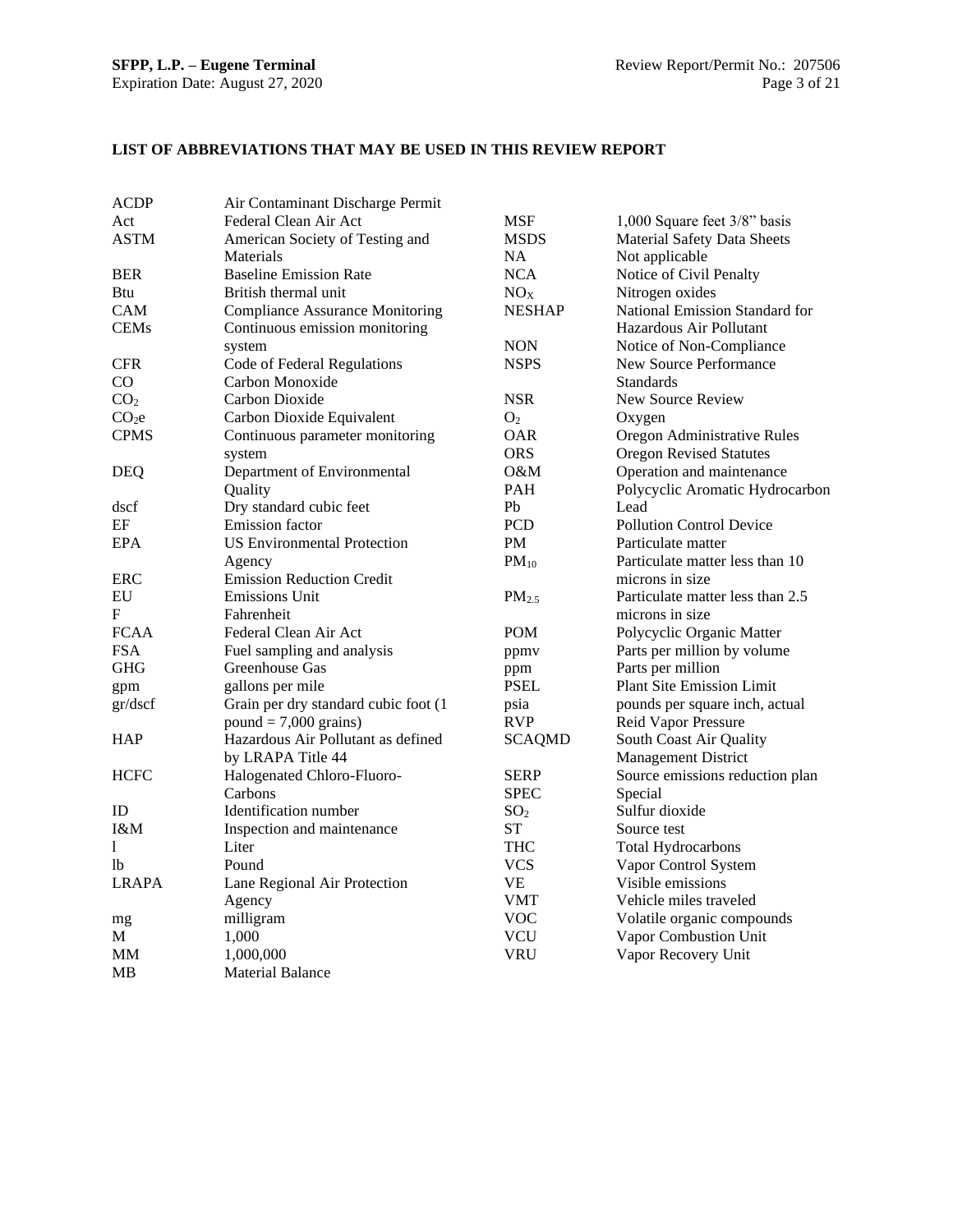## **PERMITTEE INDENTIFAICATON**

1. Kinder Morgan's subsidiary SFPP, L.P. – Eugene Terminal owns and operates a petroleum products distribution terminal facility located at 1765 Prairie Road in Eugene, Oregon. [https://www.kindermorgan.com/business/products\\_pipelines/eugene.aspx](https://www.kindermorgan.com/business/products_pipelines/eugene.aspx)

## **FACILITY DESCRIPTION**

2. SFPP, L.P. – Eugene Terminal (SFPP or Facility) received refined fuels from Portland via 8-inch pipeline, truck, or railcar and transfers gasoline and diesel from the storage tanks into tanker trucks via one (1) of four (4) loading racks. Denatured ethanol is stored and distributed at the Eugene facility via truck. Gasoline and diesel additives are typically received by truck.

A variety of petroleum products including gasoline, diesel, transmix, ethanol (oxygenate), and proprietary customer fuel additives are stored in aboveground storage tanks. The higher volatility products including gasoline, transmix (a combination of gasoline, diesel, and/or jet fuel), and denatured ethanol are stored in floating roof tanks (external and internal floating roofs) due to their higher vapor pressures. Less volatile products including diesel and fuel additives are stored in fixed-roof tanks and horizontal tanks, as well as the floating roof tanks.

The facility receives petroleum fuels and stores these fuels in bulk petroleum product storage tanks. Fuel products are blended with additives and oxygenates as required, and these products are distributed to tanker trucks. At the facility there are forty-one (41) bulk petroleum product storage tanks, where thirty-five (35) storage tanks are permitted and nine (9) are currently out of service. There is also a water holding tank. SFPP has tanks for storage of gasoline, diesel, and ethanol. Tank types include fixed roof, internal floating roof, and external floating roof. Emissions are comprised of working losses, rim seal losses, and deck fitting/seam losses. The equipment at the facility includes twelve (12) vertical fixed roof tanks, fifteen (15) internal floating roof tanks (including a domed external roof tank), eight (8) external floating roof tanks, an oil water separator, nine (9) (including one (1) tote) additive tanks, four (4) loading racks, one unloading rack, one prover, two (2) sumps (main line and rack sumps), and one vapor recovery unit for the loading racks.

| <b>Out of Service Tank Numbers</b> |  |  |  |
|------------------------------------|--|--|--|
| $EG-06$                            |  |  |  |
| $EG-07$                            |  |  |  |
| $EG-21$                            |  |  |  |
| $EG-28$                            |  |  |  |
| $EG-29$                            |  |  |  |
| $EG-30$                            |  |  |  |
| $EG-31$                            |  |  |  |
| $EG-33$                            |  |  |  |
| $EG-34$                            |  |  |  |

Petroleum products from the tanks are dispensed to the loading racks. The loading racks consist of one or more "bays" with each bay able to accommodate one tanker truck. Each storage tank is connected via underground and aboveground pipelines to a manifold where it can be directed to one or more of the four loading racks or another storage tank. Petroleum fuels are conveyed to a given loading rack and are pumped into a customer tanker truck via one or more bottom-loading arms. No processing of incoming materials, other than blending, is performed at the facility.

Transmix is a mixture of different petroleum fuel products that forms at the interface between products conveyed together in a pipeline or generated through normal maintenance and operations activities. This mixture is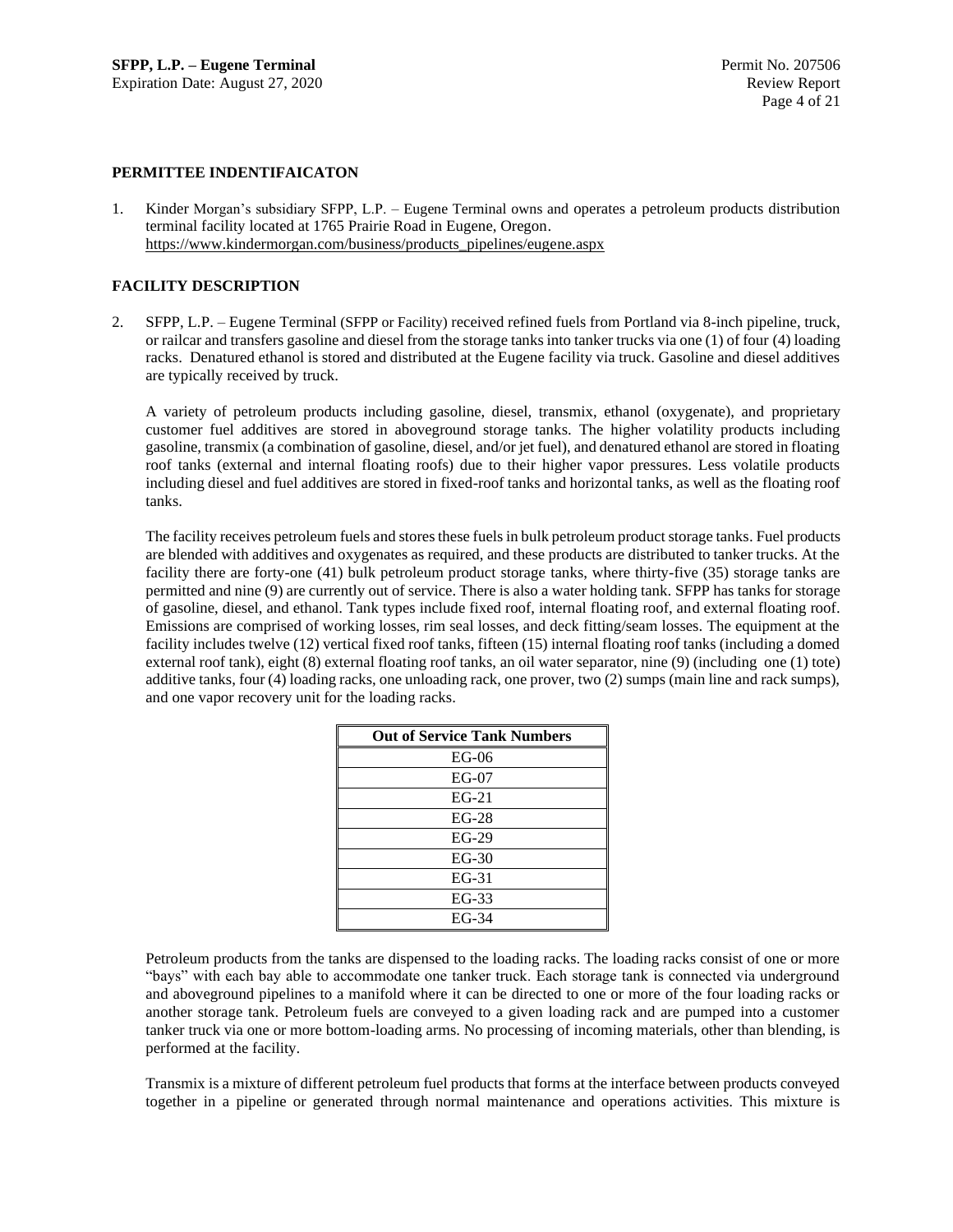received at the terminal, stored in specified tanks, and transferred at the loading racks to trucks for offsite processing. Separation of the transmix constituents in not conducted at the facility.

## **PROPOSED EQUIPMENT INSTALLATION UNDER CONSTRUCTION ACDP**

3. For this proposed action to the current Title V permit for SFPP will only incorporate the regulation language that is applicable to the newly constructed Vapor Combustion Unit (VCU) for the emission unit – TRACK (EU: TRACK). Corrected the Unassigned Emissions for VOC to 8 tons per year, updated language for General Testing Requirements to current language, and updated condition references.

The installation of a new VCU that will replace the existing Vapor Recovery Unit (VRU): Edwards Refrigeration for the EU: TRACK. The new VCU system will utilize a thermal oxidizer (enclosed flare), with an 80 MMBtu/hour, four (4) burner, air-assisted, John Zink Enclosed Flare and a holding bladder that will be installed in Tank EG-07, to control the vapors recovered from the loading rack operations (EU: TRACK) and releasing the emission from the loading racks at steady rate to the VCU.

A Construction ACDP is required for the proposed installation of VCU because it will result in the addition of applicable requirements in the permit and the addition of new emitted air pollutants from the combustion of the hydrocarbon vapors. The new pollutants are  $PM$ ,  $PM_{10}$ ,  $PM_{2.5}$ ,  $NO<sub>X</sub>$ ,  $CO$ , and GHGs. The VOCs emissions will remain the same as the current permit. The facility requested a limit of 39 tons of  $NO<sub>X</sub>$  to remain below the significant emission rate (SER) and therefore, not triggering a State Type A permit review.

The C-ACDP does not allow for the operation of the proposed VCU and associated equipment but the requirements may be rolled into the Title V operating permit as an Administrative Amendment as long as the appropriate notice procedures are followed in accordance with the Title V rules. The operation will need to be in compliance with the Title V operating permit that is in affect at the time of start-up.

The permittee has requested the external review procedures in OAR 340-218-0210 and 340-218-0230 in addition to the usual public notice procedures, be followed in order to all this C-ACDP to be incorporated into the Title V operating permit by an administrative amendment. [LRAPA 37-002(5)(b)]

This C-ACDP will not address any changes in State or Federal regulations which are applicable to the facility. Nor will it make any changes to any existing Title V operating permit conditions at this time. Any required changes in permitted operating conditions will be made when the Title V operating permit is renewed.

## **EMISSIONS UNIT AND POLLUTION CONTROL DEVICE IDENTIFICATION**

4. The emissions units at this facility are the following:

| <b>Emission Unit Description</b>                                                                  | EU ID                 | <b>Pollution Control Device</b><br>Description                                                          |                      |
|---------------------------------------------------------------------------------------------------|-----------------------|---------------------------------------------------------------------------------------------------------|----------------------|
| All fixed-roof storage tanks at the facility with a<br>rated capacity great than 39,000 gallons   | <b>FIXTANK</b>        | None                                                                                                    | <b>NA</b>            |
| All internal floating-roof storage tanks at the<br>facility                                       | <b>INTANK</b><br>None |                                                                                                         | <b>NA</b>            |
| All external floating-tanks at the facility                                                       | <b>EXTANK</b>         | None                                                                                                    | <b>NA</b>            |
| Tanker truck and trailer Loading Racks 1, 2, 3, and<br>4 including fugitives and Unloading Rack 5 | <b>TRACK</b>          | Vapor Recovery Unit:<br>(Refrigeration Type)<br>OR<br>Vapor Combustion Unit:<br>(Thermal Oxidizer Type) | VRU or<br><b>VCU</b> |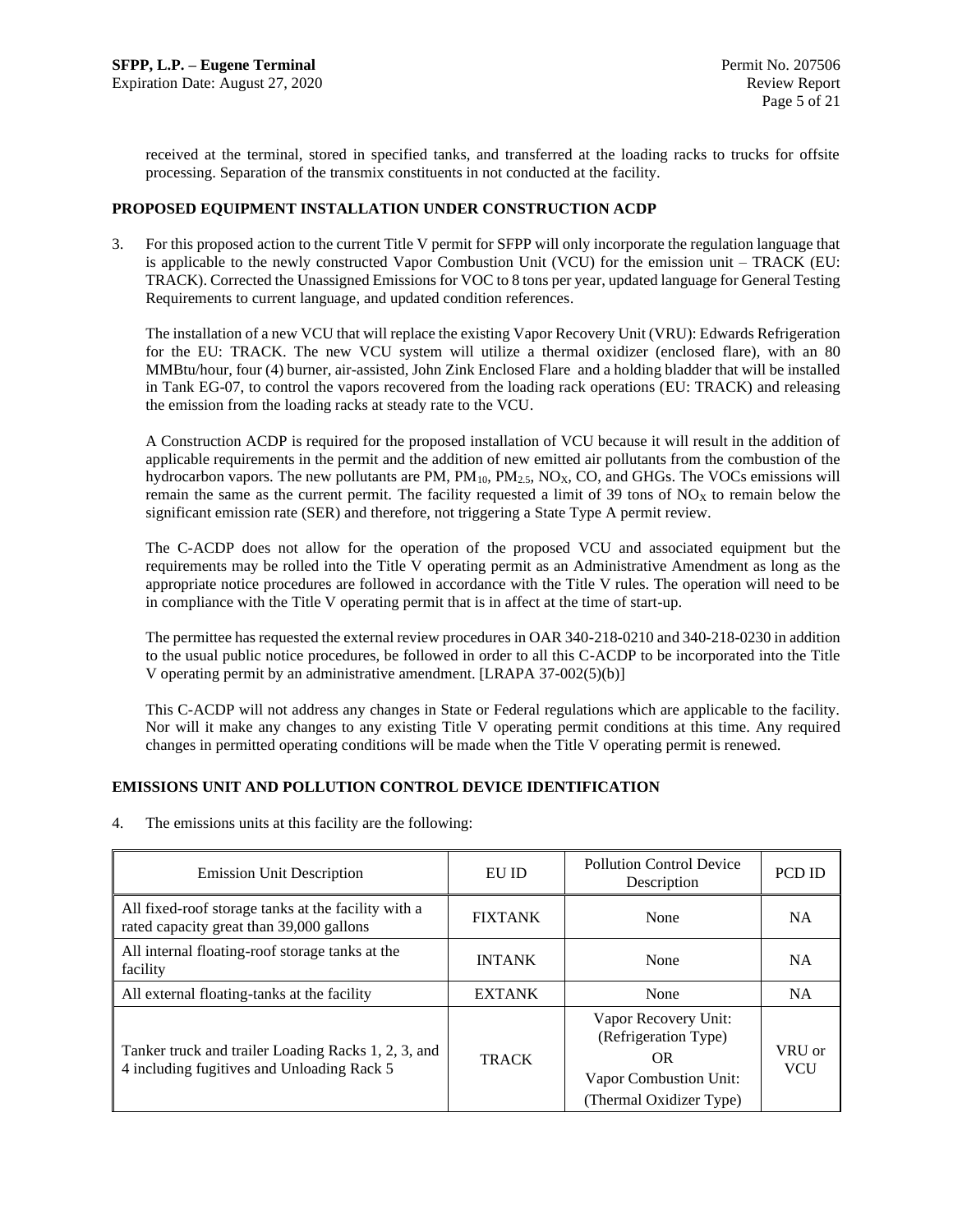Expiration Date: August 27, 2020 Review Report

| <b>Emission Unit Description</b>                                                                                  | EU ID         | <b>Pollution Control Device</b><br>Description | PCD ID    |
|-------------------------------------------------------------------------------------------------------------------|---------------|------------------------------------------------|-----------|
| VOC emissions from Flanges, Valves, Pumps, etc.<br>at the Terminal                                                | <b>FGTVOC</b> | None                                           | NΑ        |
| Water/Oil Separator                                                                                               | <b>OWS</b>    | None                                           | NA        |
| Aggregate Insignificant Activities:<br>Ethanol Offloading<br>Product Unloading<br>Prover<br><b>Additive Tanks</b> | AI            | None                                           | <b>NA</b> |

- 5. FIXTANK Fixed Roof Storage Tanks: This emission units represents all the fixed roof storage tanks existing at the permitted facility. This type of tank generally consists of a cylindrical steel shell with a permanently affixed roof, which may vary in design from cone (or dome-shaped) to flat. The Eugene Terminal houses a total of twelve (12) fixed roof storage tanks, all of which have a capacity of more than 39,000 gallons. All fixed roof storage tanks currently store volatile liquids with a vapor pressure less than 0.022 psia. Fixed roof storage tank VOC emission are the sum of breathing losses and working losses, which are a function of physical/chemical properties of materials being stored at stored condition, as well as, the physical design of tank itself. This holds true for all types of storage tanks, including EXTANK and INTANK described below.
- 6. EXTANK External Floating Roof Storage Tanks: This emission unit represents all external floating roof storage tanks existing at the terminal. There are eight (8) external floating roof tanks existing at the facility, with capacity ranging from 252,000 to 840,000 gallons. All EXTANK were installed on or before 1984. This type of tank generally consists of a cylindrical shell with an external floating roof that moves with respect to the stored liquid level.
- 7. INTANK Internal Floating Roof Storage Tanks: This emissions unit represents all the internal floating roof storage tanks existing at the permitted facility. The emission unit has both a permanent fixed cone roof and a floating deck inside, which is free to move vertically as the liquid level rises and falls, and either floats on the liquid surface or rests on pontoons several inches above the liquid surface. The facility has a total of fourteen (14) internal floating roof tanks and one (1) domed internal floating roof tank. According to the permit application, there are three (3) internal floating roof tanks, (tanks 17, 18, and 19) constructed in 1973 that are subject to the NSPS requirements of 40 CFR Part 60, Subpart K. There are five (5) internal floating roof tanks (16, 25, 40, 41, and 42) constructed or modified after the year 1984 that are subject to the NSPS requirements of 40 CFR 60, Subpart Kb. Tanks 16 and 25 were modified in 2007/2008 as part of the B07 construction project to increase ethanol offloading and became subject to the NSPS requirements of 40 CFR 60, Subpart Kb. The project involved adding a nozzle on both Tank 16 and 25 that increased the hourly potential to emit of VOC.
- 8. TRACK Tanker Truck/Trailer Loading and Unloading Racks: The emission unit represents the tank truck loading and unloading racks used to distribute various petroleum products. There are a total of four (4) loading racks at the facility with multiple fill positions at each rack. Rack four (4) was constructed in 1984, after the NSPS trigger date along with the vapor recovery unit. There is one (1) unloading rack used to offload ethanol from trucks; rack five (5) was constructed in 2008 to increase ethanol capacity. The affected facility for applicability of NSPS requirements of 40 CFR Part 60, Subpart XX is the total of all loading racks. An analysis of whether reconstruction of modification occurred was not presented. However, for ease of compliance, the facility has chosen to assume that all the loading racks in TRACK are subject to the Subpart XX requirements. With the exception of Rack 5 is for product unloading only and is therefore, not subject to the Subpart XX requirements for loading racks. Both loading racks number 1 and 2 have red-dye injectors for diesel fuel.
	- 8.a. **Existing:** Vapor Recovery Unit (VRU): This is a refrigeration type vapor recovery unit that controls fuel vapors from the loading racks. The VRU is an Edwards Engineering, Inc. model, rated at 93.5% recovery efficiency. The VRU is designed to process a gasoline pumping rate of 2,400 gpm at 35 mg of hydrocarbon per liter. The gases from the loading rack hoses are captured and piped to the VRU.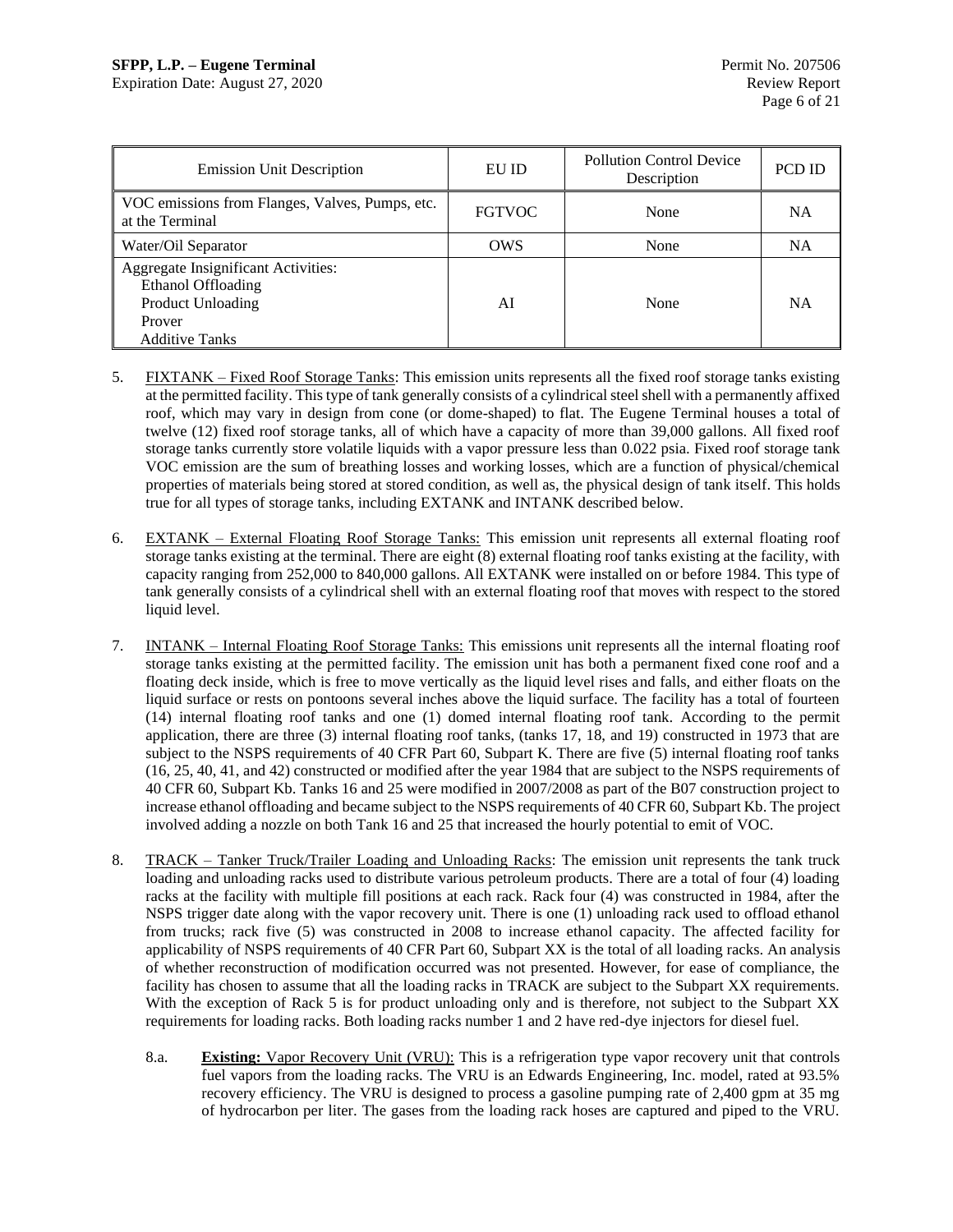Vapors go to one of two refrigeration units and enter a pre-cooler, cooling vapors between 25- and 50 degrees Fahrenheit. Condensed vapors drain into a decanter while remaining vapors continue to a twosection compartment of the refrigeration unit. The first section cools the condensed vapors to between 0 and -40° F and the second section to between -80 and -90° F. During normal operations the condenser unit cools the vapors to -68° F. The condensed vapors also drain to the decanter and are pumped back to storage. One of the two (2) refrigeration units defrosts several times per day by heating D-Limonine and pumping it through the refrigeration coils to melt any ice buildup.

**Proposed**: Vapor Combustion Unit (VCU – Thermal Oxidizer (enclosed flare)): The VCU is a thermal oxidizer type vapor combustion unit that will control the hydrocarbon vapors from the loading racks. The proposed VCU is a John Zink, 80 MMBtu/hour, 4 burner, air-assisted, temperature controlled enclosed flare that will meet the mass emission limitation of 35 mg/L (0.292 lbs VOC/1,000 gallon). The designed inlet gas flow rate is 1,000 cfm. Tank EG-07 will be converted to a vapor holding tank to hold a vapor bladder. The vapor holder tank will be equipped with alarms to prevent product loading from exceeding capacity of the vapor bladder. The collected vapors will be sent to the VCU for combustion.

9. FGTVOC – Fugitive VOC emitting sources: The emissions unit FGTVOC represents fugitive VOC emissions associated with VOC product handling. The pipe transport systems contain numerous valves, flanges, pumps, sampling ports, and other components through which VOC vapors escape. For the purpose of estimating VOC emissions, emissions factors published in EPA's *Protocol for Equipment Leaks Emission Estimates, US Environmental Protection Agency, Office of Air Quality Planning and Standards, EPA-453/R-95-017, November 1995*, are used. Unless actual emission factors are available for use in the VOC emission calculations, the emission factors as listed in the Title V permit monitoring section should be used. The table below lists the number of each component currently existing at the facility:

| Component "i"                     | Number of Component "i" |
|-----------------------------------|-------------------------|
| Fittings (connectors and flanges) | 365                     |
| Other (compressors and others)    | 236                     |
| Pumps                             | 94                      |
| Valves                            | 1 241                   |

10. OWS – Oil/Water Separator: The facility storm drains (containing potentially contaminated rainwater/contact water (effluent) are routed to an enclosed vault and then to the Oil/Water Separators. The water from the OWS is then routed to a holding pond which is periodically pumped through an onsite carbon adsorption system when sufficient quantity builds up. It is then discharged to the City of Eugene storm water drainage ditch. The flowrate depends on rainfall and varies throughout the year. The flowrate depends on rainfall and varies throughout the year.

The VOC emissions from the two OWS were calculated using the emission factor for oil/water separators in Table 5.1-2 of Section 5.1 (Petroleum Refining), *EPA's AP-42 Compilation of Air Pollutant Emission Factors, January 1995*. This emission factor is 5 lbs/1000 gallons.

The OWS was placed on the emission units list because it no longer qualifies as a categorically insignificant activity per the DEQ amended Oregon Administrative Rules effective April 16, 2015. The OWS with effluent greater than 400,000 gallons per year are considered an emission unit.

11. Aggregate Insignificant (EU-AI): Aggregate Insignificant Activities include emissions described below: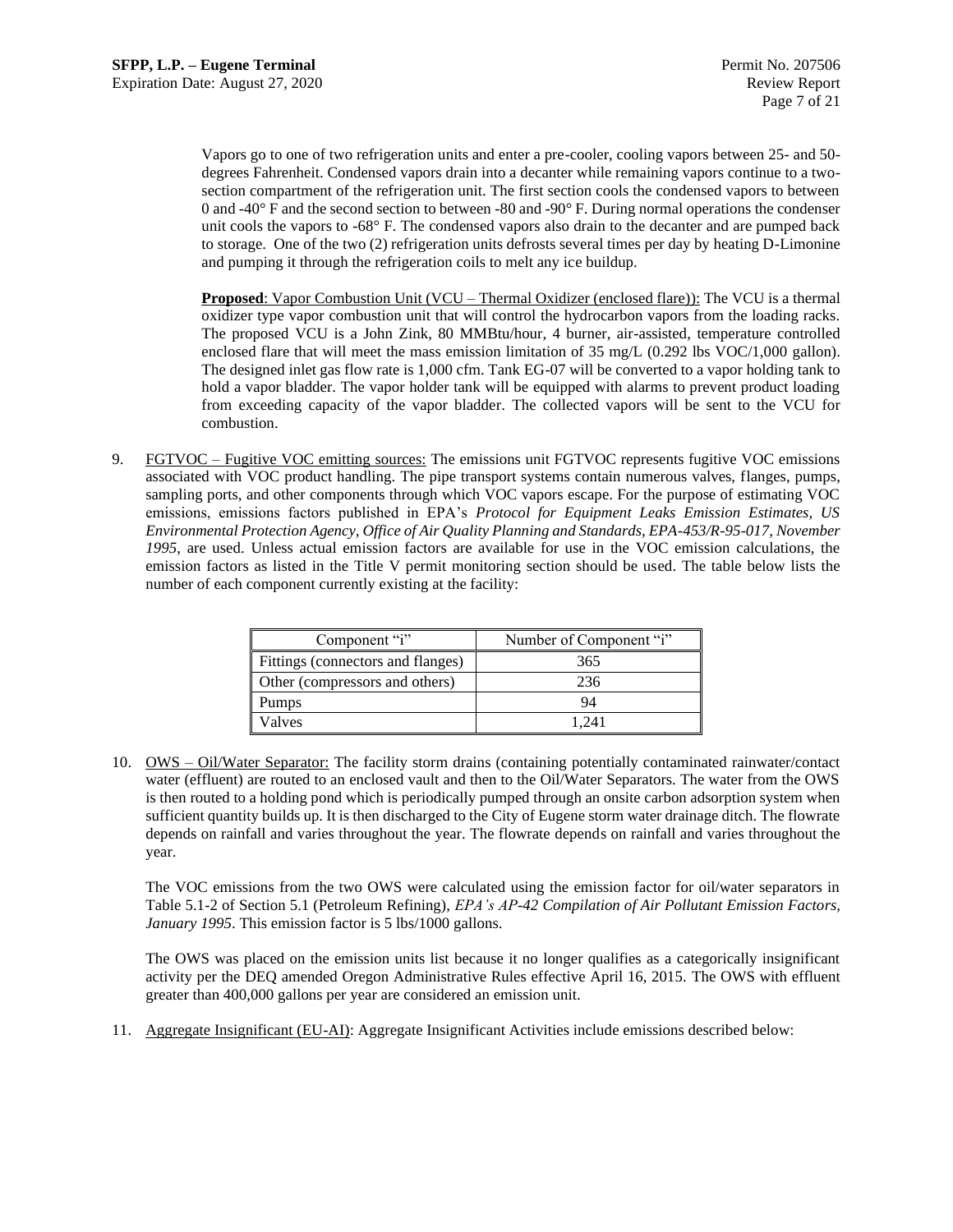| <b>Emissions Source</b> | VOC (ton/yr) |  |  |
|-------------------------|--------------|--|--|
| Product Unloading       | 0.305        |  |  |
| Ethanol Offloading      | 0.31         |  |  |
| Prover                  | 0.053        |  |  |
| <b>Additive Tanks</b>   | 0.060        |  |  |
| <b>Total</b>            | 0.728        |  |  |

- 12. Categorically Insignificant Activities: The facility has the following categorically insignificant activities**:**
	- Evaporative and tail pipe emissions from on-site motor vehicle operation
	- Distillate oil, gasoline, natural gas, or propane burning equipment, provided the aggregate expected actual emissions of the equipment identified as categorically insignificant do not exceed the de minimis level for any regulated pollutant, based on the expected maximum annual operation of the equipment. If a source's expected emissions from all such equipment exceed the de minimis levels, then the source may identify a subgroup of such equipment as categorically insignificant with the remainder not categorically insignificant. The following equipment may never be included as categorically insignificant;
		- Any individual distillate oil, kerosene or gasoline burning equipment with a rating greater than 0.4 million Btu/hour;
		- Any individual natural gas or propane burning equipment with a rating greater than 2.0 million Btu/hour.
	- Distillate oil, kerosene, gasoline, natural gas or propane burning equipment brought on site for six months or less for maintenance, construction or similar purposes, such as but not limited to generators, pump, hot water pressure washers and space heaters, provided that any such equipment that performs the same function as the permanent equipment, must be operated within the source's existing PSEL.
	- Office activities
	- Janitorial activities
	- Groundskeeping activities including, but not limited to building painting and road and parking lot maintenance
	- Maintenance and repair shop
	- Automotive repair shops or storage garages
	- Air cooling or ventilating equipment not designed to remove air contaminants generated by or released from associated equipment
	- Refrigeration systems with less than 50 pounds of charge of ozone depleting substances regulated under Title VI, including pressure tanks used in refrigeration systems but excluding any combustion equipment associated with such systems.
	- Temporary construction activities
	- Warehouse activities
	- Accidental fires
	- Air vents from air compressors
	- Electrical charging station
	- Fire Brigade Training
	- Fire suppression
	- Routine maintenance, repair, and replacement such as anticipated activities most often associated with and performed during regularly scheduled equipment outages to maintain a plant and its equipment in good operating condition, including but not limited to steam cleaning, abrasive use, and woodworking
	- Electric motors
	- Storage tanks, reservoirs, transfer and lubricating equipment used for ASTM grade distillate or residual fuels, lubricants, and hydraulic fluids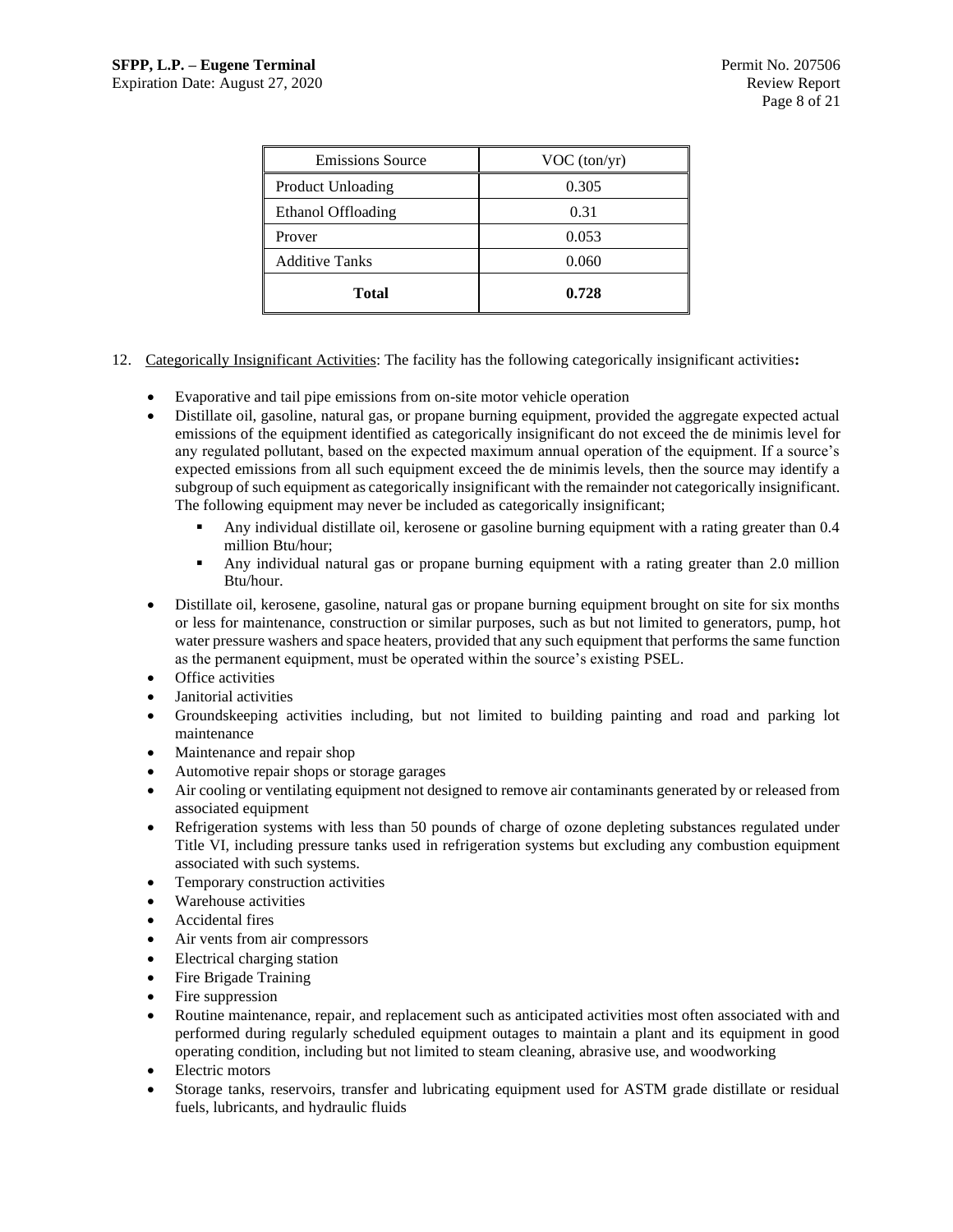- On-site storage tanks not subject to any New Source Performance Standards (NSPS), including underground storage tanks (UST), storing gasoline or diesel used exclusively for fueling of the facility's fleet of vehicles
- Natural gas, propane, and liquefied petroleum gas (LPG) storage tanks and transfer equipment
- Pressurized tanks containing gaseous compounds
- Vacuum sheet stacker vents
- Emissions from wastewater discharges to publicly owned treatment works (POTW) provided the source is authorized to discharge to the POTW, not including on-site wastewater treatment and/or holding facilities
- Fire suppression and training
- Paved roads and paved parking lots within an urban growth boundary
- Hazardous air pollutant emissions of fugitive dust from paved and unpaved roads, except for those sources that have processes or activities that contribute to the deposition and entrainment of hazardous air pollutants from surface soils
- Health, safety, and emergency response activities
- Combustion source flame safety purging on startup

As part of the 2015 renewal, potential emission from the following Categorical Insignificant Activities were estimated by the facility to be:

| <b>Emissions Source</b> | VOC (ton/yr) |  |  |
|-------------------------|--------------|--|--|
| Sumps                   | 2.45         |  |  |
| Vault                   | 5.00         |  |  |
| <b>Holding Pond</b>     | 6.57         |  |  |
| <b>Total</b>            | 14.02        |  |  |

## **OPERATING SCENARIO**

13. The facility has a single operating scenario.

## **EMISSION LIMITS AND STANDARDS, TESTING, MONITORING, AND RECORDKEEPING**

- 14. The following sections describe each applicable requirement in the permit, with the intent of the condition and a brief discussion of any unique features of the requirements.
	- 14.a. Conditions 1 includes requirements and information related to the Construction ACDP.
	- 14.b. Conditions 2-7 are the requirements for the installation of the VCU and the incorporating the VCU conditions into the Title V operating permit.
	- 14.c. Conditions 8 is a general statement about the enforceability of permit conditions which are required in and common to all Title V permits issued by LRAPA.
	- 14.d. Condition 9 provides a list of equipment and identification of pollution control devices for the facility.
	- 14.e. Condition 10 and 11 is a facility-wide fugitive dust control requirement that allows the permittee to deal with potential fugitive dust problems before they become standard violations. The reasonable precautions can be required without the need to show a violation. (e.g., dust from traffic on roads).
	- 14.f. Condition 12 implements the sulfur limits by grade of fuel type provision in LRAPA rules.
	- 14.g. Condition 13 describes the required monitoring and recordkeeping to track sulfur limits per fuel type that the facility distributes per Condition 12.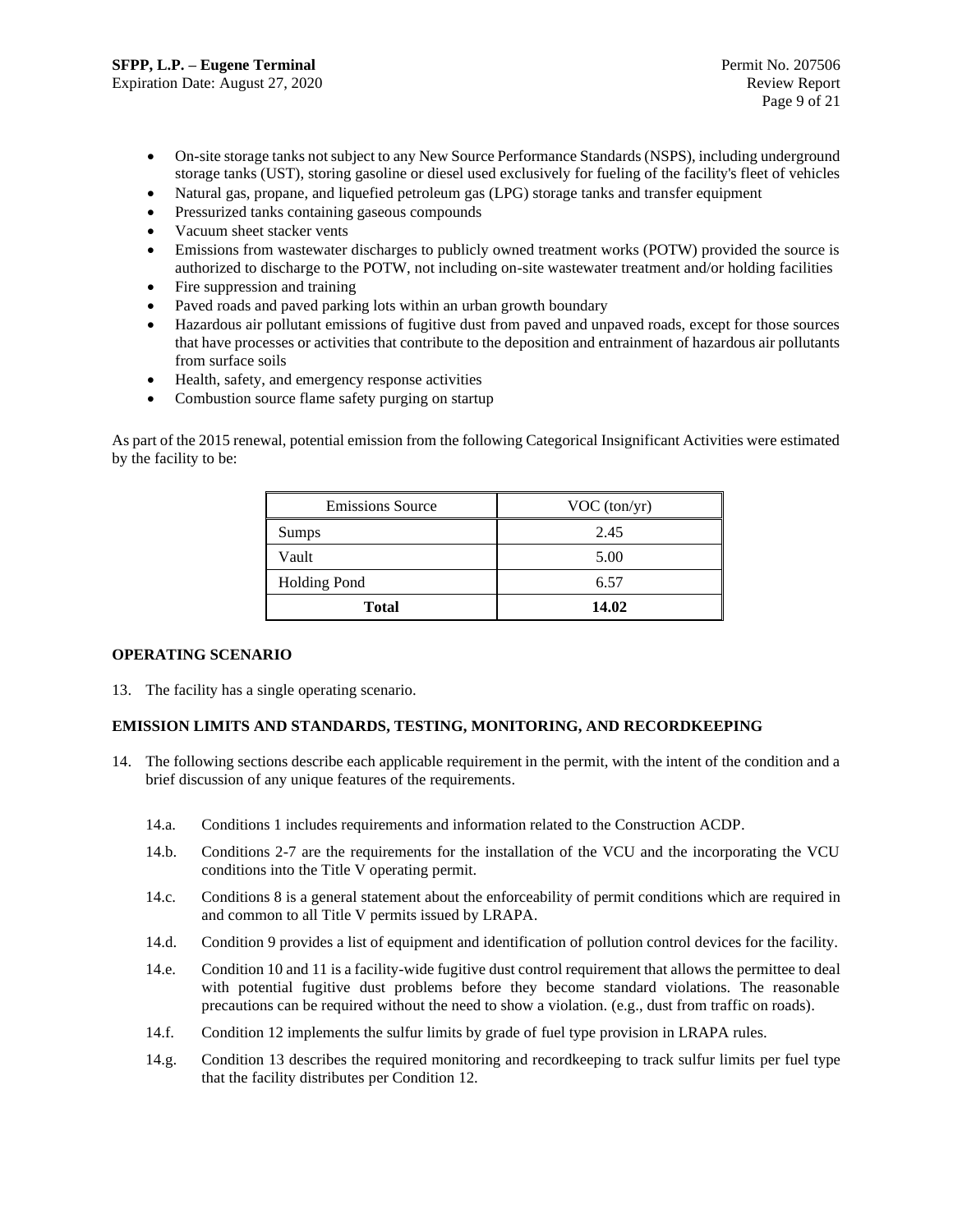- 14.h. Condition 14 is a facility-wide nuisance resolution condition that establishes timely response to any complaints that the facility operation may generates.
- 14.i. Condition 15 implements the long-standing particulate matter fallout provision in LRAPA rules. The monitoring and recordkeeping refer back to the periodic visible emission surveys required in Condition 14.a.
- 14.j. Condition 16 is a standard requirement for Title V facilities stating the permittee's responsibility for 40 CFR 68 accidental release provisions should the facility trigger this requirement.
- 14.k. Condition 17-28 lists the Gasoline Distribution Bulk Terminals, Bulk Plants, and Pipeline Facility NESHAP requirements from 40 CFR 63 Subpart BBBBBB that applies facility-wide.
- 14.l. Condition 29 lists the annual Plant Site Emission Limits (PSELs) for the facility.
- 14.m. Condition 30 and 31 contains specific notification requirements per 40 CFR 60.7 for EUs: FIXTANK.
- 14.n. Condition 32 and 33 lists the Storage Vessels for Petroleum Liquids NSPS requirements from 40 CFR 60 Subpart K that applies to EU: INTANK, Tanks 17, 18, and 19.
- 14.o. Conditions 34-36 lists the Volatile Organic Liquid Storage Vessels NSPS requirements from 40 CFR 60 Subpart Kb that applies to EU: INTANK, Tanks 16, 25, 40, 41, and 42.
- 14.p. Conditions 37-39 contains the Bulk Gasoline Terminals NSPS requirements from 40 CFR 60 Subpart XX that applies to EU: TRACK.
- 14.q. Conditions 40-42 contains the CAM monitoring requirement for the VRU and VCU for EU: TRACK.
- 14.r. Conditions 43-51 contains local regulations of applicability, monitoring, testing, recordkeeping and reporting that pertain to the Vapor Combustion Unit (VCU) – Thermal Oxidizer (Enclose Flare) for the EU: TRACK.
- 14.s. Conditions 52-54 contains the NSPS and NESHAP monitoring and recordkeeping requirements for EU: FGTVOC.
- 14.t. Condition 55 contains the particulate matter grain loading and opacity limitations that apply to the Insignificant Emission Units or Activities (IEU).
- 14.u. Condition 56 specifies that no testing is required for IEU but, if tested, requires testing be completed in accordance with standard testing requirements.
- 14.v. Condition 57 lists the emission fees based on the PSEL component for each emission unit.
- 14.w. Condition 58 contains the general testing requirements.
- 14.x. Conditions 59-61 contains the general monitoring requirements for the facility.
- 14.y. Conditions 62-65 contains the general recordkeeping requirements for the facility.
- 14.z. Conditions 66-70 contains the general reporting requirements for the facility.
- 14.aa. Condition 71-73 lists the semi-annual and annual report requirements for the facility.
- 14.bb. Condition 74 specifies the non-applicable requirements that could reasonably be considered to apply to the facility.

## **EMISSION LIMITS FOR INSIGNIFICANT ACTIVITIES**

15. As identified earlier in this Review Report, this facility has insignificant emissions units (AI) that include categorically insignificant activities and aggregate insignificant emissions, as define in LRAPA Title 12 and/or OAR 340-200-0020. For the most part, the standards that apply to AI are for opacity (20% limit) and particulate matter (0.10 gr/dscf limit). LRAPA does not consider it likely that AI could exceed an applicable emissions limit or standard because AI are generally equipment or activities that do not have any emission controls (e.g., small natural gas-fired space heaters) and do not typically have visible emissions. Since there are no controls, no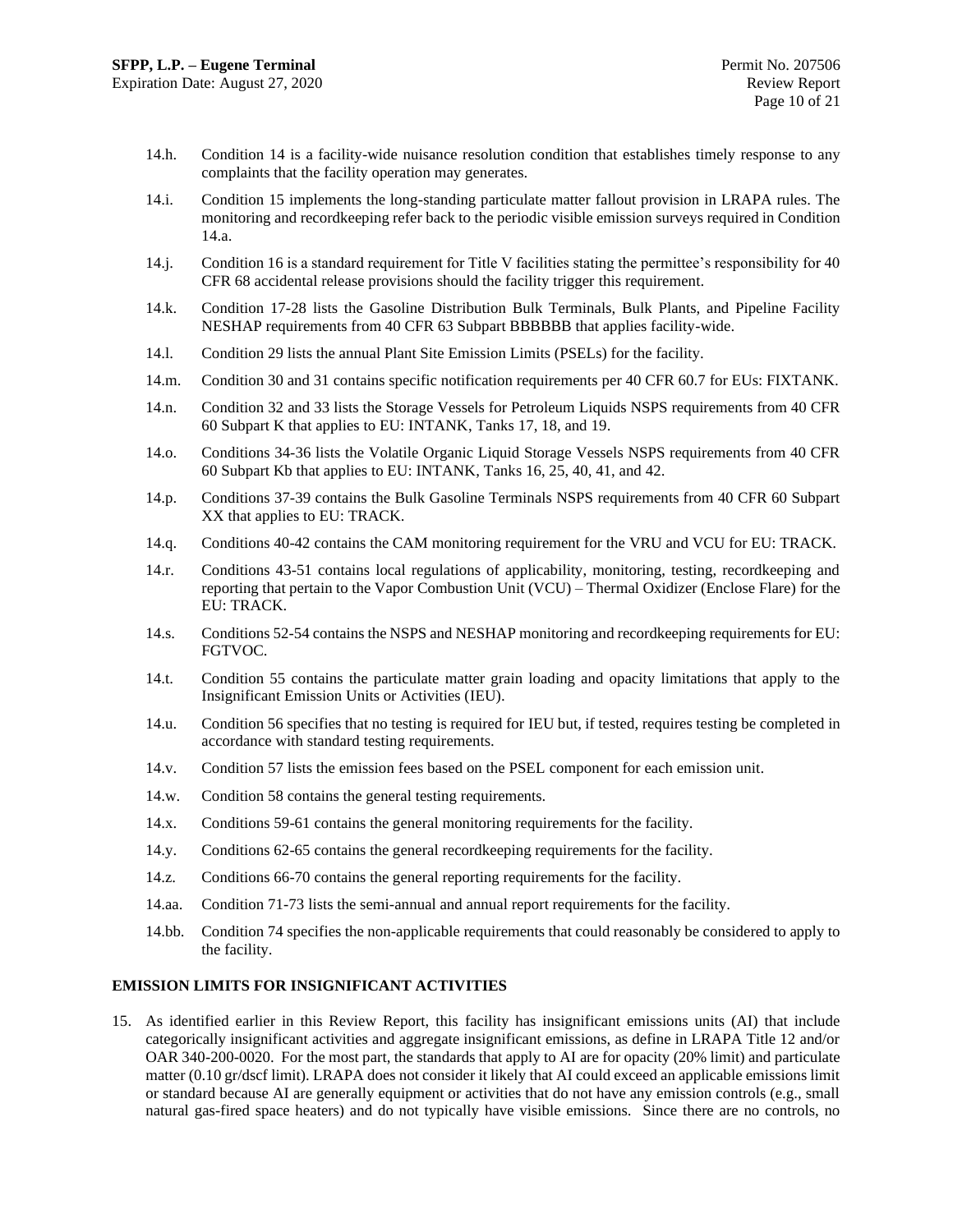visible emissions, and the emission are less than one (1) ton per year, LRAPA does not believed that believe that monitoring, recordkeeping, or reporting is necessary for assuring compliance with the standards.

## **PLANT SITE EMISSION LIMITS**

16. Provided below is a summary of the baseline emission rate, netting basis, plant site emission limit and emissions capacity.

|                   |                              | <b>Netting Basis</b>  |                       | Plant Site Emission Limit (PSEL)     |                                      |                                      |                         |
|-------------------|------------------------------|-----------------------|-----------------------|--------------------------------------|--------------------------------------|--------------------------------------|-------------------------|
| Pollutant         | <b>Baseline</b><br>(tons/yr) | Previous<br>(tons/yr) | Proposed<br>(tons/yr) | Previous<br><b>PSEL</b><br>(tons/yr) | Proposed<br><b>PSEL</b><br>(tons/yr) | <b>PSEL</b><br>Increase<br>(tons/yr) | <b>PTE</b><br>(tons/yr) |
| <b>PM</b>         | $\overline{0}$               | $\overline{0}$        | $\theta$              | 0                                    | 24                                   | 24                                   | 3                       |
| $PM_{10}$         | $\overline{0}$               | $\Omega$              | $\Omega$              | $\Omega$                             | 14                                   | 14                                   | 3                       |
| PM <sub>2.5</sub> | <b>NA</b>                    | <b>NA</b>             | $\Omega$              | <b>NA</b>                            | 9                                    | 9                                    | 3                       |
| CO                | $\Omega$                     | $\theta$              | $\Omega$              | 0                                    | 99                                   | 99                                   | 12                      |
| NO <sub>X</sub>   | $\Omega$                     | $\theta$              | $\Omega$              | 0                                    | 39                                   | 39                                   | 44                      |
| SO <sub>2</sub>   | $\Omega$                     | $\theta$              | $\Omega$              | 0                                    | $\Omega$                             | $\Omega$                             | 0.20                    |
| <b>VOC</b>        | 480                          | 480                   | 480                   | 472                                  | 472                                  | $\Omega$                             | 472                     |
| Single HAP        | $\Omega$                     | $\Omega$              | $\Omega$              | 9                                    | 9                                    | 9                                    | 9                       |
| <b>Total HAP</b>  | $\theta$                     | $\Omega$              | $\Omega$              | 24                                   | 24                                   | $\Omega$                             | 24                      |
| Pb                | $\overline{0}$               | $\overline{0}$        | $\Omega$              | $\mathbf{0}$                         | $\Omega$                             | $\Omega$                             | $\boldsymbol{0}$        |
| <b>GHG</b>        | $\Omega$                     | $\theta$              | $\Omega$              | 0                                    | 74,000                               | 74,000                               | 45,520                  |

17. A baseline emission rate was not required for  $PM_{2.5}$  in accordance with the definition of "baseline emission rate" in LRAPA Title 12.

- 18. The baseline emission rate for greenhouse gases (GHGs) are zero (0) because the facility did not operate any source that emitted GHGs between the baseline period of calendar years of 2000-2010.
- 19. The PSEL for PM,  $PM_{10}$ ,  $PM_{2.5}$ , CO, and NO<sub>X</sub> were installed into the table for the proposed combustion emission for the VCU.
- 20. There is no change to the netting basis for the pollutants with newly-established PSELs (PM,  $PM_{10}$ ,  $PM_{2.5}$ , CO, and  $NO<sub>X</sub>$ ). Increases to the netting basis is approved through Major NSR, Type A State NSR, or PSD action under title 38. The pollutants with newly-established PSELs are below the SER and therefore, the action did not trigger a Major NSR or Type A State NSR action, so the netting basis for each of these pollutants remains zero (0). [LRAPA 42-0046(3)(e)]
- 21. Baseline emissions rate (BER) for VOC is based on 1984 actual emissions for the facility. Emissions from 1977- 78 were reportedly unavailable. At the time of the permit application submittal of 2000, SFPP reportedly defended its use of 1984 data by stating that emissions had decreased from the 1977-78 period. Emission reduction projects implemented in that time period were tank and tank seal improvements, and elimination of top-loading of tanker trucks. Uncontrolled splash loading of gasoline, a major contributor to emissions, continued through the end of 1984. In 1984, the applicant installed a vapor collection system (VCS) in accordance with the 40 CFR 60 Subpart XX. The significant emission reduction is required by rule and must be discounted from the netting VOC BER (i.e., it cannot be used for credits or internal offsets). The netting BER for VOC for this facility was reset to present emission levels to account for VRU. The calculations use TANKS 3.1 methodology to estimate emissions from the storage tanks. Estimated loading emissions prior to installation of the VCS are 1,778 tons per year. The total throughput in 1984 was 368,299,974 gallons per year.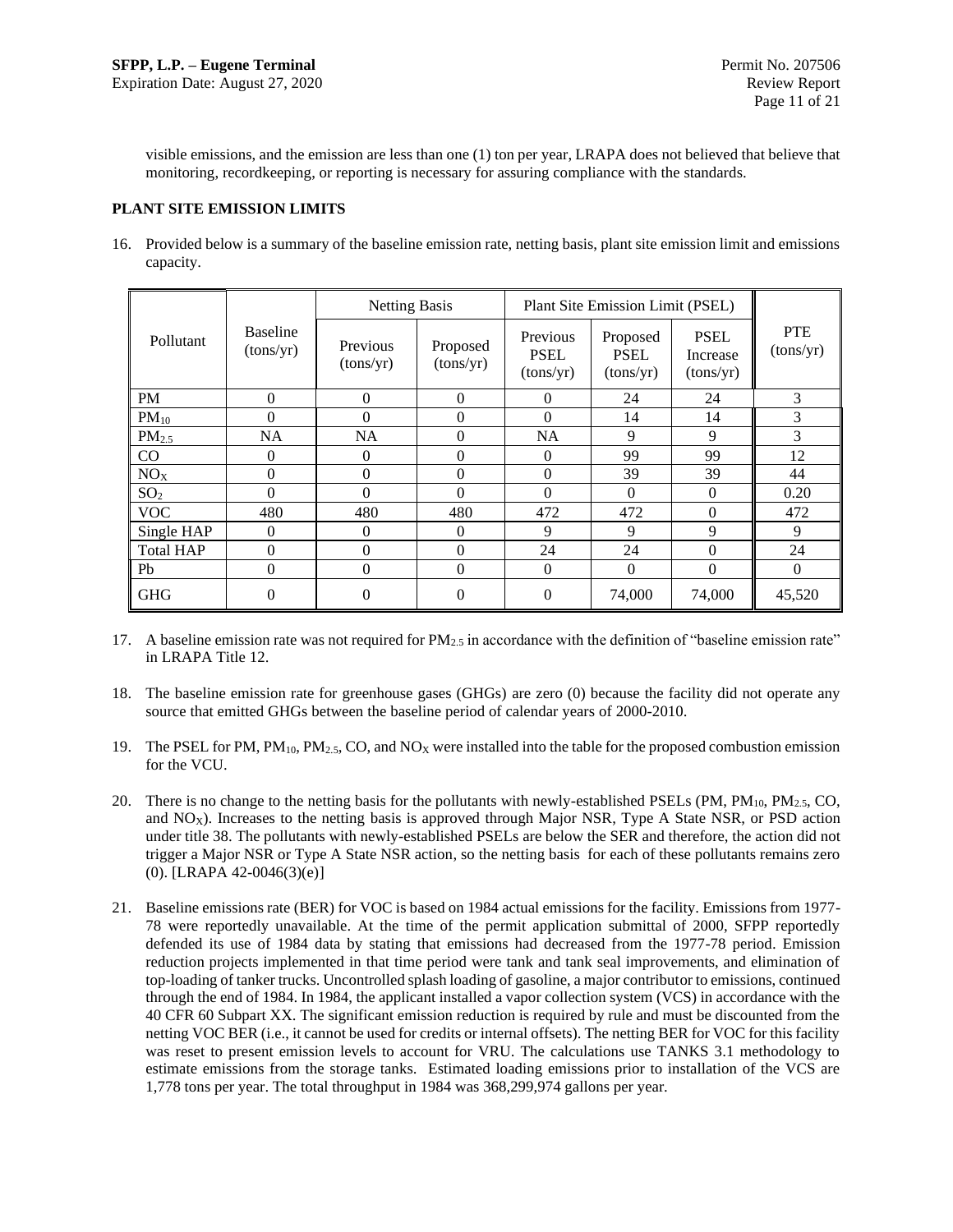Baseline Changes for 2008 Title V permit: The facility requested a change in the baseline emissions to reflect better information with the renewal application received in 2005. The previous baseline emissions estimations did not account for fugitive emissions at the loading racks. The addition of the rack fugitives, which had been present in the baseline year but not accounted for, changed the total baseline emission rate for VOC for 418.6 to 480 tons per year. Unassigned Emissions in the amount of 1.6 tons per year. Are based on voluntary "out of service" commitment for emission units EXTANKS – Tanks 21, 27, 28, 29, 31, 33, and 34.

Other Baseline Changes: PM and PM<sub>10</sub> for paved roads (Emission Unit FGTPM) was removed from the baseline emission rate and PSEL as part of the 2007 renewal because fugitive particulate matter from paved roads is specifically identified as a categorically insignificant activity (CIA) in the Oregon Title V rules. The Oil/Water Separator was taken off the Categorically Insignificant Activities (CIA) list and added to the emission units list per amended Oregon Administrative Rules effective April 16, 2015.

## **UNASSIGNED EMISSIONS AND EMISSION REDUCTION CREDITS**

22. The facility has eight tons (8 tons) of VOC as unassigned emissions. The facility does not have any emission reduction credits at this time.

## **SIGNIFICANT EMISSION RATE**

23. The Plant Site Emission Limit increase over the baseline emissions is less than the Significant Emission Rate (SER) as defined in LRAPA Title 12 for all of the pollutants as shown below:

| Pollutant       | <b>Baseline Emissions</b><br>(tons/year) | Proposed PSEL<br>(tons/year) | Unassigned<br>Emissions<br>(tons/year) | SER (tons/year) |
|-----------------|------------------------------------------|------------------------------|----------------------------------------|-----------------|
| PM              | ---                                      | 24                           | ---                                    | 25              |
| $PM_{10}$       | ---                                      | 14                           | ---                                    | 15              |
| $PM_{2.5}$      |                                          | Q                            | ---                                    | 10              |
| CO              | ---                                      | 99                           | ---                                    | 100             |
| NO <sub>X</sub> | ---                                      | 39                           | $- - -$                                | 40              |
| SO <sub>2</sub> | ---                                      | ---                          | ---                                    | 40              |
| VOC             | 480                                      | 472                          | 8                                      | 40              |
| Pb              | ---                                      | ---                          | ---                                    | 0.06            |
| <b>GHG</b>      | ---                                      | 74,000                       | ---                                    | 75,000          |

24. There have been no physical modifications at the facility that would have required a New Source Review or have met the LRAPA definition of a major modification since the baseline period. Previously insignificant emission units or activities were incorporated into this renewal permit because it was determined through calculations that they should be accounted for as emission units.

## **HAZARDOUS AIR POLLUTANTS**

25. The following is the potential to emit (tons per year) of the facility for hazardous air pollutants listed in Section 112(b) of the 1990 Clean Air Act Amendments (CAAA). The emissions totals below reflect the maximum HAP emissions from the facility. The table demonstrates that the facility emits less than ten (10) tons per year of any single HAP and less than 25 tons per year of total HAPs. SFPP is considered an area source of HAP and is subject to 40 CFR 63 Subpart BBBBBB.

| Hazardous Air Pollutants | <b>Potential Emissions</b><br>(tons/yr) |  |
|--------------------------|-----------------------------------------|--|
| Hexane                   |                                         |  |
| <b>Benzene</b>           |                                         |  |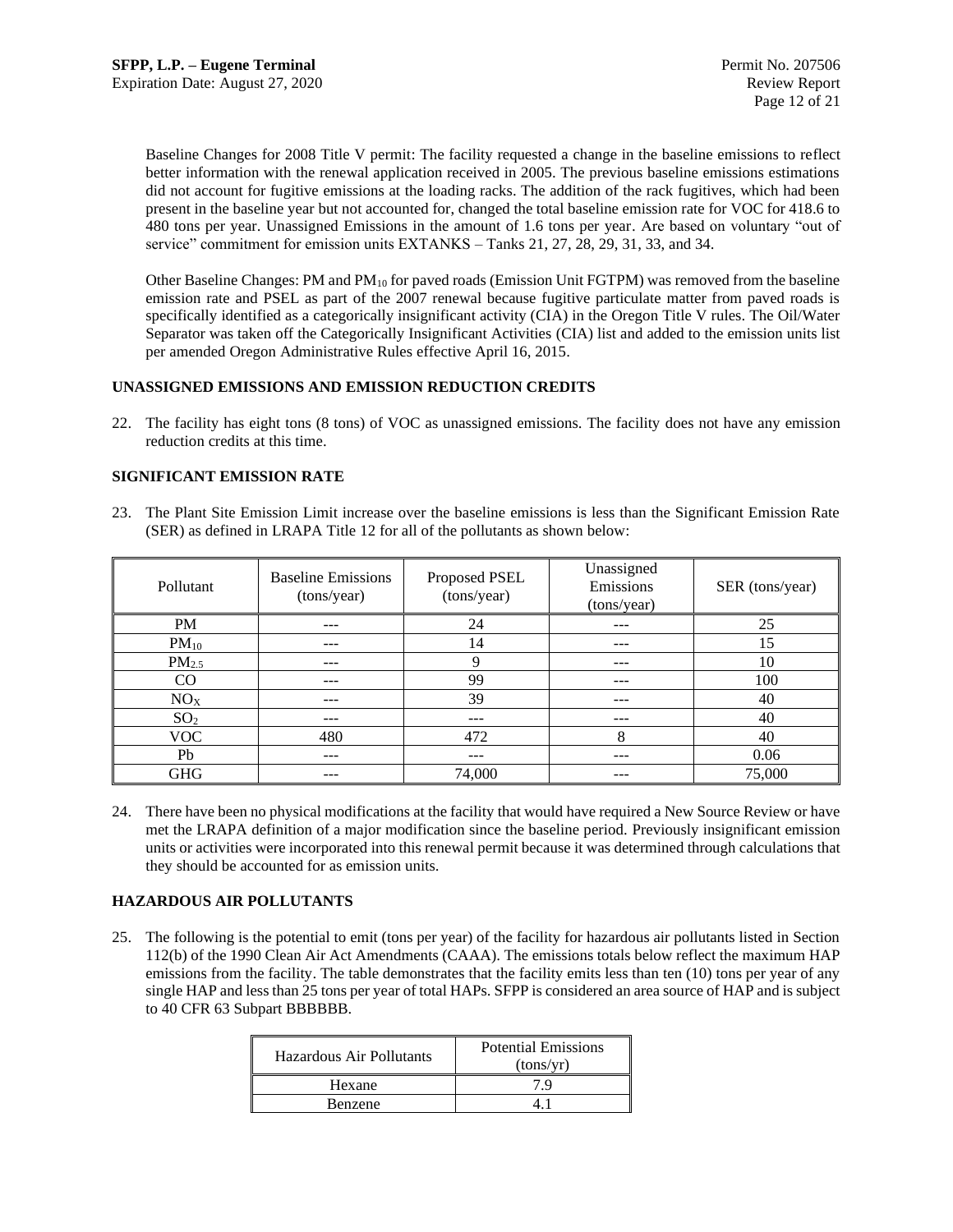| Hazardous Air Pollutants | <b>Potential Emissions</b><br>(tons/yr) |  |
|--------------------------|-----------------------------------------|--|
| Toluene                  | 5.8                                     |  |
| 2,2,4-Trimethylpentane   | 3.6                                     |  |
| Xylene                   | 2.3                                     |  |
| Ethyl Benzene            | 0.5                                     |  |
| POM as 16-PAH            | 0.2                                     |  |
| (Naphthalene)            |                                         |  |
| <b>Total</b>             | 24.4                                    |  |

## **FEDERAL REQUIREMENTS**

- 26. The applicability of various federal requirements is as follows:
	- 26.a. **Accidental Release**: The source has certified that the facility is not subject to 40 CFR Part 68, which requires a risk management plan for toxic and flammable substances releases.
	- 26.b. **Compliance Assurance Monitoring (CAM):** The CAM rule, 40 CFR Part 40, applies to emission unit: TRACK. Compliance Assurance Monitoring for this unit is as follows:
		- 26.b.i. VRU: Edwards Refrigeration Unit: The temperature will be continuously recorded of the refrigeration coils in the VRU. Whenever the TRACK is in operation. The facility is required to take corrective action if the temperature exceeds above -68° Fahrenheit, averaged over the emission control cycle. Records must be maintained of temperatures, maintenance, excursions, and excess emissions and corrective actions taken.
		- 26.b.ii. VCU: John Zink Enclosed Flare: The Compliance Assurance Monitoring (CAM) Plan for the Vapor Combustion Unit – thermal oxidizer – enclosed flare (VRU), was develop in accordance with 40 CFR Section 64.3, "Monitoring design criteria". The collected vapors from EU: TRACK will be routed to a vapor holding tank (Tank EG-07). When the vapor tank bladder reaches an approximate height of 18 feet, the vapors will be released to the VCU. The parameter to be monitored will be the exhaust stack temperature and is performed continuously with a thermocouple. Periodic inspection and maintenance of the burner system will also be another element of the requirement of this section.

40 CFR 64: CAM has been evaluated for the facility's installation of a new VCU – Thermal Oxidizer: Enclosed Flare

| <b>Pollutant</b>                                                                | Does the EU:<br><b>TRACK</b> emit over<br>100 tons of the<br>pollutant per year | Does the EU:<br><b>TRACK</b> have a<br><b>Control Device for</b><br>this Pollutant | Is there an<br><b>Emission</b><br><b>Limitation or</b><br><b>Standard for this</b><br><b>Pollutant</b> | <b>Is EU: TRACK</b><br><b>Subject to CAM</b><br>for the Pollutant |
|---------------------------------------------------------------------------------|---------------------------------------------------------------------------------|------------------------------------------------------------------------------------|--------------------------------------------------------------------------------------------------------|-------------------------------------------------------------------|
| $\mathbb{P}M$ , PM <sub>10</sub> , PM <sub>2.5</sub> , CO,<br>$NOX$ , and $SO2$ | No                                                                              | N <sub>0</sub>                                                                     | No                                                                                                     | No                                                                |
| <b>VOC</b>                                                                      | Yes                                                                             | Yes                                                                                | Yes                                                                                                    | Yes                                                               |

The inspection and maintenance work practice comprised of an annual inspection (including tuning) of the VCU burners was selected because this verifies equipment integrity and periodic tuning will maintain proper burner operation and efficiency. The thermocouple will be located in the stack and the temperature will be monitored via a Programmable Logic Computer (PLC). The PLC employs temperature-controlled feedback that maintains the desired temperature to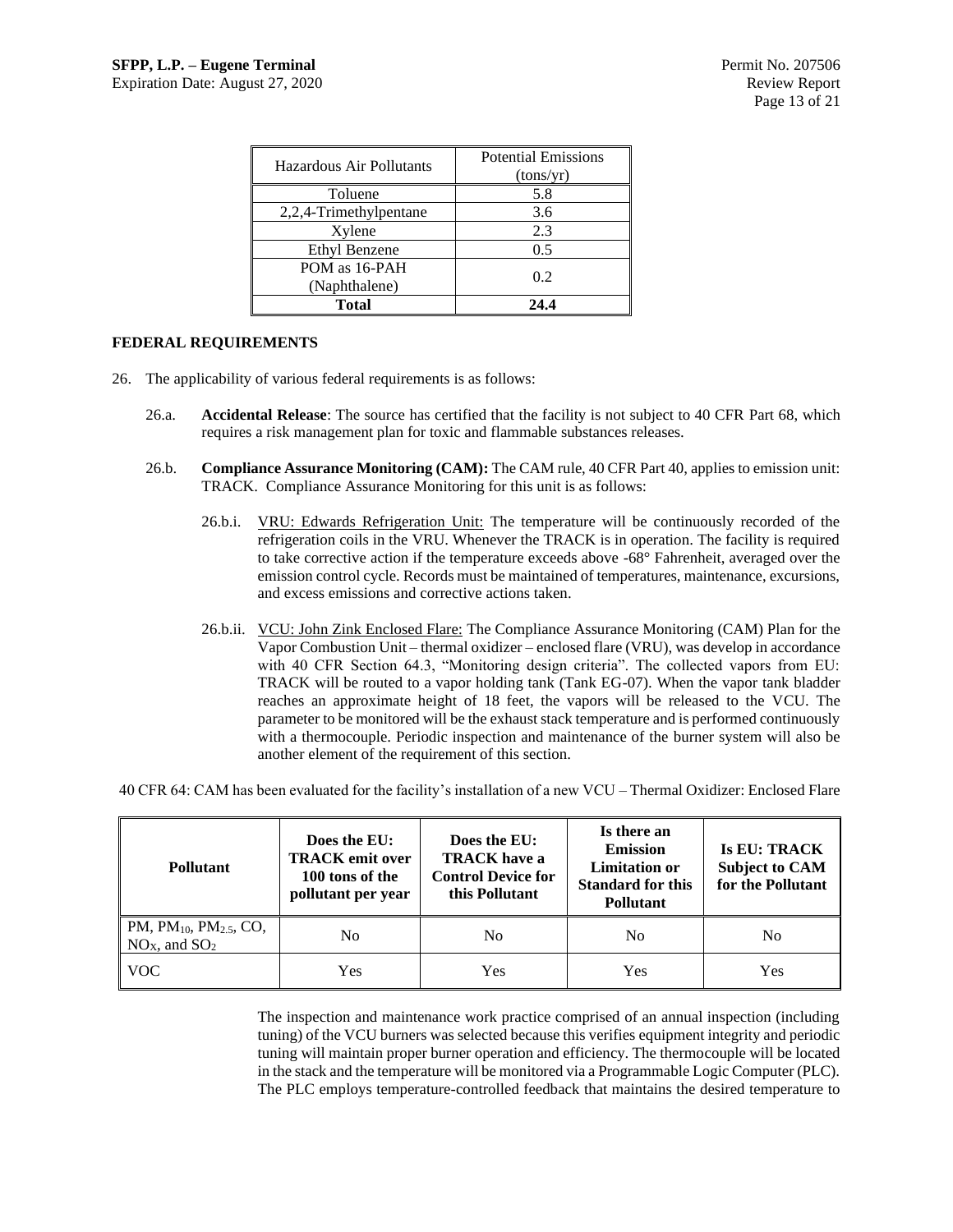combust the VOC emissions from the EU: TRACK efficiently and with compliance with the mass emission limit.

The rationale for selection of performance indicators: The temperature was selected as a performance indictor because it is indicative of proper flare operation (combustion occurring within the chamber). If the temperature decreased below a specified set point, in this case 600°F, complete combustion may not occur. This potentially could cause the mass emission limitation of 35 mg/l (0.292 lb VOC/1,000 gallons) to be exceeded. The proper temperature operation will achieve compliance with the emission limitation. The work practice of inspecting and maintenance on an annual basis, which would include the tuning of the burners will be utilized because it verifies equipment's integrity and periodic tuning will maintain proper burner operation and efficiency. The facility will follow the manufacturer's suggested maintenance practices as applicable which further ensure reliable operation. The annual inspection of the vapor system according to the manufacturer's suggested maintenance practices as applicable will be followed to ensure reliable operation.

Per 40 CFR 64.7(d): (1) The response to excursions or exceedances, the facility will restore operation to its normal or usual manner as expeditiously as practicable. The response will include taking any necessary corrective actions to restore normal operation and prevent the likely recurrence of the cause of an excursion or exceedance. Such actions may include initial inspection and evaluation, recording the operations returned to normal without operator action, or necessary follow-up actions to return operation to within the indicator range, designated condition, or below the applicable emission limitation or standard, as applicable. (2) Determination of whether the facility has used acceptable procedures in response to an excursion or exceedance will be based on information available, which may include but is not limited to, monitoring results, review of operation and maintenance procedures and records, and inspection of the control device, associated capture system, and the process. Based on the determination made under 40 CFR  $61.7(d)(2)$ , the Administrator may require SFPP to develop and implement a Quality Improvement Plan (QIP).

| <b>General Criteria</b>     | Indicator #1                                                                                                                                                                                                           | Indicator #2                                                                     | Indicator #3                                                                     |  |  |  |
|-----------------------------|------------------------------------------------------------------------------------------------------------------------------------------------------------------------------------------------------------------------|----------------------------------------------------------------------------------|----------------------------------------------------------------------------------|--|--|--|
| Parameter                   | <b>Exhaust Stack</b><br>Temperature                                                                                                                                                                                    | Work Practice $-$<br>Inspection and<br>Maintenance                               | Work Practice –<br>Inspection and<br>Maintenance                                 |  |  |  |
| Measurement Approach        | Monitored continuously<br>with a thermocouple                                                                                                                                                                          | Periodic inspection and<br>maintenance of the<br>burner                          | Periodic inspection and<br>maintenance of the<br>vapor compressor                |  |  |  |
| <b>Indicator Range</b>      | At or above $600^{\circ}$ F                                                                                                                                                                                            | Annual inspection and<br>manufacturer's<br>recommended<br>maintenance frequency. | Annual inspection and<br>manufacturer's<br>recommended<br>maintenance frequency. |  |  |  |
| <b>Performance Criteria</b> |                                                                                                                                                                                                                        |                                                                                  |                                                                                  |  |  |  |
| Data Representativeness     | The thermocouple will<br>be located 20' up the<br>stack, or approximately<br>16.5' above the burner<br>tips. The minimum<br>tolerance of the<br>thermocouple will be<br>determined once a<br>manufacturer is selected. | <b>NA</b>                                                                        | <b>NA</b>                                                                        |  |  |  |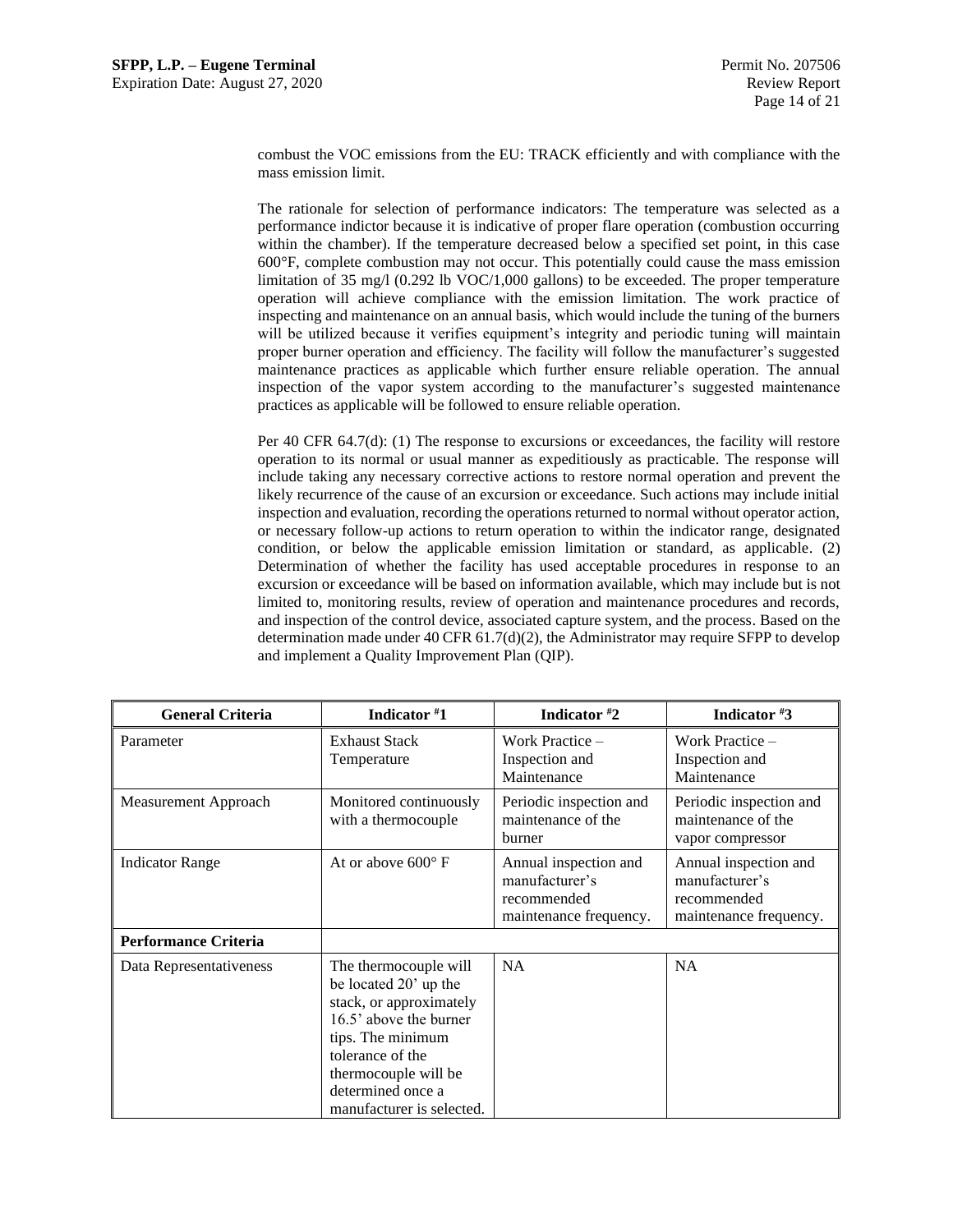| <b>General Criteria</b>                      | Indicator #1                                                                                                                                                                                  | Indicator #2                                                                                                                                                                 | Indicator #3                                                                                                                                                                 |
|----------------------------------------------|-----------------------------------------------------------------------------------------------------------------------------------------------------------------------------------------------|------------------------------------------------------------------------------------------------------------------------------------------------------------------------------|------------------------------------------------------------------------------------------------------------------------------------------------------------------------------|
|                                              | The temperature is<br>monitored via a<br>Programmable Logic<br>Computer (PLC). The<br>minimum set point is<br>600°F. Above this<br>temperature, 0.292 lbs<br>$VOC/1,000$ gal is<br>achievable |                                                                                                                                                                              |                                                                                                                                                                              |
| Verification of Operational<br><b>Status</b> | <b>NA</b>                                                                                                                                                                                     | <b>NA</b>                                                                                                                                                                    | <b>NA</b>                                                                                                                                                                    |
| QA/QC Practices and Criteria                 | The thermocouple is<br>factory calibrated. The<br>thermal oxidizer<br>maintenance schedule<br>does not include any<br>requirements for<br>thermocouple<br>calibration                         | NA                                                                                                                                                                           | <b>NA</b>                                                                                                                                                                    |
| <b>Monitoring Frequency</b>                  | Measured continuously                                                                                                                                                                         | At least an annual<br>inspection of the burner<br>and periodic<br>maintenance at a<br>frequency in accordance<br>with any applicable<br>manufacturers'<br>suggested schedule | At least an annual<br>inspection of the burner<br>and periodic<br>maintenance at a<br>frequency in accordance<br>with any applicable<br>manufacturers'<br>suggested schedule |
| Data Collection Procedure                    | Recorded continuously<br>during burner operation                                                                                                                                              | Record results of<br>maintenance procedures<br>and annual inspection to<br>be maintained for a 5-<br>year period                                                             | Record results of<br>maintenance procedures<br>and annual inspection to<br>be maintained for a 5-<br>year period                                                             |
| Averaging Period                             | No average is taken                                                                                                                                                                           | <b>NA</b>                                                                                                                                                                    | <b>NA</b>                                                                                                                                                                    |

- 26.c. **NSPS**: The following New Source Performance Standards, 40 CFR Part 60, requirements are applicable to this facility:
	- 26.c.i. Standards of Performance for Storage Vessels for Petroleum Liquids for which Construction, Reconstruction, or Modification Commenced after June 11, 1973 and prior to May 19, 1978 (Subpart K) is applicable to this facility [INTANK: Tanks 17, 18, and 19], and all requirements have been incorporated into the permit.
	- 26.c.ii. Standards of Performance for Volatile Organic Liquid Storage Vessel (Including Petroleum Liquid Storage Vessels) for which Construction, Reconstruction, or Modification Commenced after July 23, 1984 (Subpart Kb) is applicable to this facility [INTANK: Tanks 16, 25, 40, 41, and 42] and all requirements have been incorporated into the permit.
	- 26.c.iii. Standards of Performance for Bulk Gasoline Terminals (Subpart XX) is applicable to this facility [TRACK] and all requirements have been incorporated into the permit.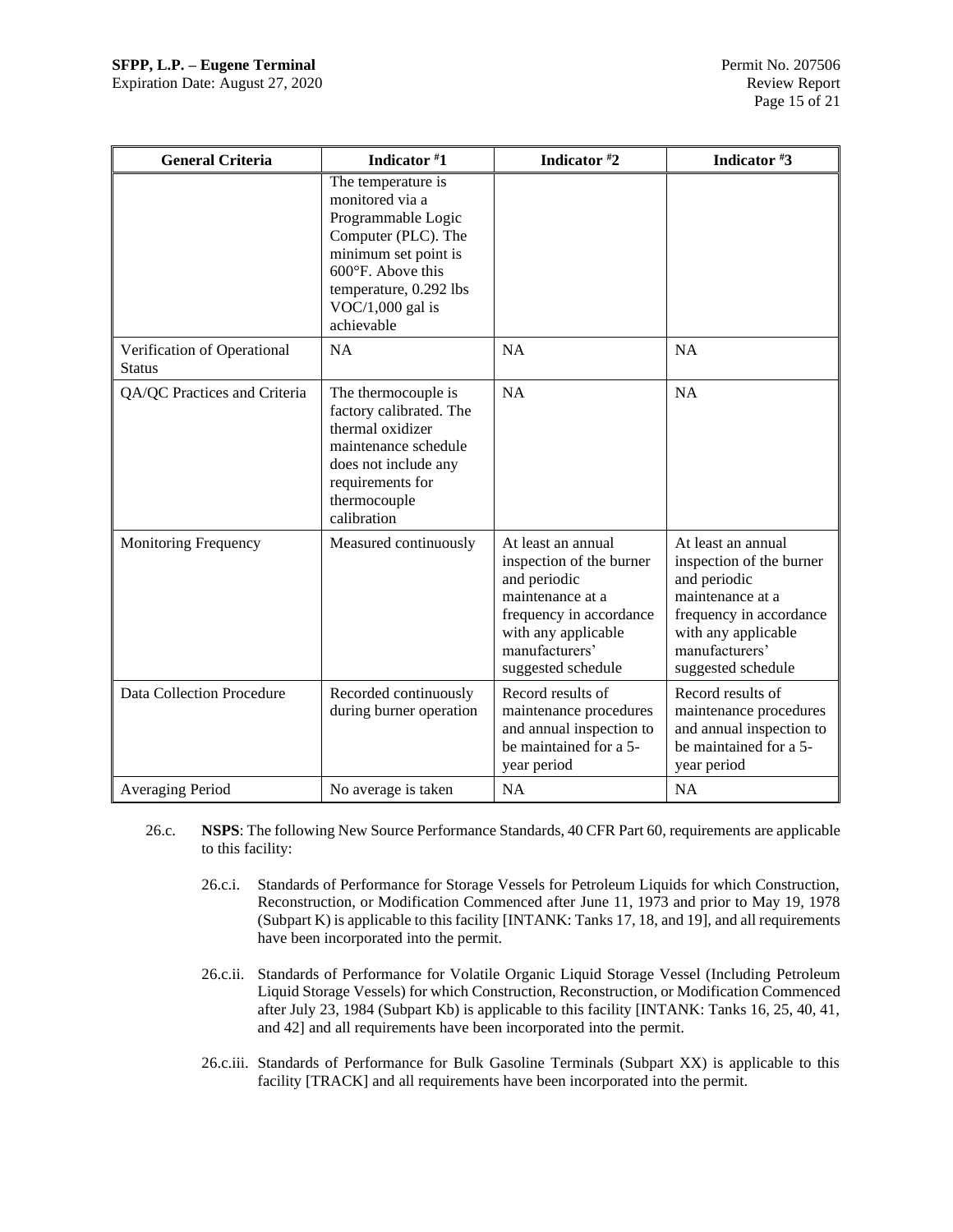26.d. **NESHAP/MACT**: The following National Emissions Standards for Hazardous Air Pollutants (NESHAP), 40 CFR Part 63, requirements are applicable to this facility:

| 26.d.i. | Gasoline Distribution Bulk Terminals, Bulk Plants, and Pipeline Facilities (Subpart BBBBBB) |
|---------|---------------------------------------------------------------------------------------------|
|         | is applicable to the facility (INTANK, EXTANK, FIXTANK, and TRACK).                         |

| 40 CFR<br>Part 63<br>Subpart<br><b>BBBBBB</b><br>citations | Description                                       | Applicable<br>to source<br>(yes/no) | Comments                                                                                   | Permit<br>conditions               |
|------------------------------------------------------------|---------------------------------------------------|-------------------------------------|--------------------------------------------------------------------------------------------|------------------------------------|
| 63.11080                                                   | Purpose                                           | Yes                                 | Informational                                                                              | <b>NA</b>                          |
| 63.11081                                                   | Subpart applicability                             | Yes                                 | Conditions $(a)(1)$ through $(a)(3)$ and $(b)$<br>through (j) are not applicable           | 19, 22, 25                         |
| 63.11082                                                   | Affected source                                   | Yes                                 | Conditions (b) and (c) are not applicable                                                  | 19, 22, 25                         |
| 63.11083                                                   | Compliance dates                                  | Yes                                 | Conditions (a) and (c) are not applicable                                                  | 19, 22, 25                         |
| 63.11085                                                   | General duties                                    | Yes                                 | There are no exemptions from this<br>requirement.                                          | 26                                 |
| 63.11086                                                   | Requirements for a bulk<br>gasoline plant         | Yes                                 | Condition (b) is not applicable.                                                           | 20.a.i, 21.a,<br>24.a, 28, 59      |
| 63.11087                                                   | Requirements for<br>gasoline storage tanks        | Yes                                 | There are no gasoline storage tanks at the<br>facility exempt from this requirement.       | 17, 18, 19                         |
| 63.11088                                                   | Requirements for<br>gasoline loading racks        | Yes                                 | Condition (b) is not applicable.                                                           | 20, 21, 22                         |
| 63.11089                                                   | Requirements for<br>equipment leak<br>inspections | Yes                                 | There are no exemptions from this<br>requirement.                                          | 23, 24, 25,<br>58,60               |
| 63.11092                                                   | Testing and monitoring<br>requirements            | Yes                                 | Conditions (a)(4), (b)(1)(i), (b)(1)(iv),<br>$(b)(2)$ , and $(f)(2)$ , are not applicable. | 18.a, 21.b-<br>g,                  |
| 63.11093                                                   | <b>Notifications</b><br>requirements              | Yes                                 | There are no exemptions from this<br>requirement.                                          | NA                                 |
| 63.11094                                                   | Recordkeeping<br>requirements                     | Yes                                 | Conditions $(b)(3)$ is not applicable.                                                     | 19.a, 22.a-<br>c, 25.a,<br>27.a,   |
| 63.11095                                                   | Reporting requirements                            | Yes                                 | Conditions $(a)(4)$ is not applicable.                                                     | 19.b, 22.d,<br>22.e, 25.c,<br>27.b |
| 63.11098                                                   | General provisions                                | Yes                                 | Informational                                                                              | <b>NA</b>                          |
| 63.11099                                                   | Implements and<br>enforces                        | Yes                                 | Informational                                                                              | <b>NA</b>                          |

## **STRATOSPHERIC OZONE DEPLETING REQUIREMENTS**

27. The facility does not manufacture, sell, distribute, or use in the manufacturing of a product any stratospheric ozone-depleting substances and the EPA 1990 Clean Air Act, as amended. Sections 601-618 of the act do to apply to the facility except that air conditioning units and fire extinguishers containing Class I or Class II substances must be serviced by certified repairmen to ensure that the substances are recycled or destroyed appropriately.

## **MONITORING REQUIREMENTS**

28. Section 70.6(a)(3) of the federal Title V permit rules, requires all monitoring and analysis procedures or test methods required under applicable requirements be contained in Title V permits. In addition, where the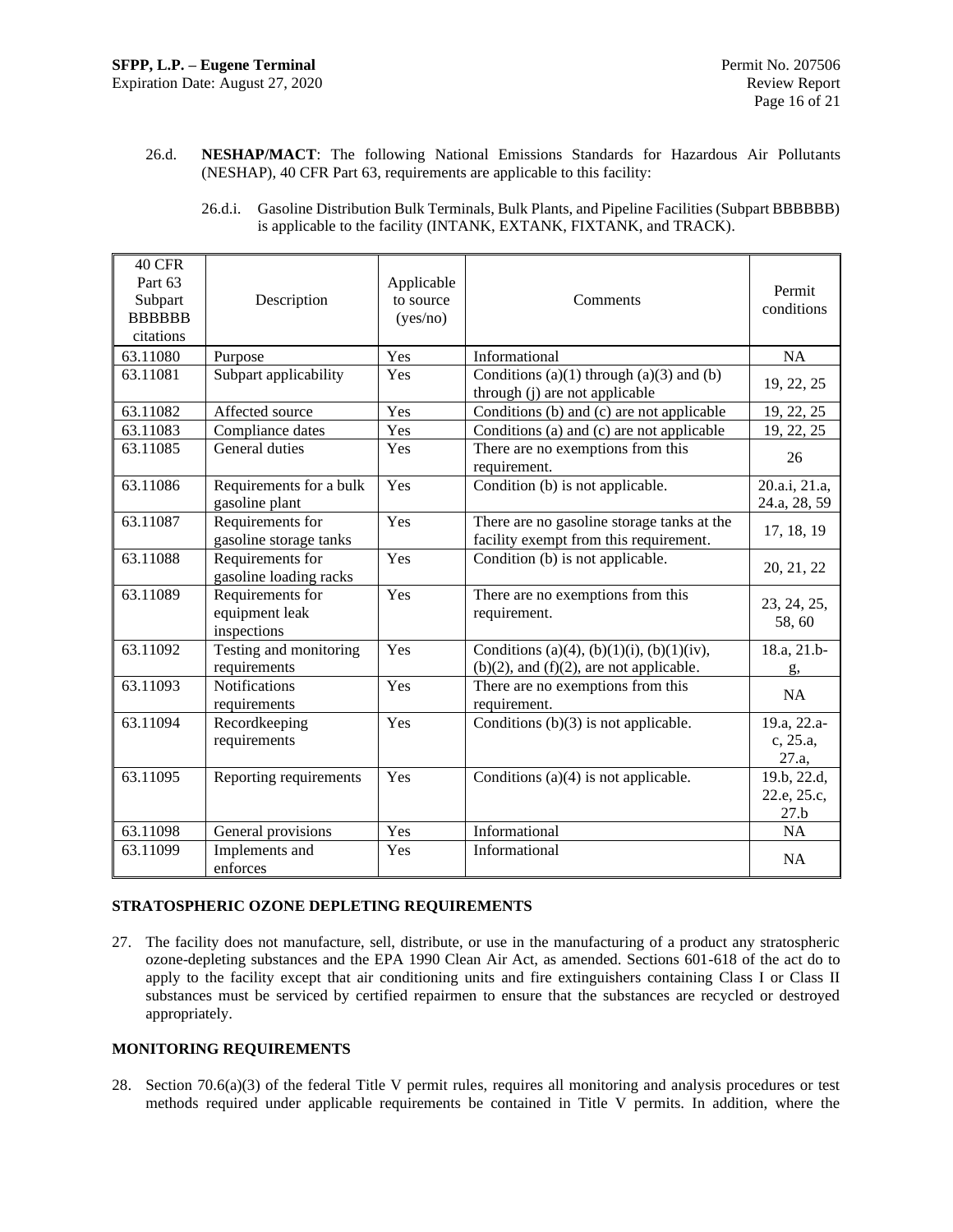applicable requirement does not require periodic testing or monitoring, periodic monitoring must be prescribed that is sufficient to yield reliable data from the relevant time period that is representative of the source's compliance with the permit.

However, the requirements to include in a permit testing, monitoring, recordkeeping, reporting, and compliance certification sufficient to assure compliance does not require the permit to impose the same level of rigor with respect to all emissions units and applicable requirement situations. It does not require extensive testing or monitoring to assure compliance with the applicable requirements for emissions units that do not have significant potential to violate emission limitations or other requirements under normal operating conditions. Where compliance with the underlying applicable requirement for an insignificant emission unit is not threatened by a lack of a regular program of monitoring and where periodic testing or monitoring is not otherwise required by the applicable requirement, then in this instance, the status quo (i.e., no monitoring) will meet section 70.6(a)(3). For this reason, this permit does not include any monitoring for insignificant emissions units and activities.

The Title V permit does include monitoring for all requirements that apply to significant emissions units in addition to the testing requirements in the permit. Periodic visible emissions observations are required for all particulate emissions sources. It is assumed that as long as these processes and controls are properly operated, the particulate emissions levels will be below the emissions limits specified in the permit. In addition, the permit includes monitoring of operating parameters for other emission units and pollution control devices.

## Facility-wide:

The facility-wide monitoring associated with the bulk gasoline terminal operations is specified in 40 CFR 63, Subpart BBBBBB – Gasoline Distribution Bulk Terminal, which includes monitoring and recordkeeping of the FIXTANK, INTANK, EXTANK, TRACK, and FGTVOC. The monitoring for diesel includes recordkeeping and/or sample analysis necessary to determine to sulfur content of residual and distillate oil sold or distributed to outside sources. Other facility-wide monitoring requirements include fugitive PM visual monitoring and OWS effluent flowrate monitoring, and complaint investigation as needed.

#### Emission unit specific monitoring:

The emission unit specific monitoring section contains six unique monitoring conditions applicable to emissions unit TRACK, EXTANK, INTANK, FIXTANK, FGTVOC, and OWS.

- TRACK: Monitoring related to the tanker truck and trailer loading racks are specified in the 40 CFR 60, Subpart XX – Standard of Performance for Bulk Gasoline Terminals by reference. The monitoring includes extensive recordkeeping requirements to ensure the gasoline delivery vessels being loaded at the terminal are tested and certified according to testing protocols of the NSPS. The periodic inspections are necessary to ensure no vapor or liquid leaks exist during product transfer, and the Vapor Recovery Unit (VRU) system is operating according to its design specifications.
	- ➢ Edwards Refrigeration Unit: The Edward is tested annually which is a requirement to verify the VRU system's control efficiency. Compliance Assurance Monitoring (CAM) has also been included with this renewal as required by 40 CFR Part 64. CAM for the VRU is the monitoring and continuous recording of the temperature of the refrigeration coils in the VRU. Based upon facility to be in compliance at –68° F. The facility has therefore, proposed a maximum operating temperature, averaged over the emission control cycle, of –68° F.
		- **OR**
	- ➢ VCU Thermal Oxidizer: John Zink Enclosed Flare Unit: To determine compliance with the mass emission limitation of 35 milligrams of total organic compounds per liter of gasoline loader (0.292 lb VOC/1,000 gallons), the VCU will be tested within 60 days after achieving the maximum production rate at which the VCU will operate, but no later than 180 days after initial startup. The CAM Plan for the flare is the monitoring and continuous recording of the outlet temperature of the stack. Based upon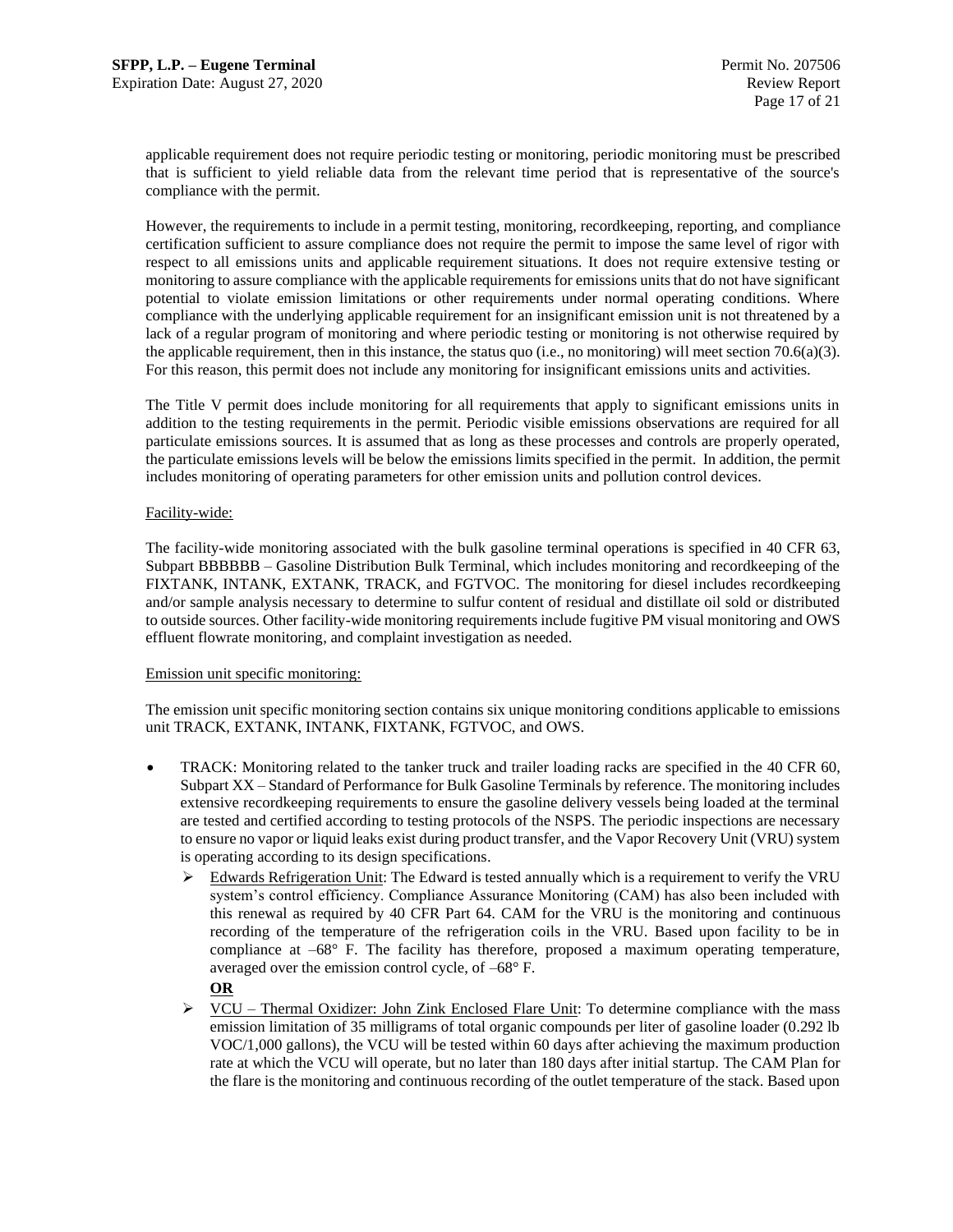engineering specifications, a temperature of 600° F or above should demonstrate compliance. This will be verified by source testing required in the permit.

- EXTANK: The facility is required to implement and maintain a schedule for monitoring the tanks and equipment in EXTANK.
- INTANK: Monitoring related to internal floating roof tanks basically include periodic visual inspections to ensure there are no tears and deterioration of tank's covers and seals. The INTANK No. 17, 18, and 19 are subject to the NSPS Subpart K – Standard of Performance for Storage Vessels for Petroleum Liquids for which Construction, Reconstruction, or Modification Commenced After June 11, 1973, and Prior to May 19, 1978 monitoring, as referenced in the permit. The INTANK No.'s 16, 25, 40, and 42 (and 41 when operating with gasoline) are subject to the NSPS Subpart Kb – Standards of Performance for Volatile Organic Liquid Storage Vessels (Including Petroleum Liquid Storage Vessels) for Which Construction, Reconstruction, or Modification Commenced after July 23, 1984 monitoring, as referenced in the permit.
- FIXTANK: The facility is required to implement and maintain a schedule for monitoring the tanks and equipment in FIXTANK.
- FTGVOC: Monitoring related to fugitive VOC sources includes periodic sight, sound, and smell inspections of the facility.
- OWS: Monitoring related to VOC emissions includes effluent flowrate into the OWS.

#### PSEL Monitoring:

## FIXTANK, INTANK, EXTANK

The EPA program TANKS 4.09d was used to estimate the VOC emission losses from the storage tanks. The program estimates emissions as either working losses or standing losses. Working losses are losses from the throughput of the fuel, which are directly tied to the maximum rate of the loading rack pumps.

Standing losses are associated with the static characteristics of the tanks such as roof type and tank volume. These emission estimates will remain unchanged throughout the life of the permit, unless the tanks are modified. When tanks are modified, the facility always upgrades the seals and/or roof type, which improve the tank and reduce losses of product.

The emission estimates thus represent the maximum potential to emit for the facility, and compliance with the PSELs is ensured and no further monitoring is required. If improved emission factors become available the PSELs will be recalculated at the time the permit is renewed.

TRACK: The VOC emissions from emission unit TRACK are based upon the maximum design rate for the loading rack pumps operating 8,760 hours per year. This is the potential to emit for the emission unit and therefore, no PSEL monitoring for the unit is required. The facility is required to track 12-month rolling barrels per year of gasoline loaded to determine compliance with the synthetic minor limitation for total HAPs. The PM,  $PM_{10}$ ,  $PM_{2.5}$ , NO<sub>X</sub>, CO and VOC emissions from the VCU will be calculated based on lb/MMscf multiplied by emission factors for the VCU in the permit.

FGTVOC: The emissions from emission unit FGTVOC are based upon the maximum design rate for the loading rack pumps operating 8,760 hours per year and fixed number of flanges, valves, etc., that currently exist at the facility. This is the potential to emit for the emission unit and therefore, no PSEL monitoring for the unit is required.

#### **GENERAL TESTING REQUIREMENTS**

29. This section is provided so that the permittee and LRAPA will know what test methods should be used to measure pollutant emissions in the event that testing is conducted for any reason. This section does not by itself require the permittee to conduct any more testing than was previously included in the permit. Although the permit may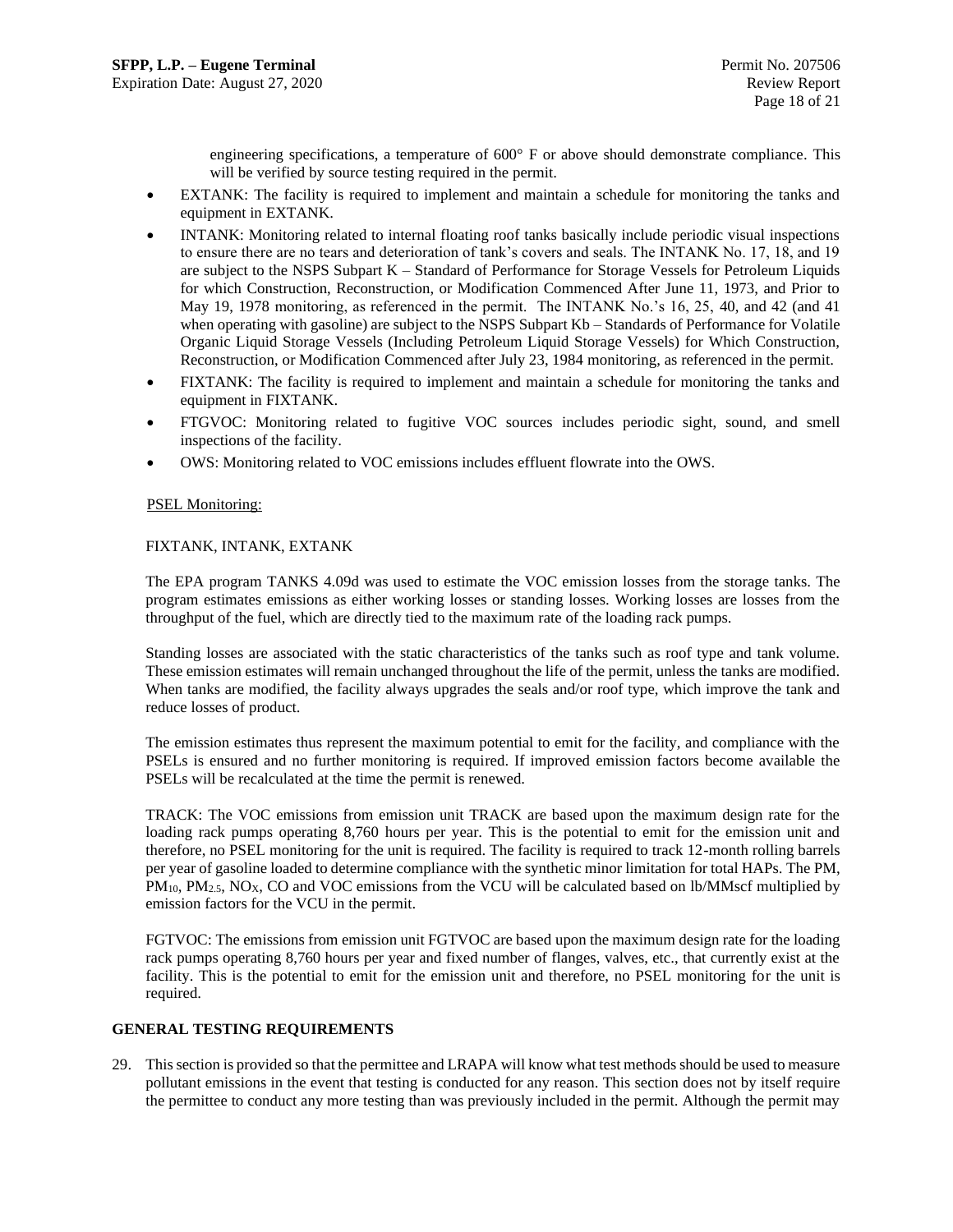not require testing because other routine monitoring is used to determine compliance, LRAPA and EPA always have the authority to require testing if deemed necessary to determine compliance with an emission limit or standard. In addition, the permittee may elect to voluntary conduct testing to confirm the compliance status. In either case, the methods to be used for testing in the event that testing is conducted are included in the permit. This is true for SIP as well as NSPS emission limits and standards.

## **SOURCE TEST RESULTS**

30. This facility has conducted various source tests to comply with permit requirements. The table below shows the results of the test reports on file at LRAPA.

| <b>Emission Device</b>       | <b>Test Date</b>                              |                             | Results              |  |  |  |
|------------------------------|-----------------------------------------------|-----------------------------|----------------------|--|--|--|
| <b>Edwards Refrigeration</b> | 463,460 gallons of gasoline<br>April 29, 2015 |                             | $0.117$ lb THC*/1000 |  |  |  |
| Vapor Recovery System        |                                               |                             | gallons of gasoline  |  |  |  |
| <b>Edwards Refrigeration</b> | April 22, 2016                                | 490,612 gallons of gasoline | 0.110 lb THC*/1000   |  |  |  |
| Vapor Recovery System        |                                               |                             | gallons of gasoline  |  |  |  |
| <b>Edwards Refrigeration</b> | April 28, 2017                                | 507,882 gallons of gasoline | $0.112$ lb THC*/1000 |  |  |  |
| Vapor Recovery System        |                                               |                             | gallons of gasoline  |  |  |  |
| <b>Edwards Refrigeration</b> | April 27, 2018                                | 438,174 gallons of gasoline | 0.129 lb THC*/1000   |  |  |  |
| Vapor Recovery System        |                                               |                             | gallons of gasoline  |  |  |  |
| <b>Edwards Refrigeration</b> | April 5, 2019                                 | 456,109 gallons of gasoline | 0.160 lb THC*/1000   |  |  |  |
| Vapor Recovery System        |                                               |                             | gallons of gasoline  |  |  |  |
|                              |                                               |                             |                      |  |  |  |

## **Edwards Refrigeration Vapor Recovery System**

## **\*THC = Total Hydrocarbons**

## VCU – Thermal Oxidizer: Enclosed Flare

31. SFPP is required to test the VCU within 60 days after achieving the maximum production rate but no later than 180 days after initial startup. The facility is required to demonstrate compliance with the mass emission limitation of 35 mg/L (0.292 lb VOC/1,000 gallons). If SFPP modifies the operating parameters, such as a lower temperature or increases the current maximum flow from EU: TRACK, the permittee must retest the VCU within 180 days.

## **RECORDKEEPING REQUIREMENTS**

32. The permit includes requirements for maintaining records of all testing, monitoring, and production information necessary for assuring compliance with the standards and calculating plant site emissions. The records of all monitoring specified in the Title V permit must be kept at the plant site for at least 5 years.

## **REPORTING REQUIREMENTS**

33. The permit includes a requirement for submitting semi-annual and annual monitoring reports that include semiannual compliance certifications. Excess emissions are required to be reported to LRAPA immediately as well as in a logbook attached to the annual report. Emissions fees reports are required annually.

## **GENERAL BACKGROUND INFORMATION**

34. The facility is located in an area that has been designated as attainment for particulate matter less than 10 microns (PM10) (maintenance area), ozone, carbon monoxide (maintenance area), nitrogen dioxide, sulfur dioxide, and lead.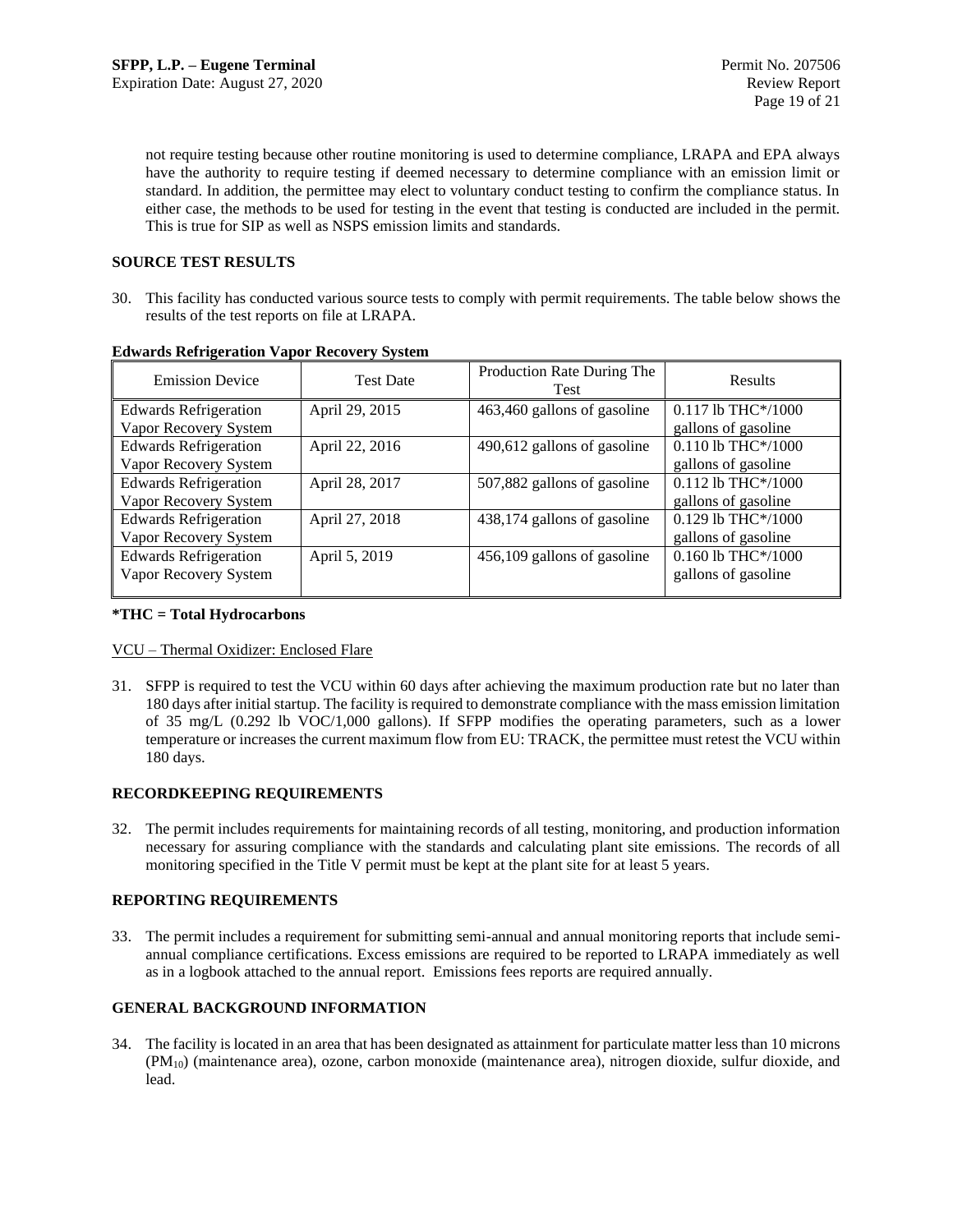35. The facility is located within 100 kilometers of two (2) Class-I air quality protection areas: Diamond Peak Wilderness, and Three Sisters Wilderness.

## **COMPLIANCE HISTORY**

36. The facility is current compliant with the Title V permit.

## **PUBLIC NOTICE**

37. This permit will be on public notice from November 22, 2019 to December 26, 2019. No comments were submitted during the comment period. No public hearing was requested by 10 or more individuals or one person representing a group of 10 or more individuals. A proposed permit will then be sent to EPA for a 45-day review period. LRAPA requested and EPA may agree to an expedited review of 5 days if there were no substantive or adverse comments during the comment period.

If EPA does not object in writing, any person may petition the EPA within 60 days after the expiration of EPA's 45-day review period to make such objection. Any such petition must be based only on objections to the permit that were raised with reasonable specificity during the public comment period provided for in OAR 340-218-0210, unless the petitioner demonstrates that it was impracticable to raise such objections within such period, or unless the grounds for such objection arose after such period.

## **EPA REVIEW**

38. This proposed permit was sent to EPA on January 6, 2020, for a 45-day review period. Because no adverse comments were received and there were no substantive changes to the permit after the public comment period, LRAPA requested and EPA agree to expedited review. The public will have 105 days (45-day EPA review period plus 60 days) from the date the proposed permit was sent to EPA to appeal the permit with EPA.

BAE/CMW 1/7/2020